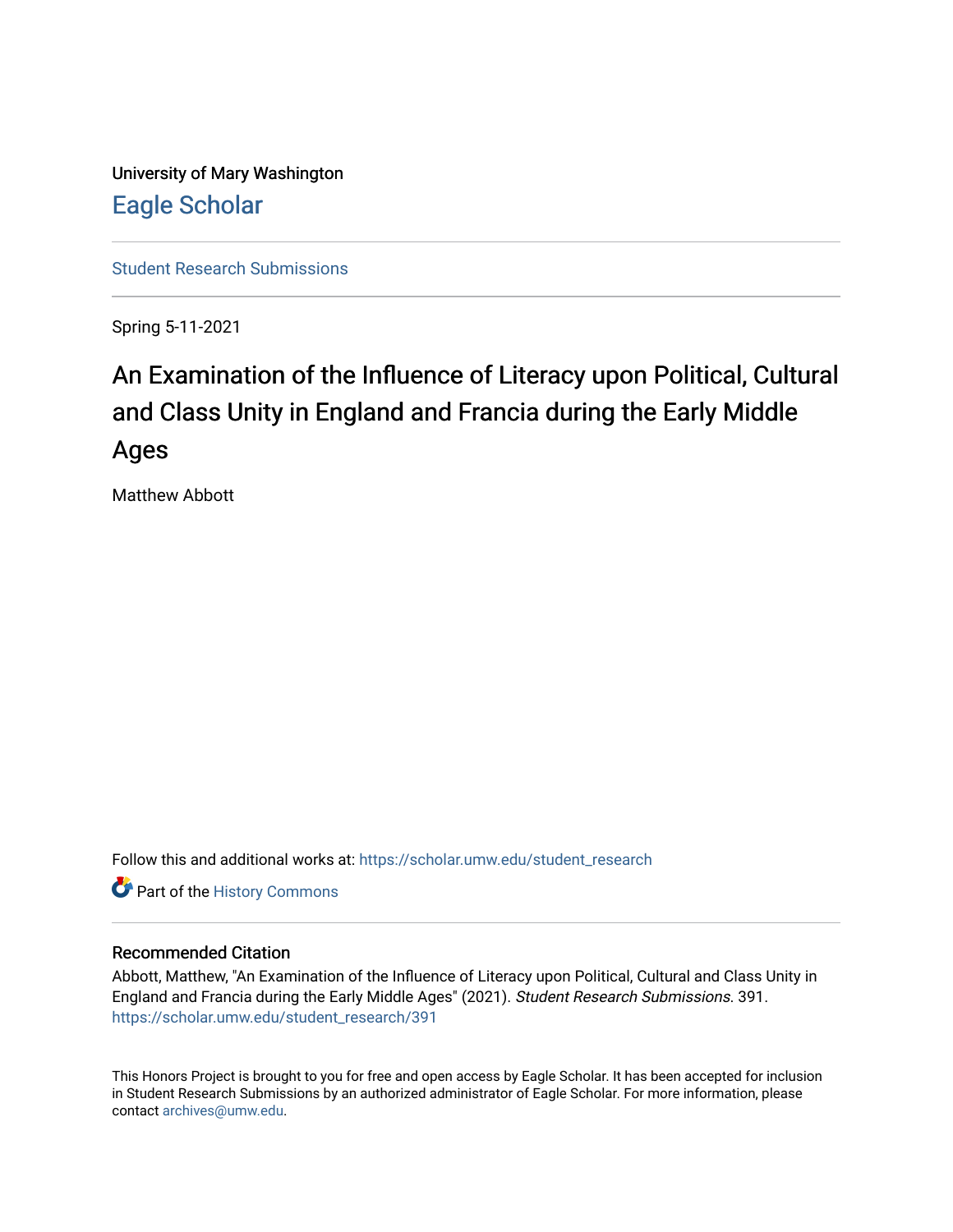An Examination of the Influence of Literacy upon Political, Cultural and Class Unity in England and Francia during the Early Middle Ages

Matthew Abbott

History 485

Dr. Bruce O'Brien

11/30/20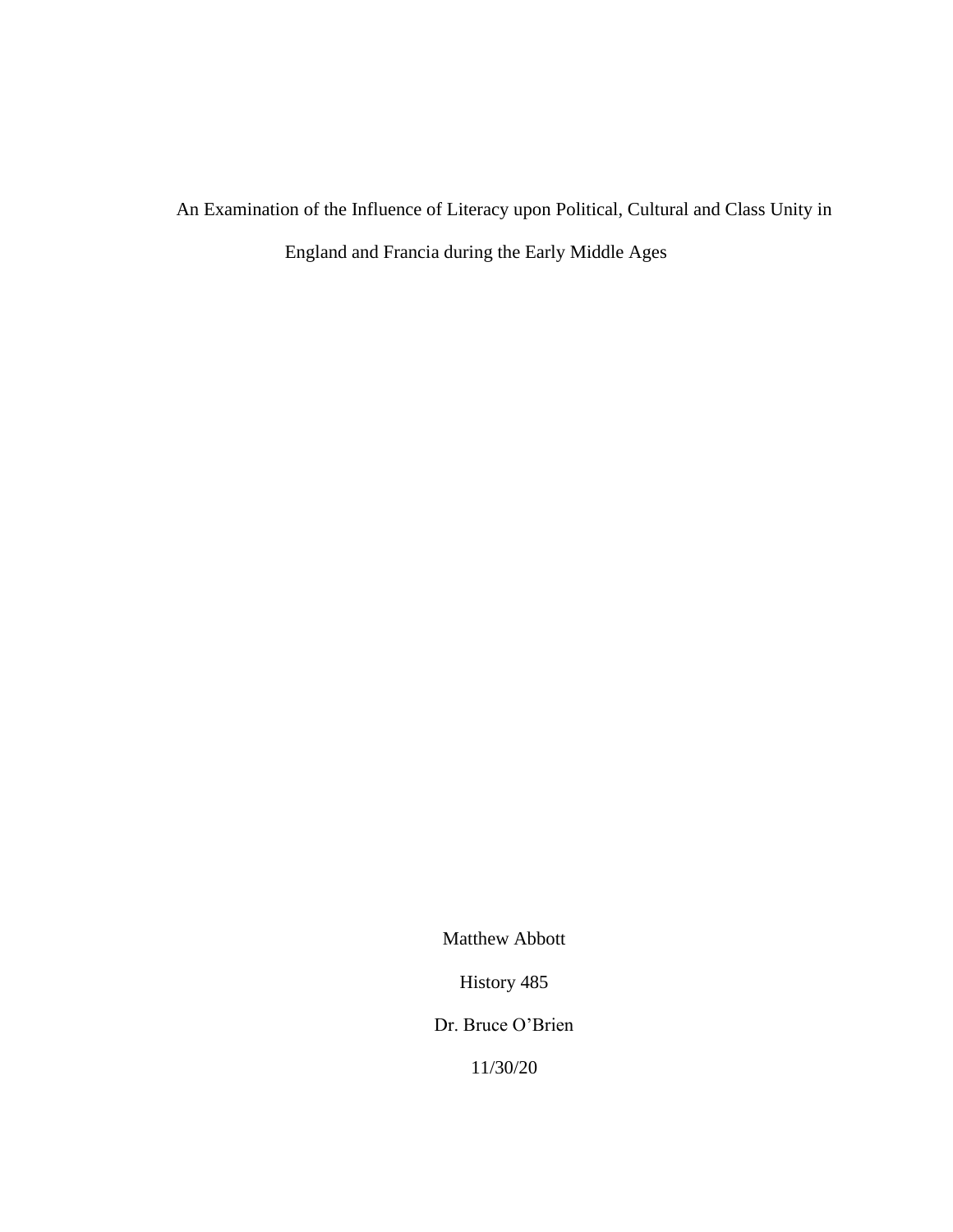At first glance, the collapse of the Roman Empire meant a breakdown of the unifying bureaucratic and cultural bonds created by the Roman trade networks and tax collection systems that had tied the Roman provinces together; the fallen Empire seemed to be a fractious mass of warring successors. Yet, despite this loss of central Roman governmental authority, the written word appears to have encouraged the old bonds and fostered new connections within the elite community. Two of the successors to the Romans—the Anglo-Saxons and Franks—provide compelling evidence of the significant role that literacy played in the maintenance and establishment of such cultural bonds. Although these connections grew throughout the middle ages, the period of time between the emergence of the first written law codes in both England and Francia – the Lex Salica and Code of Æthelberht – and the transformative moment of reform under Alfred and Charlemagne will serve as the focus of this discussion. Despite differences, both significant and superficial, literacy in these two regions during this time period not only stimulated intraregional connections, but also, promoted strong interregional ties. In fact, the creation of written documents like law codes, charters, writs, and letters in both regions emerged as an intrinsically corporate task and thus, fortified some old and stimulated many new connections. A close examination of Anglo-Saxon as well as Frankish law, scholarship, and high culture – the expression of societal traditions through shared history and literature- suggests that within both the Anglo-Saxon and Frankish regions, literacy not only encouraged the development of cultural and political unity, but also established the identity of the elite class.

A thorough exploration of medieval literacy in England and Francia must first address concerns raised by modern scholars regarding the extent to which written sources are able to answer foundational questions about medieval society during the early middle ages. Debate has particularly arisen among twentieth century medieval scholars as to the ability of the written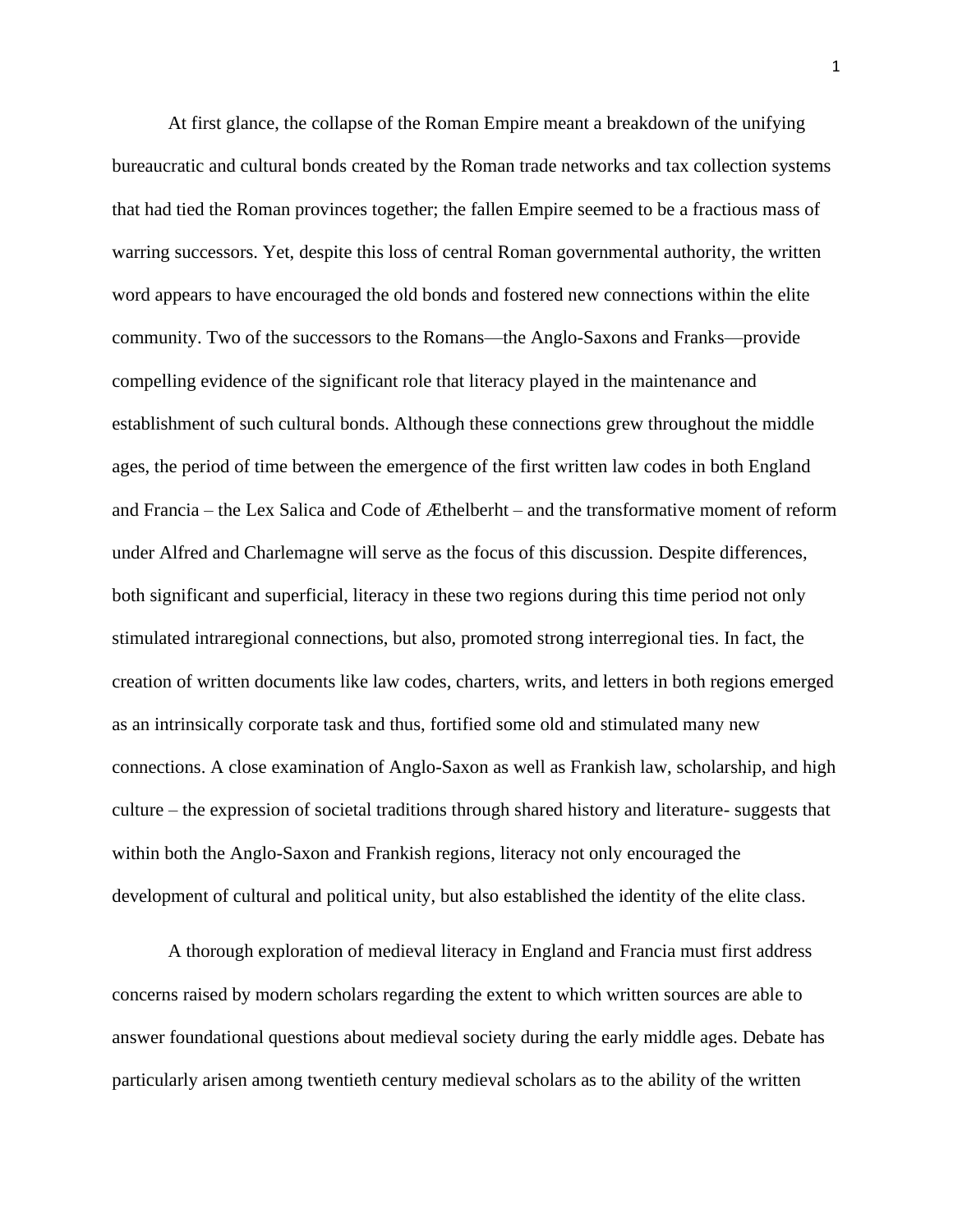word to conclusively answer questions regarding the evolution of literacy during the early medieval period. These concerns as put forth by historians, of course, may simply be a reaction to the overly credulous treatment of written sources by their nineteenth century counterparts. For example, historians such as Patrick Wormald view medieval law codes as largely aspirational, ideological documents which only provide evidence of the desires of the king. Like-minded historians have noted the similarities between the prologues of barbarian codes and edicts to Roman codes such as the Theodosian Code, and have highlighted the seeming involvement and acknowledged assistance of churchmen in many of these cases.<sup>1</sup> In fact, these historians have claimed that codes like those established by Clovis in *Lex Salica* simply demonstrate the various ways that barbarian kings and Roman advisors cooperated in their efforts to enact a legitimizing performance of *romanitas* and *civitas* and that these codes may not have reflected reality in practice.<sup>2</sup> This historiographical perspective proposes that these documents were created because barbarian kings perceived written law codes as something quintessentially Roman, and therefore, they created such codes irrespective of their actual practical effects upon what was a largely oral system. Furthermore, this school of thought suggests that histories like Bede's merely provide one person's perspective of reality rather than illustrating any collective understanding of their contemporaneous culture. Even maximalist historians, such as Rosamond McKitterick and the "Bucknell group" tend to de-emphasize these written sources and to focus instead upon the evidence of charters.<sup>3</sup> Of course, their emphasis upon charters is not without reason; charters are

<sup>1</sup> For an example, see Patrick Wormald, "*Lex Scripta* and *Verbum Regis*: Legislation and Germanic Kingship from Euric to Cnut," in *Early Medieval Kingship*, ed. Peter Sawyer and I. N. Wood, (Leeds: University of Leeds, 1977), 105-106.

<sup>2</sup> Wormald, 125-127.

<sup>3</sup> For some examples of this viewpoint, see Rosamond McKitterick, ed., *The Carolingians and the Written Word* (New York: Cambridge University Press, 1989).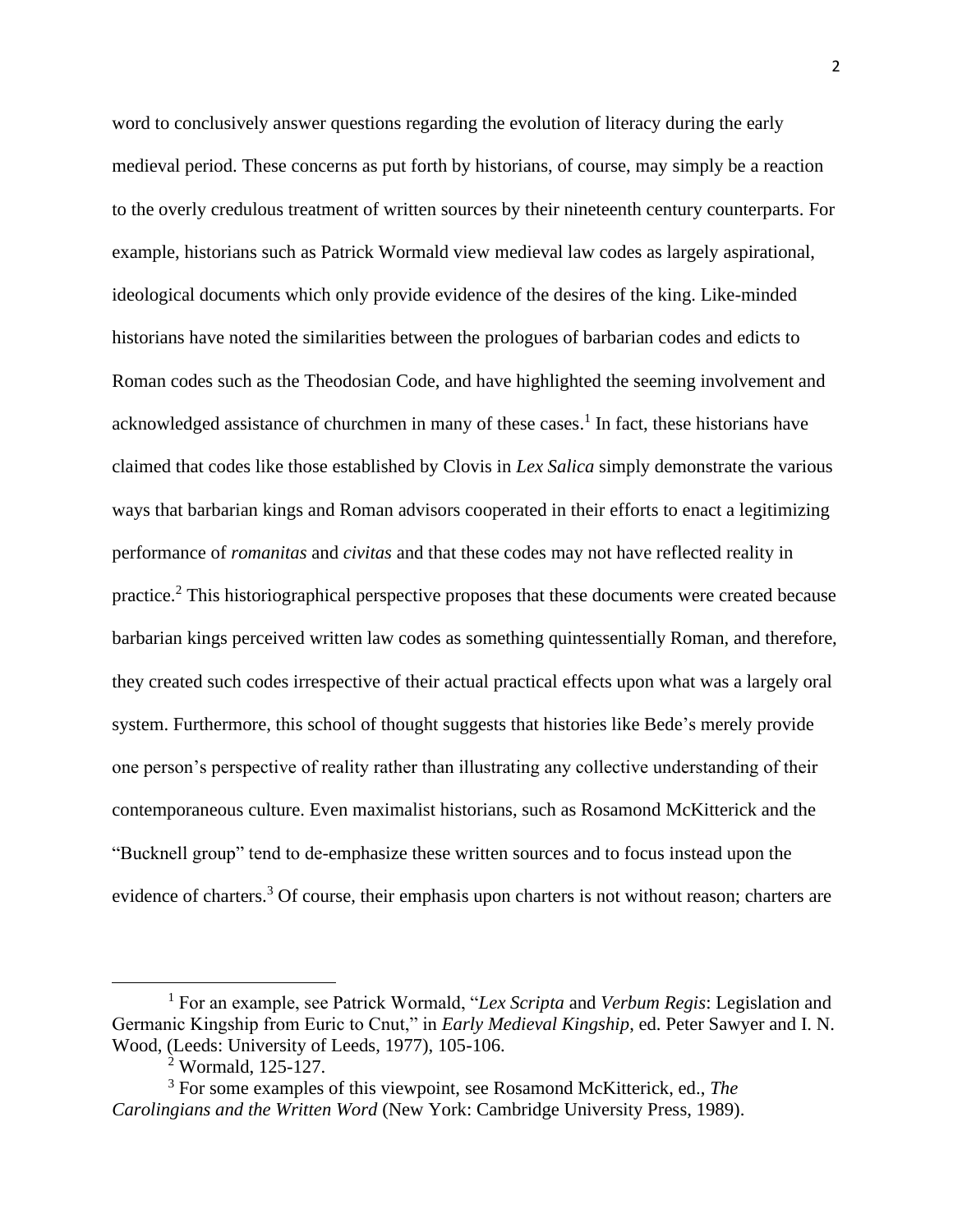localized, outlining the specifics of actual legal cases in practice. However, a strong argument can be made that law, correspondence, and literature, in fact, provide significant evidence about elite society and its norms. As Ian Wood notes, many members of the Merovingian court were highly literate and made use of written law in practical cases. Desiderius of Cahors, Bonitus of Clermont, and Leodegar were all familiar with and made use of both secular and canon law. For instance, although Desiderius and Bonitus were Bishops, *The Life of Desiderius* reveals that they both exercised secular judicial functions.<sup>4</sup> In addition, Tom Lambert argues that royal law in Anglo-Saxon England is fundamentally the codification of actual legal practice, and thus not only serves as a useful barometer for the aspirations of the kings but also the perception of society and its laws.<sup>5</sup>

An accurate investigation of literacy in early medieval England and Francia must also address several superficial as well as significant developmental distinctions that initially emerged as literacy matured within these independent regions. First, the Anglo-Saxons maintained much of their original Germanic language; in fact, they appear to have increasingly used vernacular English - instead of Latin - as a conduit for the communication of law, shared scholarly discovery, literature and history. Of course, this did not preclude the parallel use of Latin in some high culture and literature, but over time English became pre-eminent in Anglo-Saxon society. Even Bede, one of the most consummate early medieval scholars of Latin, acknowledged the value of English as a way to make literature more accessible. During the last years of his life, he completed a translation of the first six chapters of the Gospel of John; he was working on a

<sup>4</sup> Ian Wood, "Administration, law and culture in Merovingian Gaul" *The Uses of Literacy in Medieval Europe*, ed. Rosamond McKitterick, (Cambridge: Cambridge University Press, 1990), 80.

<sup>5</sup> Tom Lambert, *Law and Order in Anglo-Saxon England (*Oxford: Oxford University Press, 2017).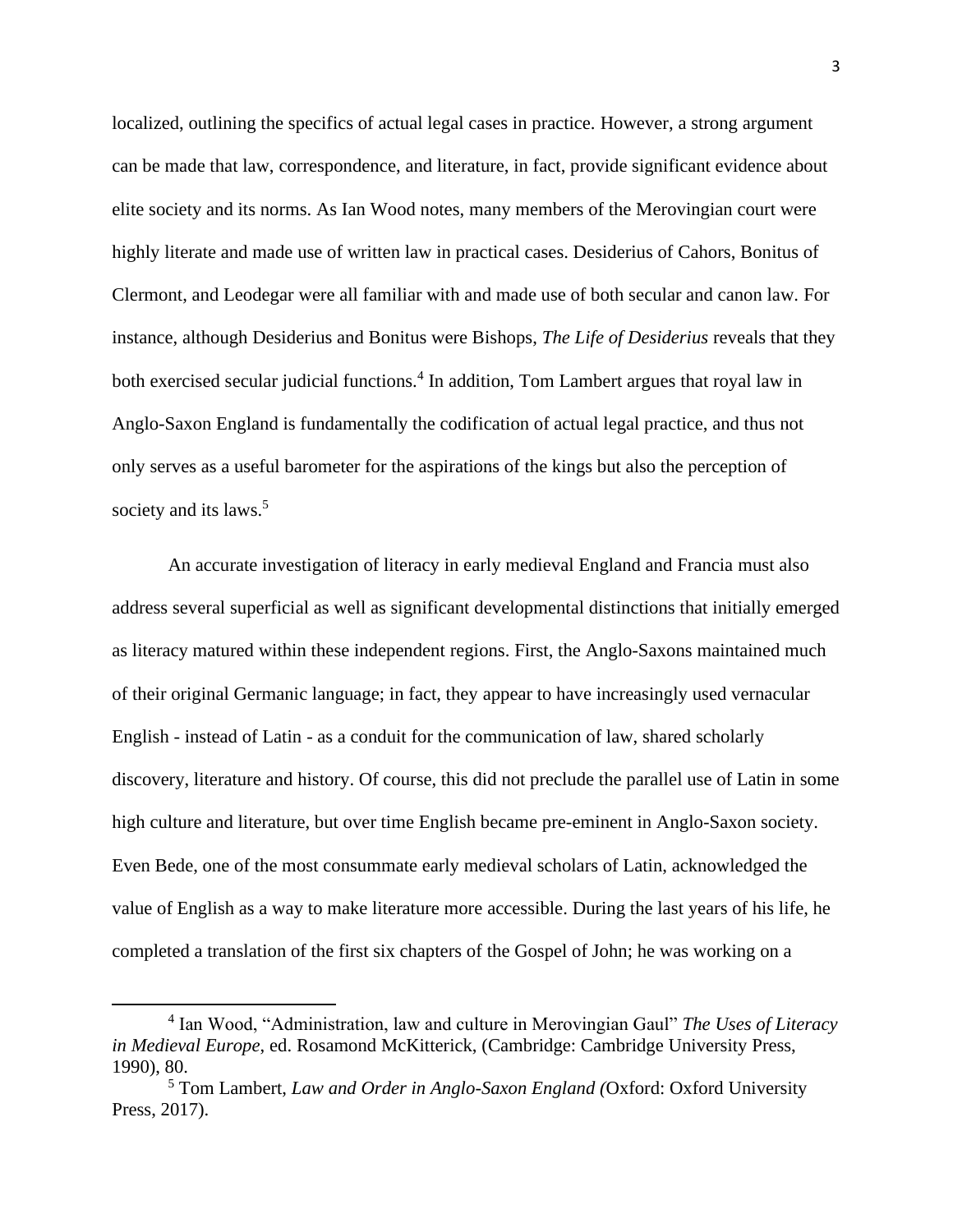translation of Isidore's *On The Nature of Things* when he died.<sup>6</sup> In contrast, the Franks, who were steeped in a Roman tradition of *amicitiae* letters dating back to such figures as Sidonius Apollinaris, used Latin as the vehicle by which class and cultural traditions were conveyed. The respective social environments which fostered literacy in England and Francia also demonstrate their distinctive regional ethos. However, it can be argued that such differences actually represent relatively superficial distinctions with regard to how literacy was utilized within a societal context. The Franks and Anglo-Saxons, after all, both employed the written word as a repository for scholastic, legal, and literary communication, surviving Anglo-Saxon literary sources. Nevertheless, some early, substantial distinctions between the Frankish and Anglo-Saxon societies' attitudes toward and approaches to literacy exist. Undoubtedly, both Alfred and Charlemagne conducted an extensive program of literacy within their demesnes; yet, each positioned himself within the pre-existing traditions of literacy of his particular region. For example, in Francia, the use of writing in pre-existing legal documents is exemplified by the provisions made in Salic law for those in default of an oath or promissory note.<sup>7</sup> While both legal circumstances have been noted by the law, and thus, seem to be at least theoretically equal, the Salic Code nevertheless treats the promissory note as though it was preferred over the oral oath. In light of this and similar instances, a thorough analysis of early medieval literacy must acknowledge the pre-existing influence of literacy on England and Francia before the reforms of Alfred and Charlemagne.

Finally, before examining the development and use of literacy within these two regions, one distinctive characteristic of early medieval writing must be noted; the ability to read did not

<sup>6</sup> Susan Kelly, "Anglo-Saxon Lay Society," in *The Uses of Literacy in Early Medieval Europe*, ed. Rosamond McKitterick, (Cambridge: Cambridge University Press, 1990), 54. <sup>7</sup> *Laws of the Salian Franks*, XXIX, trans. Katherine Fischer-Drew, pp. 113-115.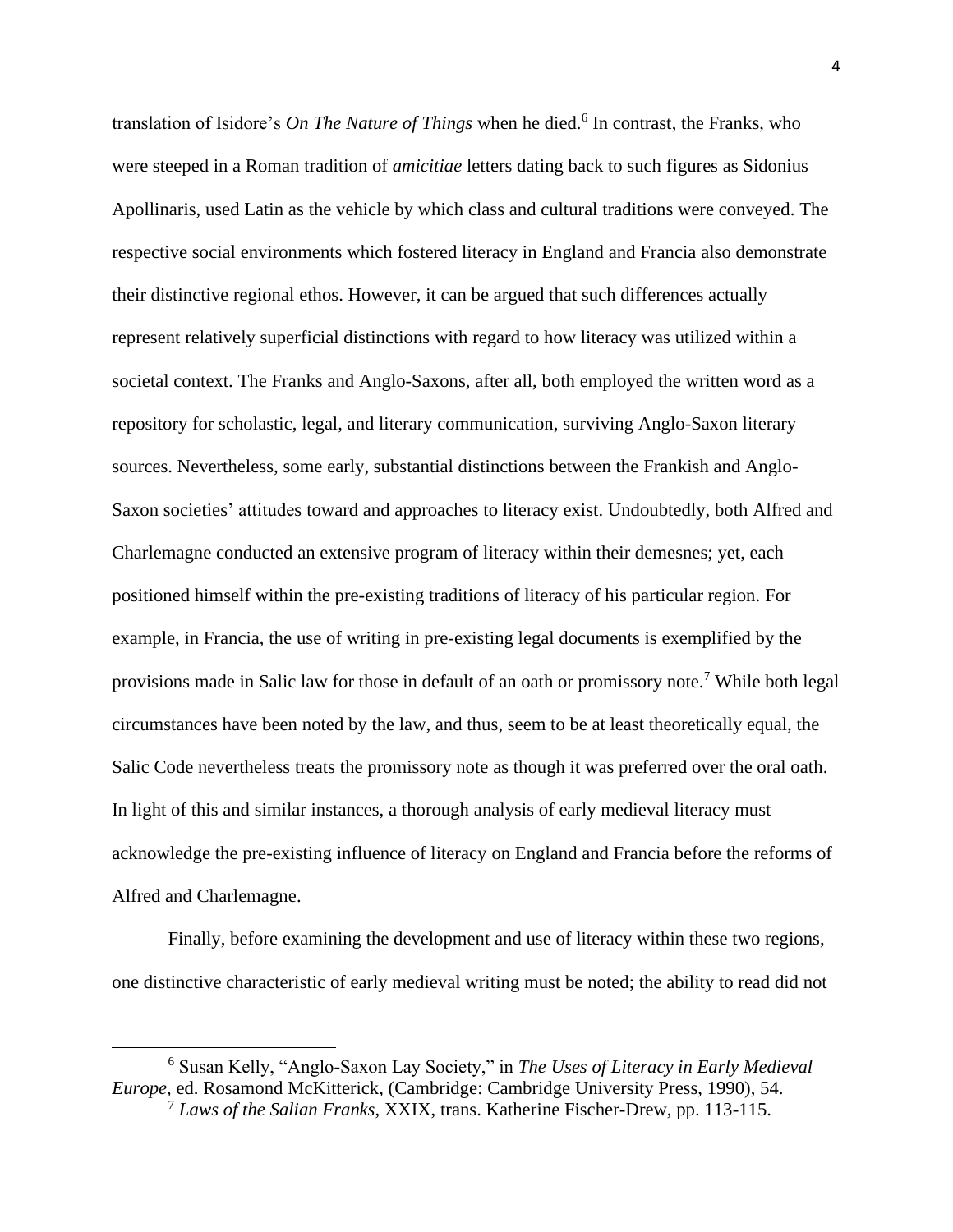necessarily guarantee the ability or preference to write. For this reason, medieval literacy demonstrated an inherently social element. At least three or four people, for example, were often involved in the creation of a document. The regular employment of scribes may have been quite common in England since the evidence suggests that Alfred himself may have never learned to write. Indeed, even though his children were very likely taught how to write, King Alfred seems to have initially depended upon men such as Asser to read to him but throughout his life, he continued to rely upon others to write passages for him. <sup>8</sup> The regular employment of scribes by medieval leaders, however, does not necessarily imply that Einhard, Charlemagne or Alfred were unable to read. The employment of scribes could well have been a medieval convention comparable to the employment of administrative assistants or secretaries in recent history. As a matter of fact, Einhard, records that Charlemagne, who had been taught to read, did not learn to write until his later years.<sup>9</sup> Even those who certainly knew how to write, such as Einhard, seem to have employed scribes. During his account of the theft of the relics of Marcellinus and Peter, for instance, Einhard discloses that on several occasions, he personally sent a notary to various sites.<sup>10</sup> Such collective witnessing and signing of documents seems to have been an intrinsic part of the creation of many legal texts. The conclusion of a charter in which Einhard and Emma grant land to the Monastery of Lorsch, for example, includes an explicit acknowledgement that "I, Hirminmar, a deacon and imperial notary, at the request of Einhard, wrote out this deed and

<sup>8</sup> Asser, "Life of King Alfred," 76-77, 88, in *Alfred the Great: Asser's Life of King Alfred and Other Contemporary Source*, trans. Simon Keynes and Michael Lapidge, (Harmondsworth: Penguin Books, 1983), pp. 91-93, 98-102.

<sup>9</sup> Einhard, "Life of Charlemagne," 24, in *Charlemagne's Courtier: The Complete Einhard*, ed. and trans. Dutton, (Toronto: University of Toronto Press, 1998), p.21.

 $10$  Einhard, "The Translation and Miracles of The Blessed Martyrs, Marcellinus and Peter," in *Charlemagne's Courtier: The Complete Einhard*, ed. and trans. Dutton, (Toronto: University of Toronto Press, 1998), p.70, p.74, p.78.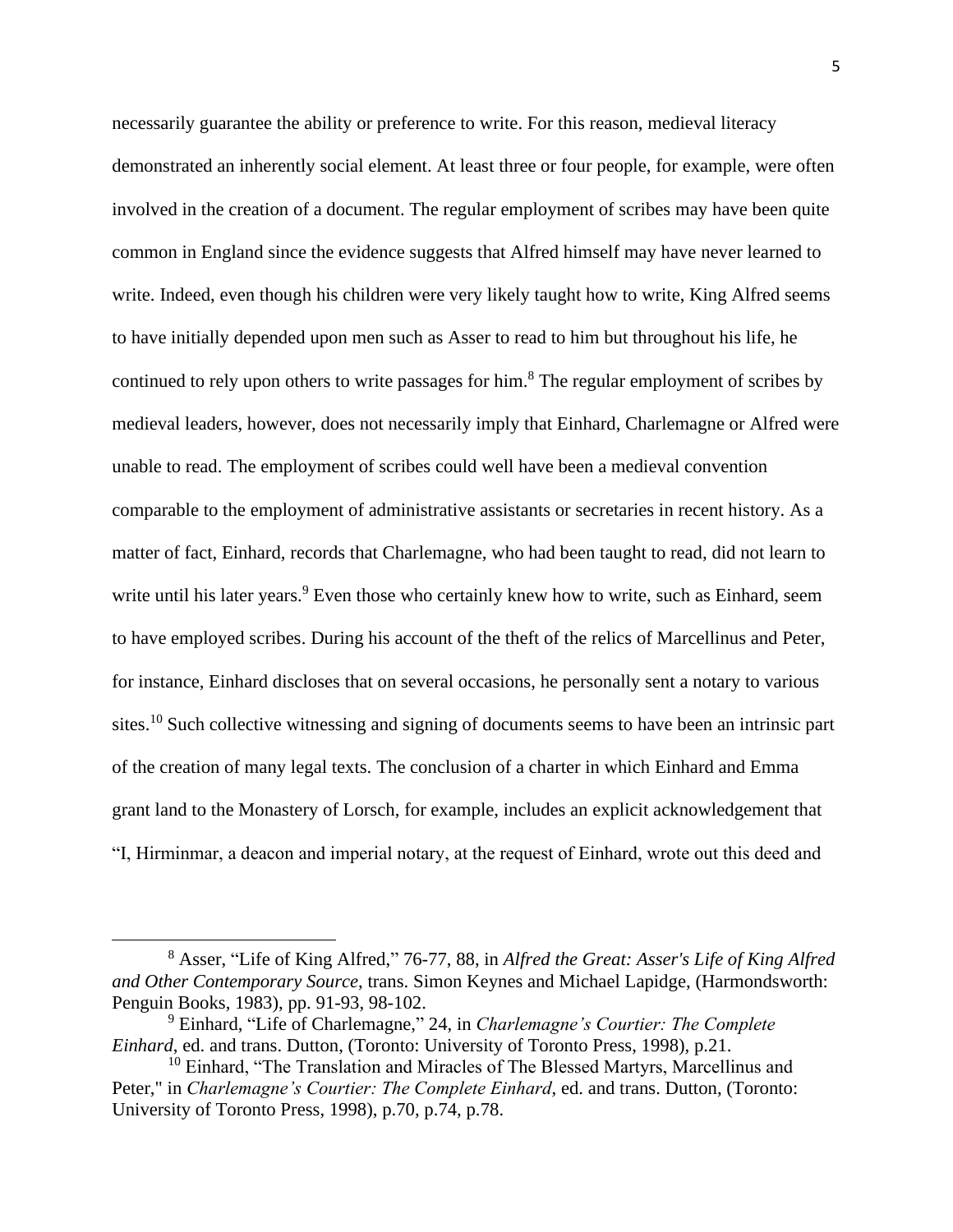signed below."<sup>11</sup> The vast majority of charters created by Einhard seem to have been dictated by Einhard and therefore, written by monks, deacons or other official scribes.<sup>12</sup> Therefore, it appears likely that Einhard dictated many of his writings. As a result of these kinds of pragmatic considerations, then, writing during the early medieval period assumed a fundamentally corporate nature. Even those letters which, from a modern perspective, might appear to be of an unquestionably private nature, were often viewed by at least three people. In light of this, practical usage, at the very least, served to encourage and even define interregional connections and relationships.

Having addressed these preliminary concerns, this study may advance to an in-depth analysis of the developing impact of literacy upon regional cultural and political unity and upon the identity of the elite classes of medieval England and France. A case for the ability of the written word to encourage political and cultural bonds can first be evidenced in early medieval law. Indeed, an increasing interest in the power of the written word and in its efficacy to establish law had begun to surface in both regions. An examination of the early law codes of Æthelberht of Kent and Ine of Wessex, for example, illuminates the formation of written law and provides invaluable evidence for the legal history of Anglo-Saxon England. However, although some historians may seek to classify these codes as examples of solely royal, ideological writs, the evidence fails to support such classifications.<sup>13</sup> Rather, the code appears to support the theory

<sup>11</sup> Einhard, "Emma Grant Michelstadt to the Monastery of Lorsch," in *Charlemagne's Courtier: The Complete Einhard*, ed. and trans. Dutton (Toronto: University of Toronto Press, 1998), 55.

<sup>12</sup> For a few examples of these letters see Einhard, *Charlemagne's Courtier*, pp.59-62.

<sup>13</sup> For example, see Wallace-Hadrill, *Early Germanic Kingship in England and on the Continent: The Ford Lectures Delivered in the University of Oxford in Hilary Term 1970* (Oxford: Clarendon Press, 1971), 37, 43-48; Wormald, "*Lex Scripta* and *Verbum Regis*," 105- 138.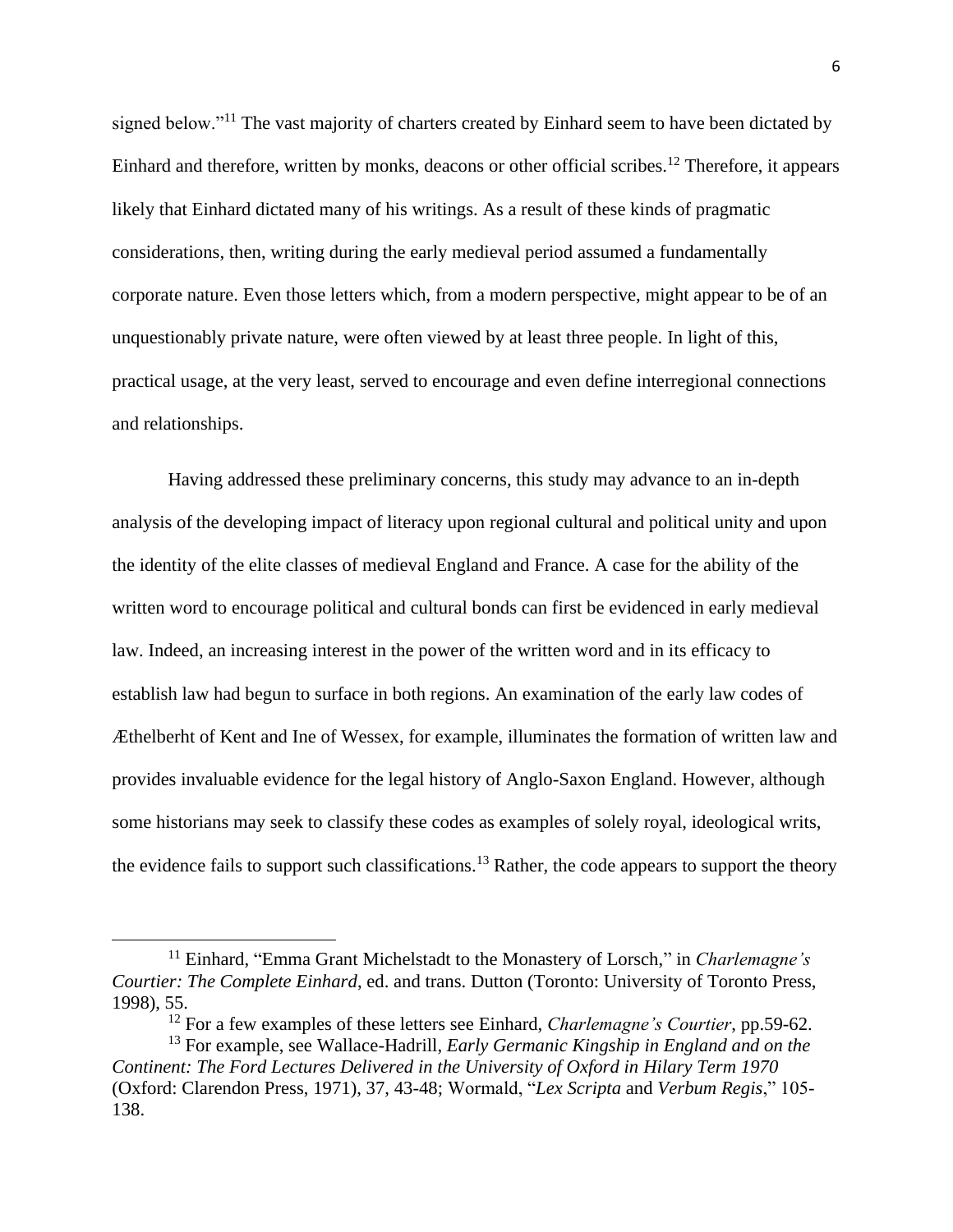that early medieval literacy developed in response to many of the growing, pragmatic needs of the contemporary culture and that it certainly positioned itself within the pre-existing traditions of the Anglo-Saxon region. For example, the code of Æthelberht seems to be a collection and transcription of previously written, and often memorized, archaic oral law.<sup>14</sup> It appears, then, that written law initially served as a codification of pre-existing oral law. Compiled and written with the assistance of legal experts, this law-code acted as a distilled, transmissible form of societal tradition. As the first extant written law code in Anglo-Saxon England, the code of Æthelberht as a compilation and codification of existing law—certainly exemplifies the growing influence of literacy and its ability to bring some degree of political and cultural cohesion to the region. The evidence further suggests, unlike the Franks, that early English Kings wielded a comparatively detached level of power over legal procedures. Even so, by writing down these laws, kings like Æthelberht assumed to some extent the Romano-Christian position of the king as a judge, drawing on inspiration from the Old Testament and Roman Emperors. Æthelberht's code itself, however, appears to primarily portray England's legal system as one that was defined by a series of localized legal assemblies. The presence of numerous assembly mounds throughout England, for example, may provide focal points for lawmaking to an extent that Tom Lambert defines as *æ*  law.<sup>15</sup> This *æ* centers primarily upon the settlement of feuds and other disputes of honor rather than upon issues of property or procedure which were likely decided by *þeawas*, or customary law which tended to be localized and recorded with much less formality.<sup>16</sup> Lambert essentially

 $14$  For instance, the laws of Æthelberht are peppered with archaic indications such as the mention of payment for the murder of a freeman to the king as "lord-ring" as well as other unique or poetic terms. See, *English Historical Documents* I, 29, trans. Dorothy Whitelock et. al, (Oxford: Oxford University Press, 1979), p.391.

 $15$  Lambert, 44.

<sup>16</sup> Lambert, 70-71.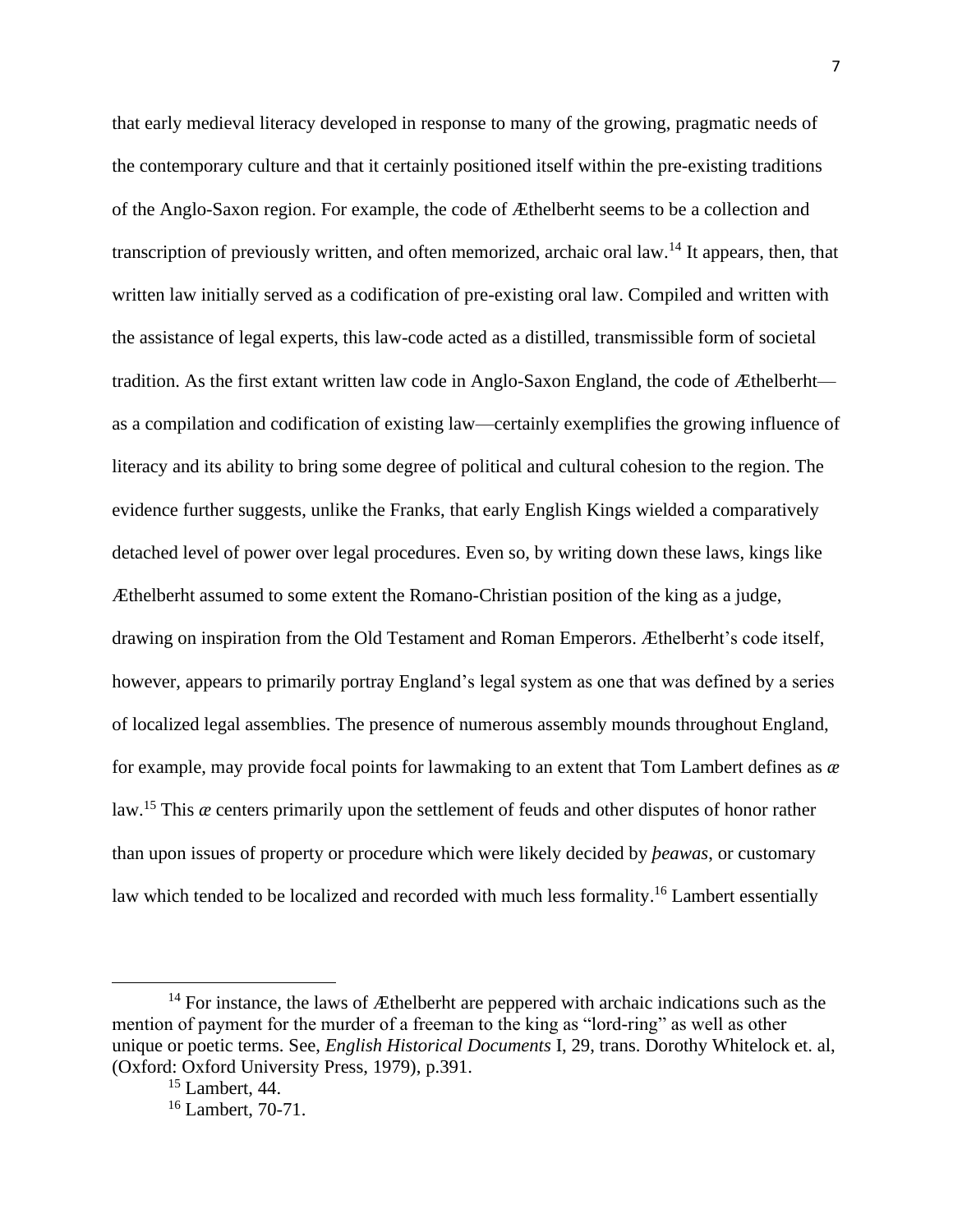argues that Kings assumed the Romano-Christian position of the king as judge, and written law developed as a combination of informal customary law and formalized dispute law. This was then supplemented by Romano-Christianized royal case law, an agglomeration of *domas* which were edicts issued primarily in response to requests for judgement.<sup>17</sup>

In contrast, the earliest Frankish law code, *Lex Salica*, displays a more robust and intrusive form of royal authority than its counterpart of early English law. *Lex Salica* suggests a vigorous court with the power to remand to itself court cases, enact fines, summon those who refuse to obey the judgements of the *rachimburgi* to the court of the king, and seemingly issue written documents of royal protection emerges from the lines of early documentation.<sup>18</sup> Likewise, at times, the King appears to preside over trials related to the release of slaves as well as various property disputes.<sup>19</sup> For example, if a man refused to submit to the lower courts and the *rachimburgi,* he was then summoned to the court of the King. In the event that a defendant repeatedly refused to answer summons, his property could be confiscated and placed directly into the King's *fisc.<sup>20</sup>* The King appears to have served as the chief judge of the Merovingian Franks; in this way, rather than merely protecting the local legal contracts, the Frankish King seems to have possessed comparatively immense power to legislate, define, and adjudicate law for the entire region.

Early Anglo-Saxon law codes also rarely, if ever, make mention of legal procedure, but instead primarily concern themselves with the pragmatic restitution and resolution in disputes of honor as well as with the role of the king as protector and arbitrator of the legal "contract." For

<sup>&</sup>lt;sup>17</sup> Lambert, 76-78.

<sup>18</sup> *Laws of the Salian Franks,* LVI, trans. Fischer-Drew, p.119.

<sup>19</sup> *Laws of the Salian Franks*, XXV, trans. Fischer-Drew, pp. 69-70.

<sup>20</sup> *Laws of the Salian Franks*, LVI, trans. Fischer-Drew, p.119.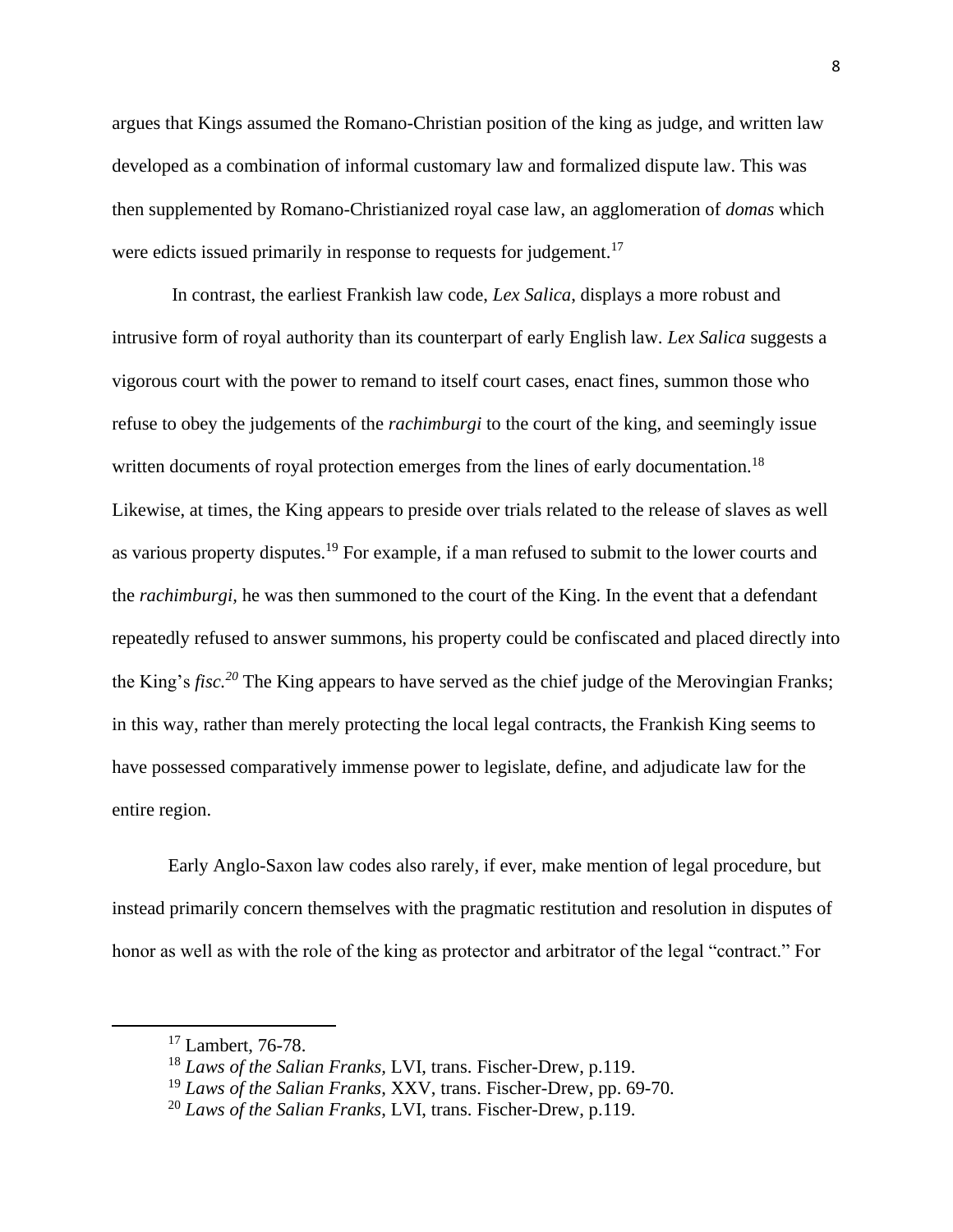example, as defined by this early law-code, one of the primary roles of the King appears to be his ability to "call the people" to a grand assembly. Throughout this assembly, the King's protection particularly covers all those in attendance, and anyone who does injury to another while in attendance must pay twofold compensation to the injured as well as an additional 50 shillings to the king.<sup>21</sup> In this manner, Anglo-Saxon recorded practice differs from that outlined by the Frankish Lex Salica. Anglo-Saxon records indicate that in most cases in which the king was owed restitution, fine or compensation, the Kind had been directly wronged either in his daily life—the breach of *munbyrd* (right of giving protection)—or in his presiding duties during a grand assembly.<sup>22</sup> In exchange for serving as the arbitrator and protector, the King was entitled to regular tribute. This view of the Anglo-Saxon King finds expression in the laws of Hlothhere and Eadric and is further corroborated by the laws of Ine of Wessex.<sup>23</sup> In light of this, literacy does not initially appear to have been a crucial element in any Anglo-Saxon bureaucracy. Evidently, the king's influence upon the structure of the law increased gradually over a protracted period. The laws of Hlothere and Eadric of Kent, then, introduced a new imposition by the King.

In addition to their underpinnings in long-established English social practice, these codes incorporate elements of the developing Christian Church in England. In fact, it seems conspicuous that the author of the first written English law-code, Æthelberht of Kent, is also the first English king to convert to Christianity. Truly, the very first line of the decree claims that the

<sup>21</sup> *EHD* I, 29, p. 391.

<sup>22</sup> *EHD* I, 29, pp. 391-394.

<sup>&</sup>lt;sup>23</sup> *EHD* I, 30, 31, pp. 394-407. These law codes largely seem to display the King serving in the same role. However, the King increasingly shows up as an active agent in laws which do not directly concern him. For instance, under the laws of Hlothere and Eadric, someone accused of theft is commanded to vouch to warranty at the King's hall, as can be seen in *EHD* I, 30, p.394.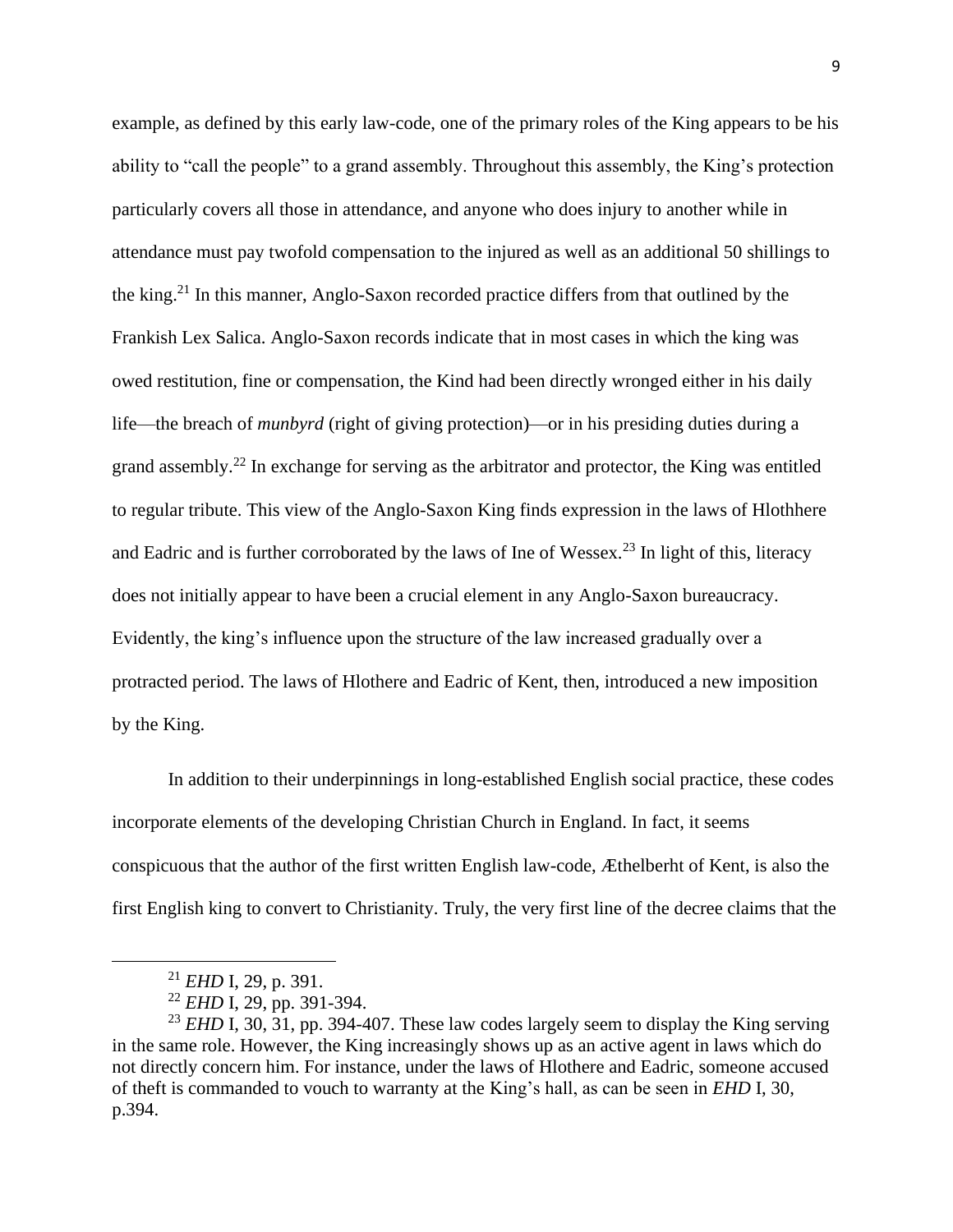laws were established "in Augustine's day," and the very first law revolves around compensating for "the property of God and the Church," as well as for Bishops, deacons, and clerics as well as for the payment required for breaching the peace of the Church.<sup>24</sup> Furthermore, although no evidence exists that Æthelberht's codes drew direct inspiration from any Roman law code, Bede claims that they were written "after the Roman model."<sup>25</sup> This implies that written law, by its very nature, was associated with *romanitas*. Of course, while Nicholas Brooks has noted that the laws may have preceded the conversion, the first chapter still suggests that Anglo-Saxons viewed written law as fundamentally religious and Roman.<sup>26</sup> Although this emphasis does not appear in the laws of Hlothere or Eadric, the laws of Ine of Wessex further emphasize the importance of written law as a tool for both social and spiritual unity. The chief councilors of the people as well as the two Bishops Hædde and Eorcenwold apparently advised the king to enact this decree as a solution for uncertainty about "the salvation of our souls and the security of our kingdom."<sup>27</sup> Without this code, they imply, there could be no true social nor spiritual unity. Bede, who wrote not long after the establishment of this code, also asserts that a fundamental element of Christian rulership after conversion should be the issuing of written edicts, in much the same way as the Persian King Darius issued a law on tolerance for the Jews.<sup>28</sup> It isn't surprising, then, that Æthelberht's written law caused an increasing expansion in bureaucracy and royal power.

<sup>&</sup>lt;sup>24</sup> *EHD* I, 29, p. 391. For another discussion of the expansion of royal power brought upon by Christianization in Anglo Saxon England during the reign of King Æthelberht, see Lambert, *Law and Order in Anglo-Saxon England.*

<sup>25</sup> Bede, *Bede's Ecclesiastical History of England*, trans. A.M. Stellar, 95.

<sup>&</sup>lt;sup>26</sup> Nicholas Brooks, "The Laws of King Æthelberht of Kent," in Textus Roffensis ed. Bruce O'Brien and Barbara Rombi (Turnhout: Brepols, 2015), 107-139.

<sup>27</sup> *EHD* I, 32, p. 399.

<sup>28</sup> Bede, *In Ezram: Bedae in Ezram Et Nehemiam*, 2.349-354, ed. D. Hurst (Turnholdt, Corpus Christianorum, 1969), p. 296.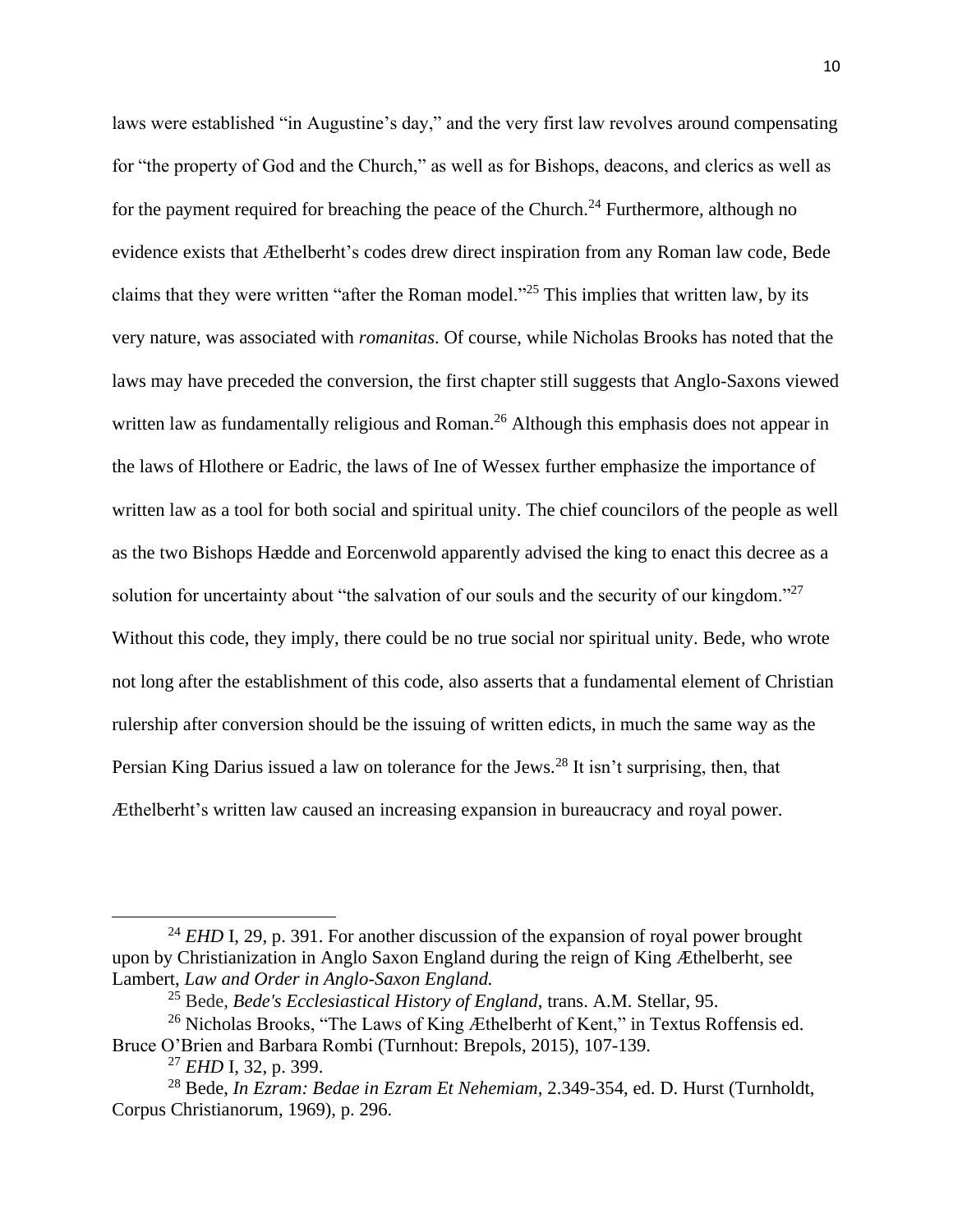The Frankish Formularies of Angers and Marculf also appear to provide significantly early evidence of the written word functioning as a device through which to delineate law. For example, Angers formulary 31 offers evidence not only for the existence of archives in the homes of lay aristocrats, but also demonstrates that the Merovingians considered written documents to hold valid, binding power for establishing individual rights.<sup>29</sup> This formulary testifies to an established procedure for verifying the binding validity of contracts, exchanges, agreements, deeds, annulments, judgements and records of judgements that have been destroyed or lost. Two more formularies, furthermore, continue to define an extensive procedure for the verification and creation of confirming *appenis,* which are to be duplicated so that they can be displayed both in the public square and privately.<sup>30</sup> This requirement of duplication seems to indicate that the Merovingians recognized that the general degree of trust inspired by the written word might serve as a useful tool for determining truth and yet, it simultaneously suggests their cognizance of the possibility of fraud. After all, if these documents had a purely symbolic role, it is unlikely that the Merovingian legal system would have concerned itself with the authentication and verification of documents. Notably, formularies were often collected in eclectic manuscripts containing genealogies of Frankish Kings, zodiac calendars, sermons, catechisms and especially passages from Isidore of Seville's *Etymologies.*<sup>31</sup> In this way, formularies are typically included in manuscripts which define the correct way of doing things, and which identify markers of elite identity and doctrinal purity. Although these formularies were not necessarily produced as

<sup>29</sup> Alice Rio, ed., *The Formularies of Angers and Marculf: Two Merovingian Legal Handbooks*, (Liverpool: Liverpool University Press, 2008), 73.

<sup>30</sup> Rio, *The Formularies of Angers and Marculf: Two Merovingian Legal Handbooks,* 74- 76.

<sup>31</sup> Alice Rio, *Legal Practice and the Written Word in the Early Middle Ages: Frankish Formulae, c.500–1000* (New York: Cambridge University Press, 2009), 45.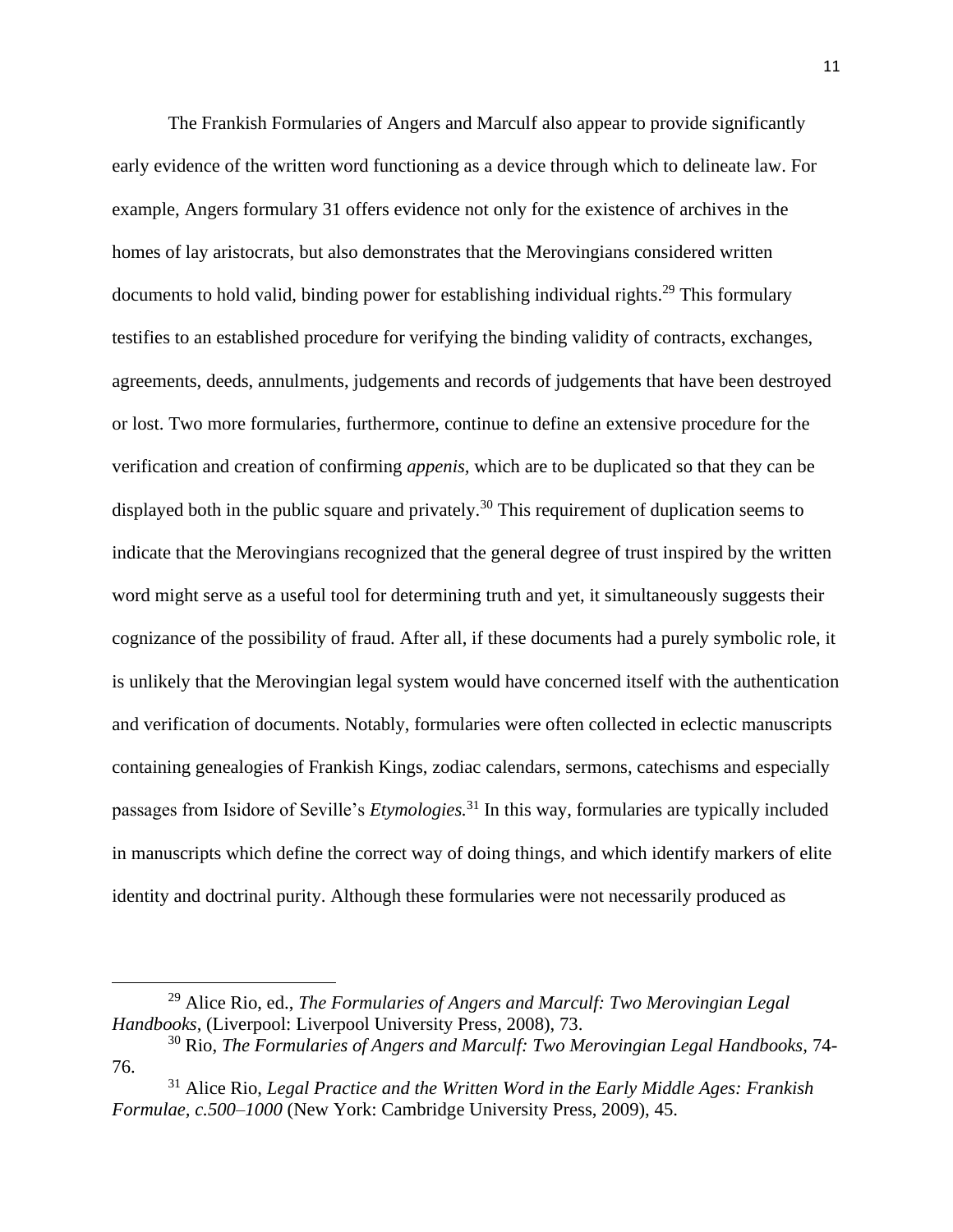organized official documents, they nevertheless provide fascinating evidence of the role that literacy played in the development and dispersion of a shared cultural and political identity.

One such formulary collection, the *Collectio Flaviniacensis*, clearly demonstrates this kind of connection between legal formula and the development of cultural and political identity. Not only does this collection include texts from both the formularies of Angers and Marculf, but it also contains a set of letters purportedly written by famous fourth-century Roman figures like Constantine drawn from *Acta Sancti Silvestri*, *Historia Tripartita* and a Latin translation of Eusebius' *Ecclesiastical History*. <sup>32</sup> Notably, the scribe who presumably created this collection seemly signals his intention to use these letters as textual models for his own letters. The topics that these letters address—such as a letter from Valentinian declaring the appointment of a new bishop—are, in fact, typical of medieval correspondence and for this reason, would serve the scribe's probable purpose well. Conspicuously, the names of these Roman figures are not removed, but remain extant, likely as a testament to the classical prestige of the originals.<sup>33</sup> Thus, while formularies undeniably acted as pragmatic tools for scribes, these texts also reveal the ways in which individual scribes and authors included themselves within the greater political and cultural framework of their region.

The treatment of freedmen during the Carolingian period similarly demonstrates the close connection of written document, status, and individual rights. Legal freedom was, perhaps, the most important personal right in Carolingian Francia, and freedmen were required to present their *carta* to legal courts in the 800s as proof of their freedom. In fact, this fundamental link

<sup>32</sup> Rio, *Legal Practice and the Written Word in the Early Middle Ages: Frankish Formulae, c.500–1000*, 47.

<sup>33</sup> Rio, *Legal Practice and the Written Word in the Early Middle Ages: Frankish Formulae, c.500–1000*, 47-48.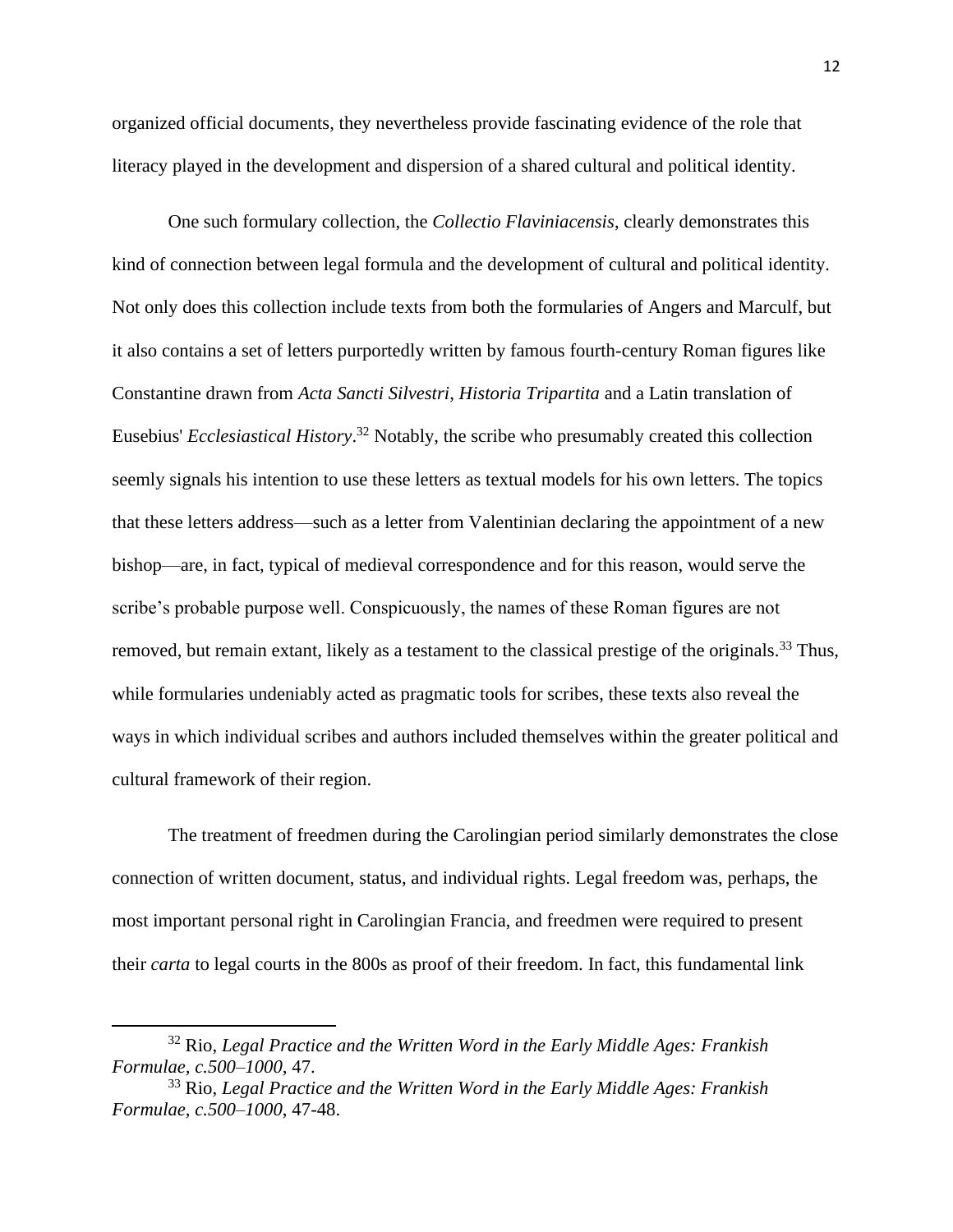between document and liberty was so strong that these freedmen were called *cartularii*, or "charter-men." Thus, freedom was intrinsically linked to the possession and usage of documents.<sup>34</sup> Wormald notes that for the Carolingian Kings, and the very Kingdom itself, the use of written law had become part of a collective, religious commitment closely connected to Mosaic Law and symbolically tied to the Kingdom of Israel.<sup>35</sup> It is not surprising, therefore, that correctness in writing might be considered crucial to living a righteous life. Therefore, in Francia, written documents are fundamentally associated with legal and thus social status.

By comparison to the earlier Merovingian period, later Carolingian primary sources additionally reveal an increasing incorporation of written documentation in routine government administration. While it may be argued that the vastly higher rate of survival of Carolingian administrative documents is purely accidental, especially considering that a significant proportion of these documents reproduce originally Merovingian texts, the substantive difference in volume cannot be denied. Such disparities might easily be explained by an increasing recognition of the practical value of such economic documents which not only helped kings efficiently exploit their territory for resources, but also encouraged legal and ultimately, cultural unity. Indeed, by expanding the ability of the King's authority to intrude into the economic affairs of local landowners, the re-creation and expansion of links between local institutions and royal, courtly systems becomes increasingly evident.<sup>36</sup> For instance, the Herstal capitulary of 779 records that tithes and ninths from church properties were determined based on what was

<sup>34</sup> Nelson, *Literacy in Carolingian Government*, 262-263.

<sup>35</sup> See Nelson "Literacy in Carolingian Government," in McKitterick, *The Uses of Literacy in Early Mediaeval Europe*, 263; Wormald, "*Lex Scripta* and *Verbum Regis*," 105-38.

<sup>36</sup> Janet L. Nelson, "Literacy in Carolingian Government," in McKitterick, *The Uses of Literacy in Early Mediaeval Europe*, 260-262.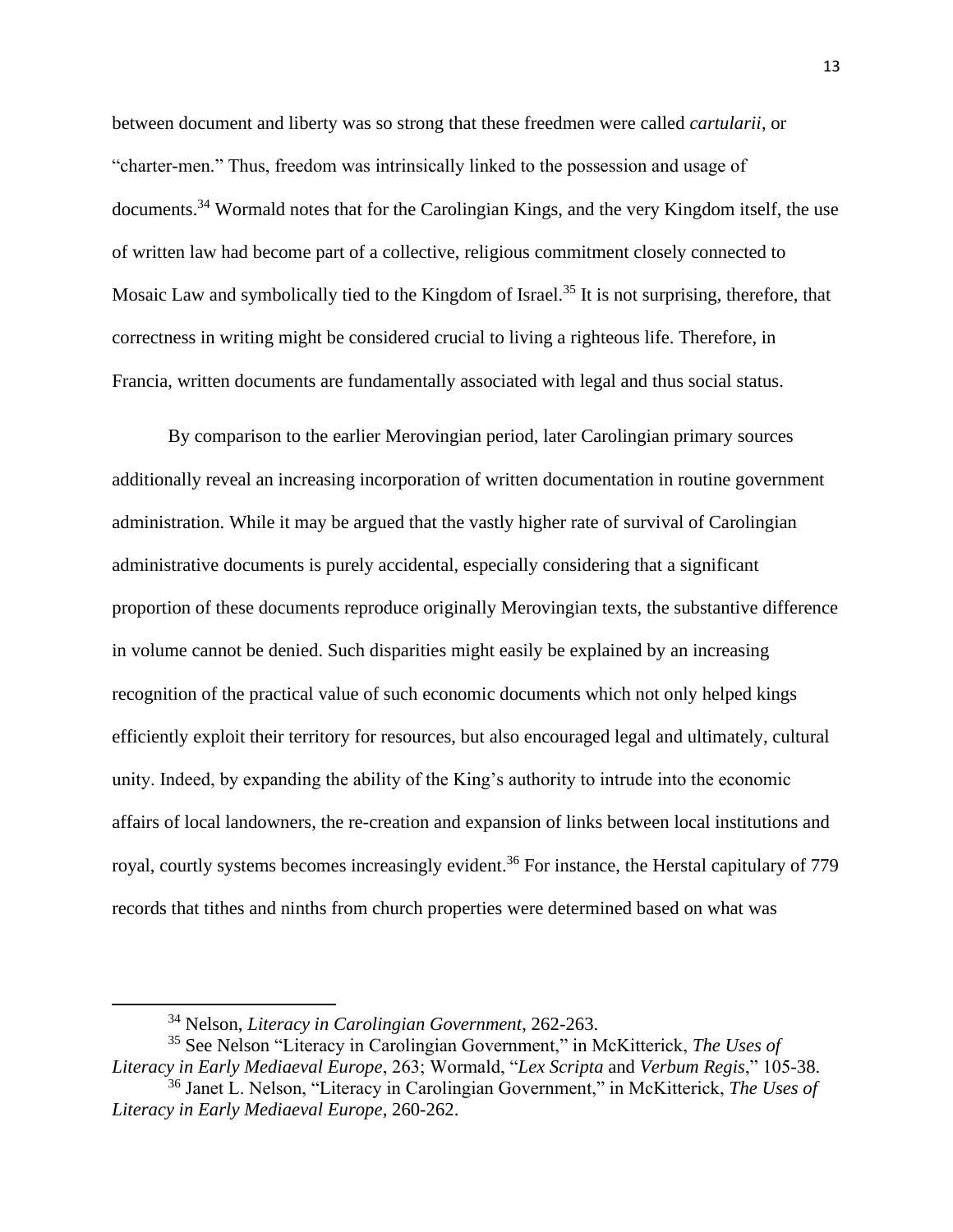recorded in the written census.<sup>37</sup> Furthermore, the Carolingians revived the Roman practice of using documents to issue letters of protection for merchants, to record the maintenance of tollstations, license mints and markets, and to facilitate the creation of a wide variety of other governmental tasks.<sup>38</sup> Of course, while this economic system did not truly replicate the Roman tax system, but rather, more closely resembled the typical early medieval landlord's exaction on his tenants, there does appear to have been an expansion of bureaucratic texts following the Merovingian period. In addition, the practice of writing as a form of verification is evidenced in the specific treatment of writing as authentication for coinage. In this same capitulary Charlemagne orders that pennies which "bear the imprint of his name," be recognized as legitimate in every part of Francia; in other words, these coins must be accepted as valid payment or the lawbreaker will face the legal penalty of a flogging.<sup>39</sup>

Not unlike that of the Carolingians, Alfred's actions also notably attest to an expansion of the royal role in the administration of justice, an expansion which coincides with Alfredian literacy reforms that ultimately encouraged greater cultural and political unity. In section 106 of the *Life of Alfred*, Asser reports the exceptional dissension among the ealdormen and reeves at the time; this conflict actually caused them to seek the king's "skill investigat[ion]," and judgement.<sup>40</sup> In this, Alfred willingly participated and exercised his influence as adjudicator to an even greater extent than had been exercised by many previous English Kings; in fact, the *Life of Alfred* reports that he "shrewdly looked into almost all judgements of his whole country which

<sup>37</sup> Loyn and Percival, 9, p. 47.

<sup>&</sup>lt;sup>38</sup> F.L. Ganshof, "The Institutional Framework of the Frankish monarchy," in Ganshof, *The Carolingians and the Frankish Monarchy, 86-110*, (Ithaca: Cornell University Press, 1971), 99-100.

<sup>39</sup> Loyn and Percival, 13, p. 58.

<sup>40</sup> *EHD* I, 105, pp. 302.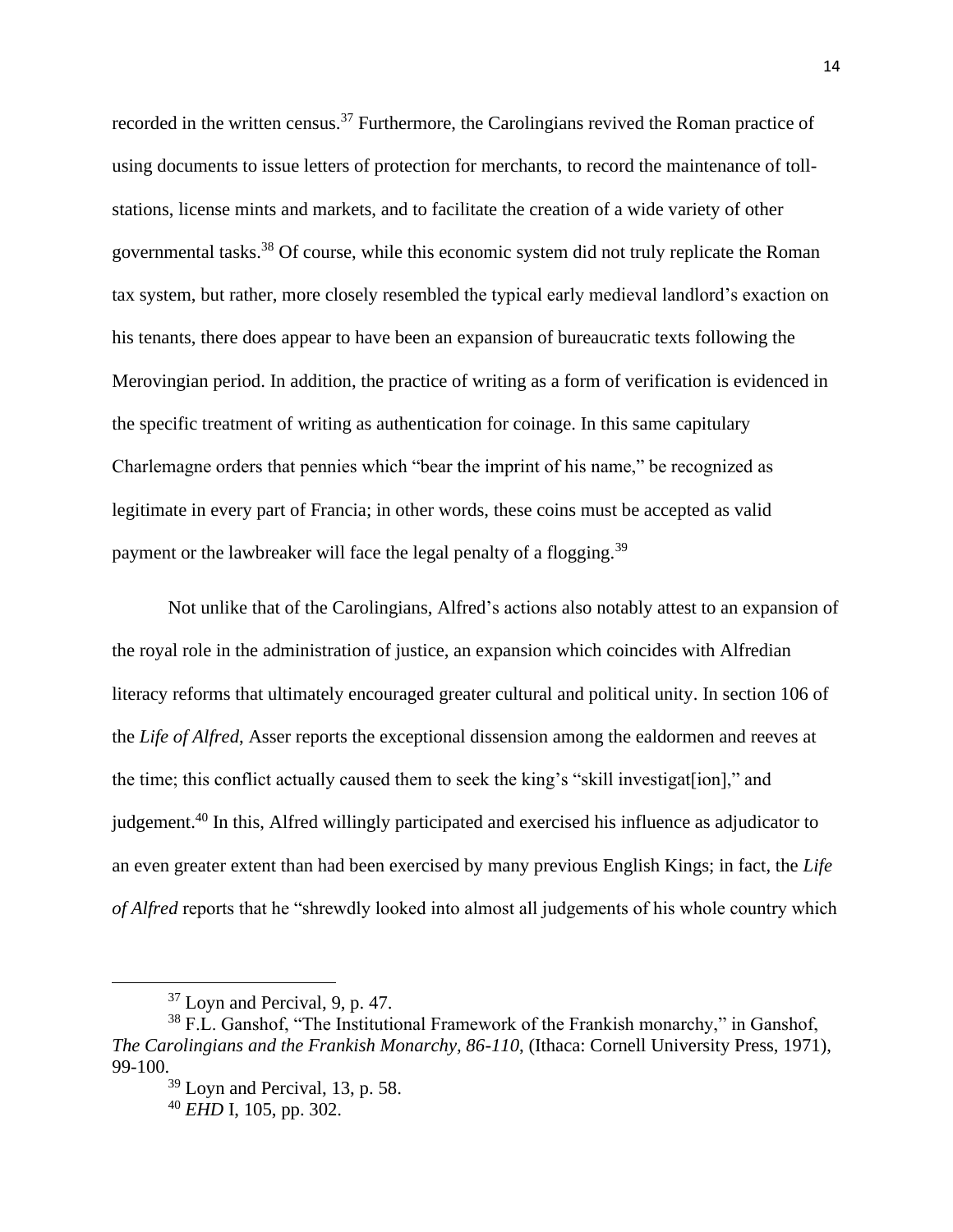were made in his absence," and thereby expanded the reach and power of the King as intercessor in legal matters.<sup>41</sup> Such a process likely would have been difficult without highly literate courts. Indeed, Asser notes that Alfred's judgements forced the aristocracy to learn to read, so that they could properly understand law. In fact, Asser notes that out of fear of royal justice, "almost all the ealdormen and reeves and thegns" learned to read.<sup>42</sup> Although Asser attests that the King did send out agents to verbally interrogate the involved parties, it would be difficult to confirm the righteousness of judicial decisions without well-kept records.<sup>43</sup>

Even if there were not already extant written records, however, the threat of impending royal review would certainly have motivated the creation of an extensive paper trail by which the King could validate and confirm these documents. After all, the King could not personally oversee the legal affairs of distant courts, but if he could threaten to invalidate insufficiently proven cases, he could bring strong pressure upon the courts to create binding documents which could be used to verify the trustworthiness and righteousness of their decisions. For instance, a document written by Ealdorman Ordlaf addressed to King Edward the Elder confirms the submission of dispute-related documents to the King by laymen. This document not only testifies way in which King Alfred's signature was used to verify the purchase of land, but also provides a record of a document being produced and verified by a local to prove ownership.<sup>44</sup> In fact, by the time of Alfred's son Edward and his grandson Æthelstan, it appears that there was an expectation that Alfred's written code would be used in the routine administration of law. Edward, for instance, declares that the King wishes for his reeves to make judgements according

<sup>41</sup> *EHD* I, 106, pp. 302.

<sup>42</sup> *EHD* I, 105-106, pp. 302-303.

<sup>43</sup> *EHD* I, 106, pp. 302.

<sup>44</sup> *EHD* I, 102, pp. 544-546.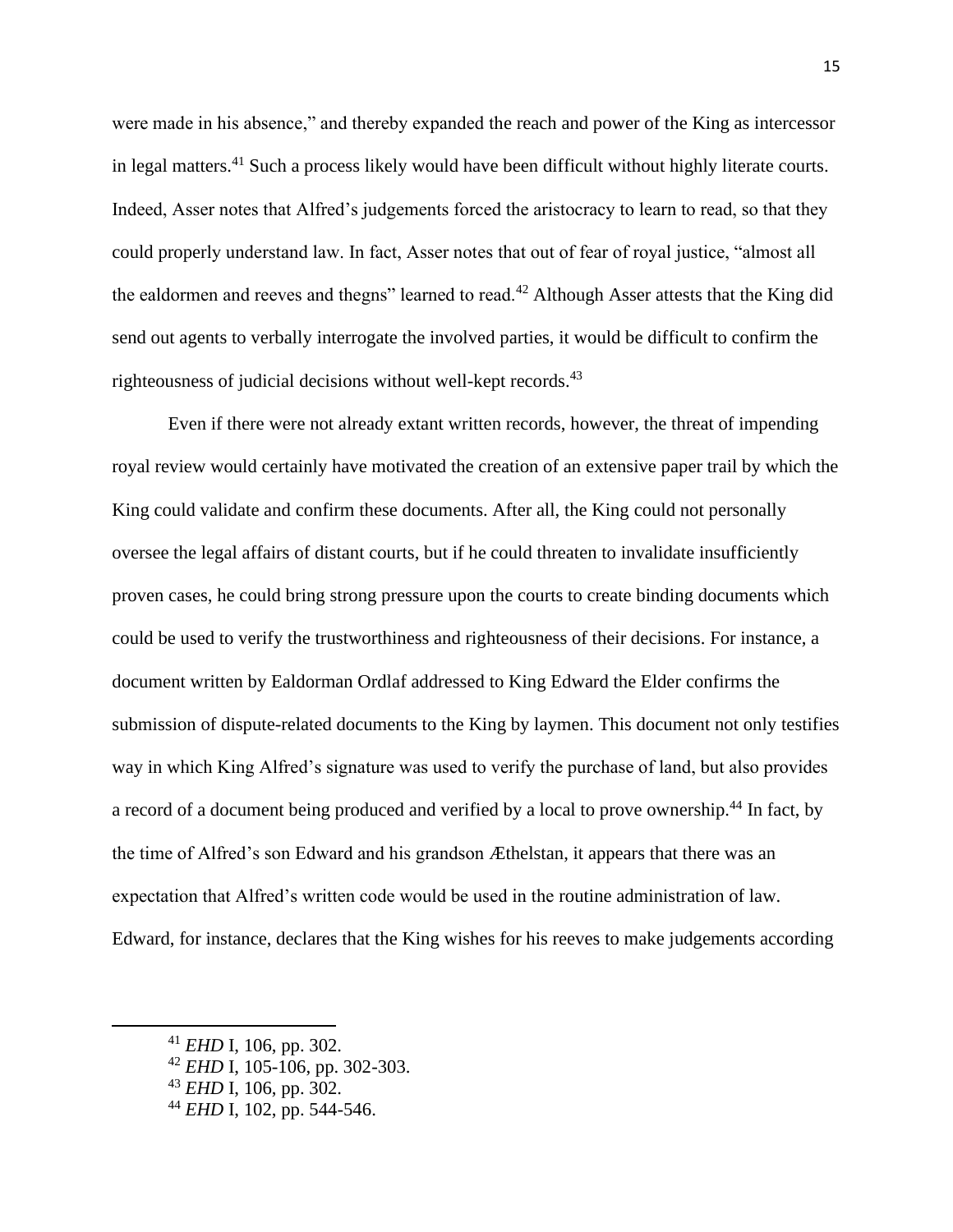to the law-books, and he also enjoins the reeves to ensure lawbreakers "pay compensation as the law book prescribes."<sup>45</sup> Extensive evidence of documents being produced by local courts also can be found by the time of Æthelstan.<sup>46</sup> This suggests a growing dependence upon the written word within medieval law and seemingly confirms that literacy encouraged a degree of social cohesion.

Alfred's use of law as a tool for unifying his realm also becomes evident in the way he framed his Law Code. Alfred particularly stated that he created this code by compiling and selecting the best aspects of the law codes of previous Anglo-Saxon Kings whose former territories Alfred then sought to incorporate into Wessex. Indeed, he introduces the code with a description of how he "gathered together these, […] which our forebears held […] And those that I found either from the time of Ine, my kinsman, or of Offa, king of the Mercians, or of Æthelberht, who first among the English received baptism."<sup>47</sup> Although it does appear that this statement was true, it is also likely that Alfred used this explanation to cleverly create the impression of a universal law code that would be potentially acceptable to the Mercians and Kentish people he now governed.<sup>48</sup> Indeed, by framing these laws as those "which our forebears

<sup>45</sup> Edward the Elder, *Library of Original Sources, Volume 04: Early Mediaeval Age*, trans. Oliver Thatcher (New York: Chicago University Research Extension, 1907), 221-223.

<sup>46</sup> For instance, III Æthelstan is a report of a Kentish shire-court to the King, while IV Æthelstan and VI Æthelstan appear to be records drawn up independent of any direct royal imposition. For IV and VI Æthelstan see *EHD* I, 36-37, pp.417-427. For more information on III Æthelstan, see Keynes, "Royal Government and the Written Word in late Anglo-Saxon England," in *The Uses of Literacy in Early Medieval Europe*, ed. Rosamond McKitterick, (Cambridge: Cambridge University Press, 1990), 239-240.

<sup>47</sup> Lisi Oliver, "Who Wrote Alfred's Laws," in *Textus Roffensis* ed. Bruce O'Brien and Barbara Rombi, 235.

<sup>48</sup> For examples of Alfred drawing upon the law code of Æthelberht, see Oliver, 241-245.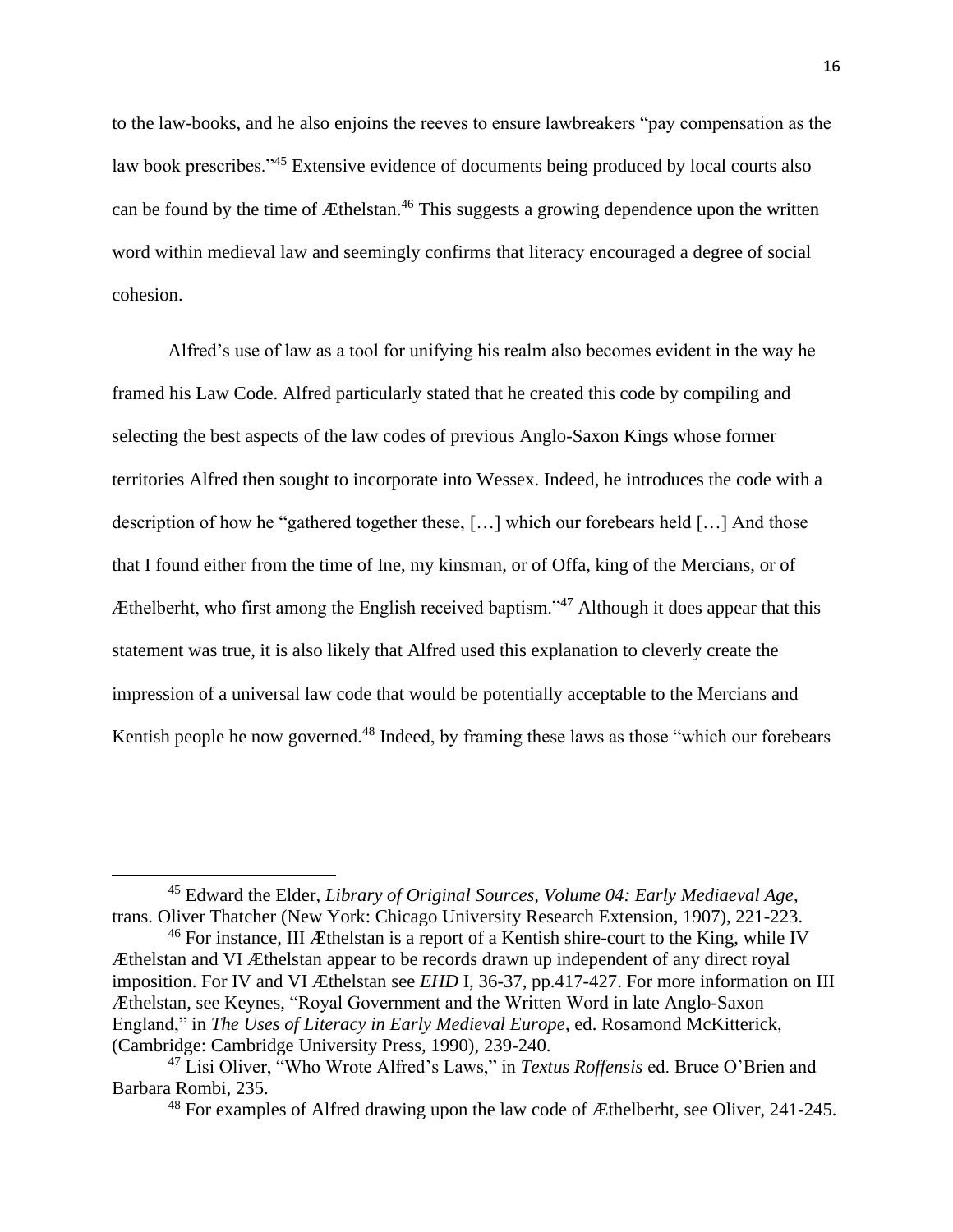held" he thereby emphasizes their shared ancestry and formulates a greater Anglo-Saxon heritage. In this way, an Anglo-Saxon narrative of unity emerged.

While this integration of literacy into elite society clearly had administrative benefits, it nevertheless appears that Alfred primarily viewed the promulgation of literacy as a means for creating cultural cohesion and spiritual elevation. Asser claims that the problems in England could be attributed to "almost all the magnates and nobles of that land had turned their minds more to the things of this world than to the things of God." This, in fact, led each of them to prioritize "his own advantage [more] than the common good."<sup>49</sup> Thus, to remedy this, Alfred asserts that the magnates and nobles must prove themselves worthy of the status of "wise men," a status which he claims they have been granted by "God's favour." The proof of their wisdom, according to Alfred, must be made by the study of wisdom, ergo literacy.<sup>50</sup> Asser thus asserts that Alfred's purpose in inspiring literacy was to create cultural unity and spiritual elevation among the aristocracy. The education of the elite as well as the scholarly exchange that it encouraged in Anglo-Saxon England, in fact, provides further evidence for the role of literacy in the creation of elite social cohesion. Initially, evidence points to the role of monastic schools predominantly instructing clergyman in literacy. For instance, *Life of Dunstan* 15, *Life of St. Oswlad* IV.4, *Liber Eliensis* II.91, III.35, and the *Vita Wulfsini* verify the existence of church educational institutions in places such as Canterbury and Winchester and also confirm the existence of monasteries like Abingdon, Glastonbury, and Westminster.<sup>51</sup> Secular schooling, however, does not appear to flourish or provide the focus of instruction in these church schools;

<sup>51</sup> Julia Crick, "Learning and Training," in *A Social History of England 900-1200*, ed. Julia Crick and Elisabeth Van Houts (Cambridge: Cambridge University Press, 2012), 362.

<sup>49</sup> *EHD* I, 105, p. 302.

<sup>50</sup> *EHD* I, 106, pp. 302-303.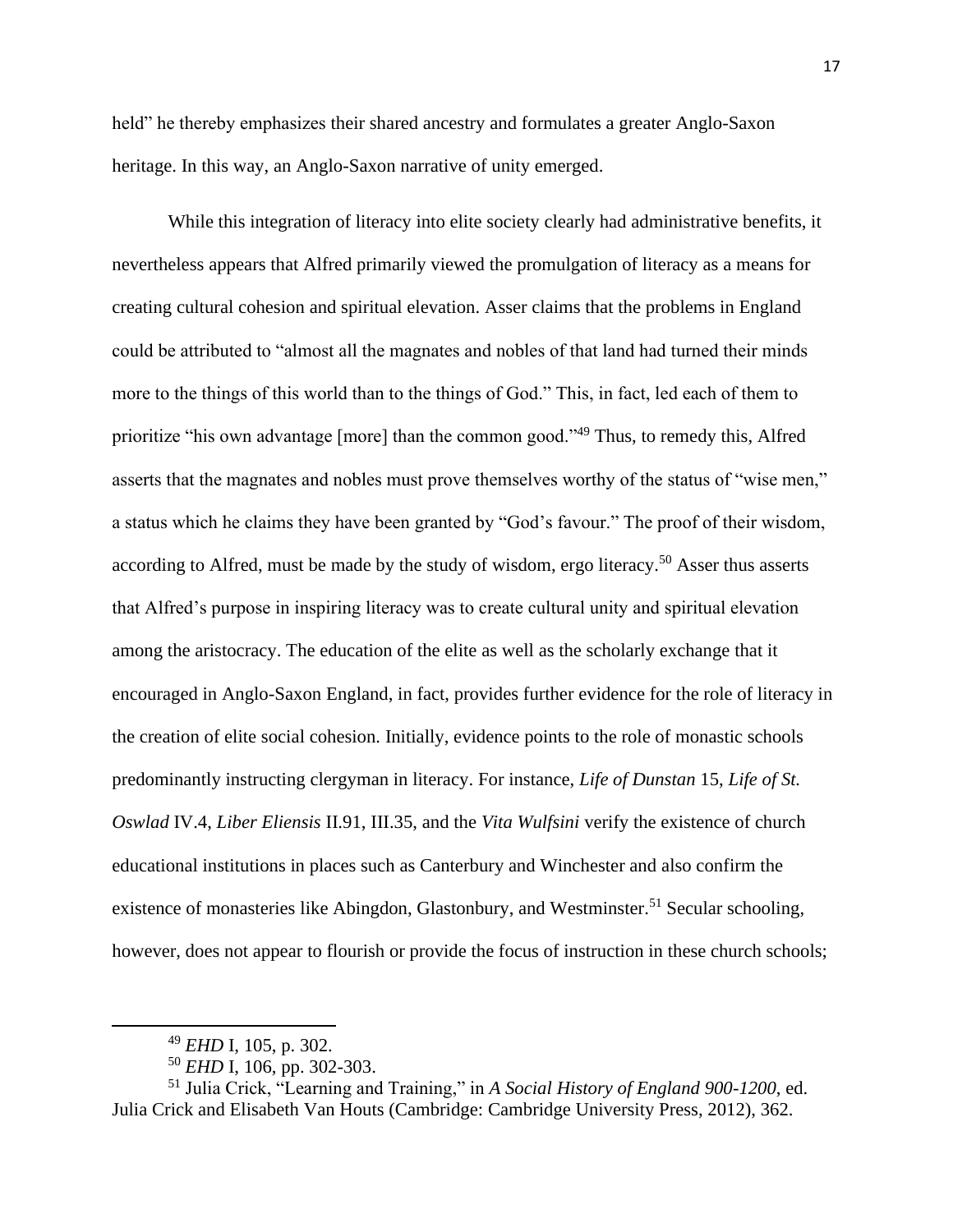instead, secular education blossomed through private instruction which was a phenomenon, perhaps, not dissimilar to the work of the Merovingian palace *maior* Gogo.<sup>52</sup> For instance, in *Life of Alfred*, 75, Asser notes that Alfred's oldest son and daughter were educated at court by tutors and nannies rather than in any kind of formalized monastic schools. Furthermore, this Anglo-Saxon educational system apparently incorporated an element of tutelary fostering. The practice of sending one's child to the house of another noble for tutelage encouraged the formation of shared emotional and literary-cultural bonds. An example of this very kind of foster-education is documented in the Anglo-Saxon Chronicle Manuscript C s.a 1023. In this account, Cnut arranged for his son to be fostered by Thorkell the Tall. Asser intimates the widespread nature of such foster relationships in his work, *Life of Alfred*, 22. He additionally notes that Alfred did not receive education outside of court, and thus, by implication, indicates that some princes were schooled outside of the royal court. Again, such an education would have been conducted amongst the nobility and orchestrated by a shared tutor. In this manner, royal and noble blood cultivated social and cultural bonds through shared tutelage.

The influence of scholarship – principally developed within the context of church - upon the development of a distinctively English identity continued under Alfred the Great. Indeed, Alfred's reforms--not unlike the developments of literacy encouraged by Charlemagne undoubtedly stood upon earlier regional traditions. For example, the use of vernacular English had begun to spread as early as the time of Bede. Nevertheless, without as strong a connection to the Roman past as embraced by the Franks, the Anglo-Saxons understandably had less reason to

 $52$  For more information on Gogo and the education of Merovingian princes, see Gregory of Tours, 5.46, in in *A History of the Franks,* trans. Ernest Brehaut (Harmondsworth; Baltimore: Penguin, 1974), pp.110-111. Furthermore, Gregory of Tours, *History of the Franks* 6.24 reveals that Gundovald, a pretender to the throne, was brought up literate. Gregory notes such education as typical for a Merovingian king's upbringing.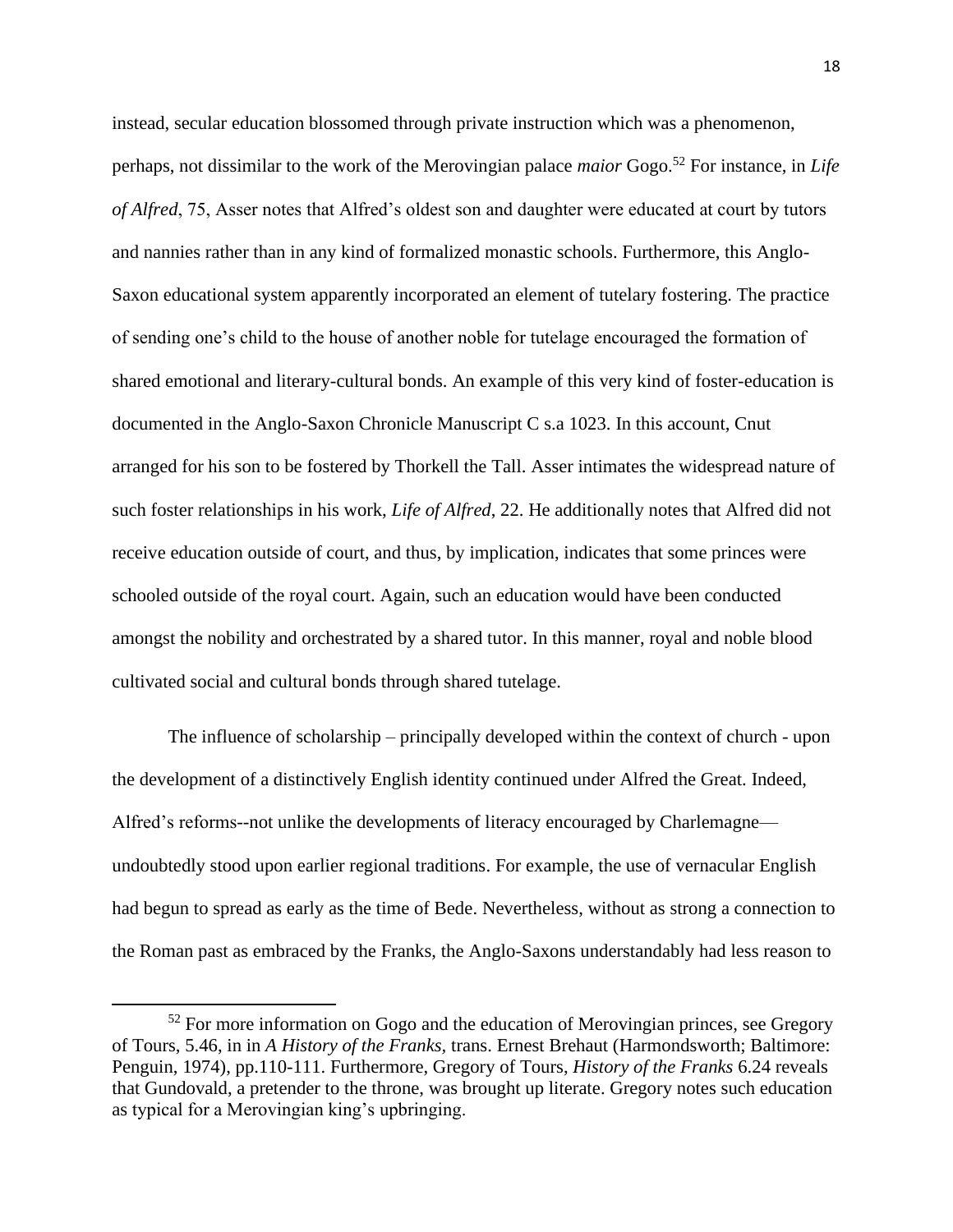draw upon Latin and other such affectations of *romanitas*. In a letter to the Bishop Egbert, Bede reports that he frequently provided the Creed and Lord's Prayer in vernacular to priests who were unfamiliar with Latin. In fact, he recommends that clerics, monks, and laymen who lack knowledge of Latin should instead be taught such texts in Latin. This gap between common and religious language in England, in fact, may have been exacerbated by the very factors which lead to the creation of a new, Carolingian Latin. During the 700s and early 800s, for instance, a large number of talented English scholars emigrated to Francia, where they assisted Boniface in Hesse and Thuringia.<sup>53</sup> In this way, the flourishing of a new formalized Latin in Francia ironically may not only have coincided, but also have been caused by the very same factors which caused Alfred to bemoan the lack of Latinity in his own Kingdom, a change which thus demanded increased use of English vernacular.<sup>54</sup> In addition, although the relatively small, early kingdoms of Anglo-Saxon England did center around the same roving royal courts as the Merovingians (and later Carolingians), Anglo-Saxon loyalties seemingly rested first and foremost with kin and childhood companions. Although the specifics of their shared social spaces were different than that of the Franks, the Anglo-Saxons based personal loyalty upon kinship groups and childhood companions who gathered in seemingly centralized royal halls and assembly-points. In contrast, the Franks established their allegiances upon relationships primarily forged within the royal court. Yet, despite these apparent differences, literacy—as evidenced through scholarship assumed similar proportions in both England and Francia.

<sup>53</sup> See Alcuin, *Soldiers of Christ: Saint and Saints' Lives from Late Antiquity and the Early Middle Ages*, ed. and trans. Thomas F.X. Noble and Thomas Head (University Park, PA: Pennsylvania State University Press, 1995), 191-192. Alcuin describes the departure of Willbrord and a significant number of his companions to Thuringia. There, they were greeted by Pippin II, ancestor of Charlemagne and powerful palace *maior*.

<sup>54</sup> Susan Kelly, "Anglo-Saxon Lay Society" in *The Uses of Literacy in Early Mediaeval Europe*, edited by Rosamond McKitterick, 59.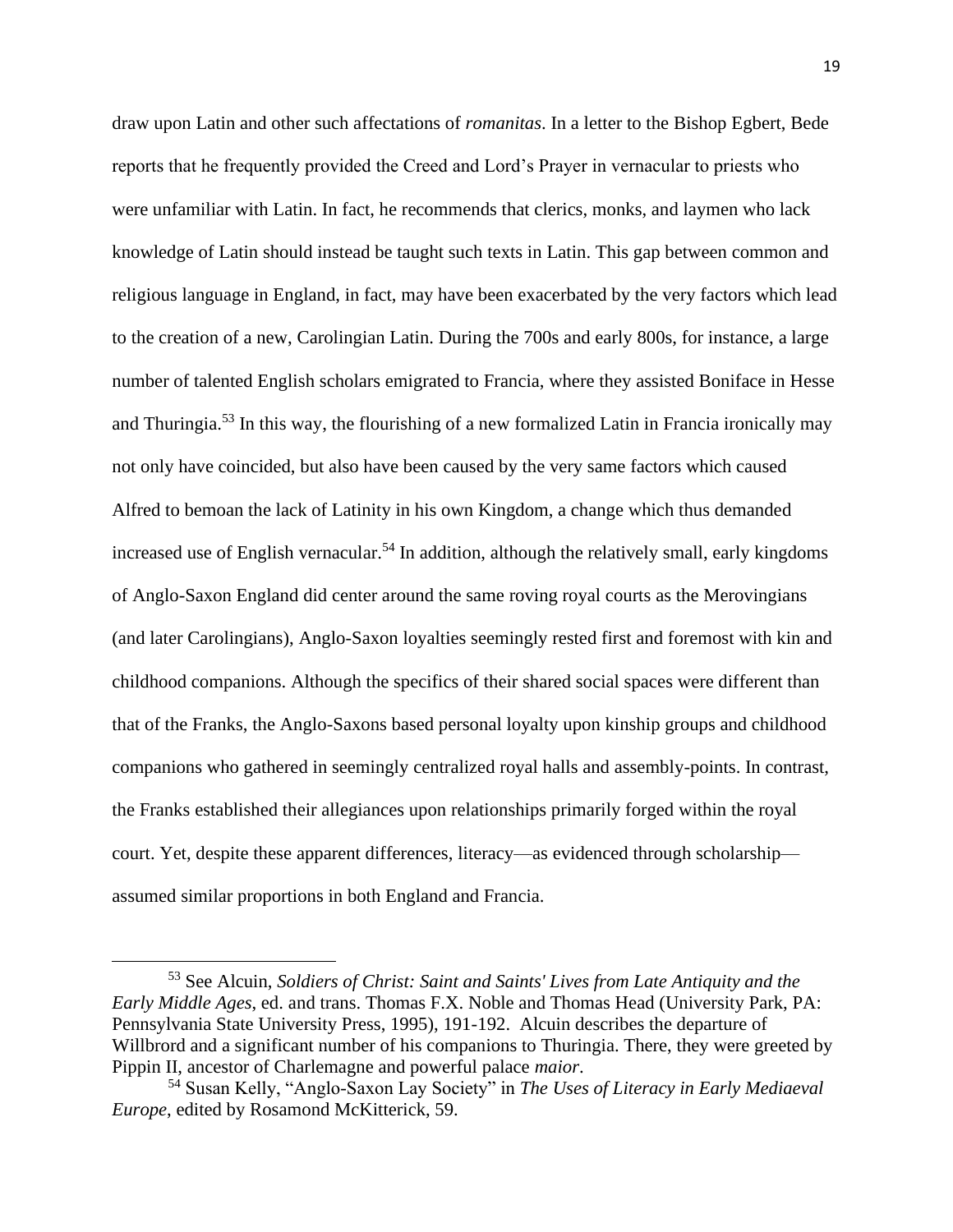The English clergyman Alcuin exemplifies the influence of cross-channel scholarship. If one accepts Roger Wright's groundbreaking 1984 thesis that, before Alcuin and Charlemagne, spoken Romance and written Latin were not actually different languages, and acknowledges that Alcuin was likely habituated to Anglo-Saxon methods of literacy which adapted and combined the vernacular with a more ritualized and perfectly preserved Latin used by Anglo-Saxon intellectuals like Bede as a way to preserve and supplement oral memory, then, it isn't difficult to imagine that Alcuin's exposure to the disconnected and seemingly debased vernacular Latin of Francia may have been inevitably jarring.<sup>55</sup> It is widely theorized by historians that Alcuin, whom Einhard identifies as Charlemagne's chief teacher in most of the learned arts, may have been the one to re-introduce so-called proper Latin to Francia.<sup>56</sup> Thus, cross-channel scholarship was central to the development of elite identity in Francia. Indeed, while it is difficult to determine whether the acceptance of formalized Latin precipitated or was precipitated by the increasing importance of documents as demarcations of status and tools for legal injunction, it seems inevitable that they eventually developed conjointly. After all, a more precise form of literacy was required lest rulers stray into error and fail to keep the law.

Evidence certainly suggests that Charlemagne, like his teacher, preferred cultivated Latin; he appears to have considered cultivated Latin—in contrast to a more barbarous form of vernacular language—to be a fundamentally better and more elevated language by which to define civility. Charlemagne displayed a keen interest in personally ensuring that proper Latin

<sup>55</sup> For information on Wright's thesis, see Rosamond McKitterick, *The Carolingians and the Written Word*, (New York: Cambridge University Press, 1989), 11-12. Indeed, Wright contends that the Carolingians essentially created medieval Latin through their attempts at reforming conventions of speech and writing.

<sup>56</sup> Einhard, *Charlemagne's Courtier: The Complete Einhard*, ed. and trans. Dutton, 32. Here, Einhard notes Alcuin's special role as Charlemagne's main teacher and "the most learned man in the entire world."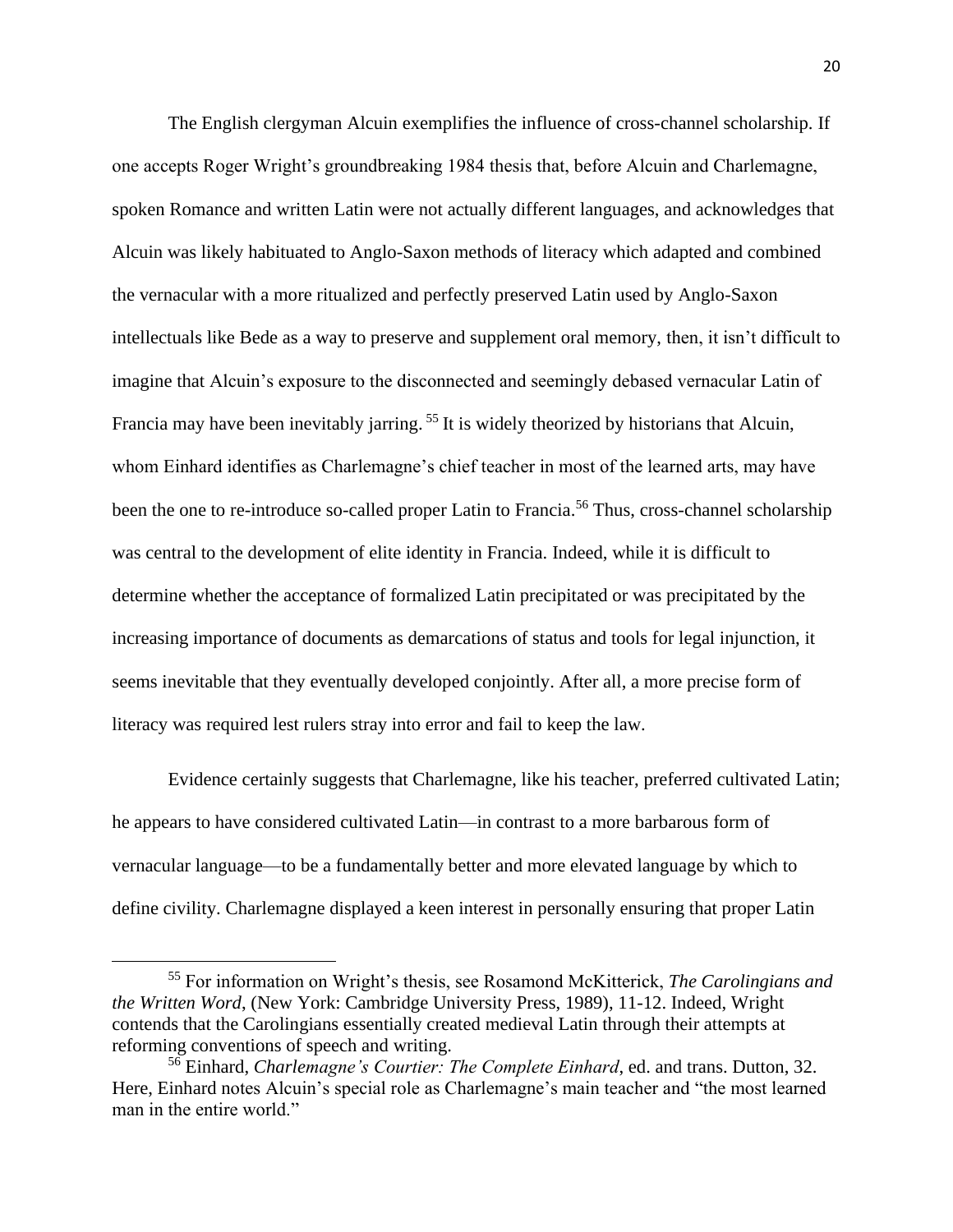was spoken and used. The works of Einhard demonstrate the sharp delineation drawn by Charlemagne between Latin and the so-called "barbarous names" which previously dominated in his Kingdom.<sup>57</sup> Furthermore, Notker, although writing sometime after the reign of Charlemagne, describes Charlemagne as a kind of literary reformer. Of even greater significance, Charlemagne had reportedly reacted unfavorably to the perceived 'incorrect literacy' of Frankish noblemen. According to Notker, Charlemagne identified the writings of these noblemen as "silly and tasteless."<sup>58</sup> From Charlemagne's perspective, then, an erudite, classical Latinity likely served as one of the defining features of a proper nobleman. More significantly, however, Latinity—both in pronunciation and spelling—appears to have been treated as one of the primary identifying markers of civilization itself. Although Notker may not draw upon firsthand evidence, it nevertheless seems likely that his works reflect the general perception of Charlemagne that had been passed to immediately succeeding generations through oral tradition. Undoubtedly, Notker's works draw heavily not only upon literate records, but also upon the generalized Carolingian oral structure.<sup>59</sup> For example, Carolingian poetry, written and dedicated for Charlemagne, repeatedly mentions language, clearly associating it with the Frankish ruler. For instance, the famous Carolingian poem, "On the Court" by Theodulf of Orleans, ends with stinging pun mocking an Irishman's pronunciation: "Quam satis offendit, pro qua te, literra salvi, Utitur, haud dubium quod sonat, hoc et erit."<sup>60</sup> In other words, due to his slurring, the Irishman

<sup>57</sup> Einhard, *The Life of Charlemagne*, (Ann Arbor: University of Michigan Press, 1991), 57.

<sup>58</sup> Notker, *Early Lives of Charlemagne by Eginhard and the Monk of St. Gall*, ed. and trans. A.J. Grant, (London: Chatto, 1926), 63.

<sup>&</sup>lt;sup>59</sup> For a further discussion of Notker and how he draws upon both writing and shared Frankish oral history. Matthew Innes, "Memory, Orality and Literacy in an Early Medieval Society," *Past & Present*, no. 158 (February 1998).

 $60$  In English, "which he pronounces badly, using instead of it the letter which saves him and he will doubtless be the very sound that he makes." Theodulf in Theodore M. Andersson, "A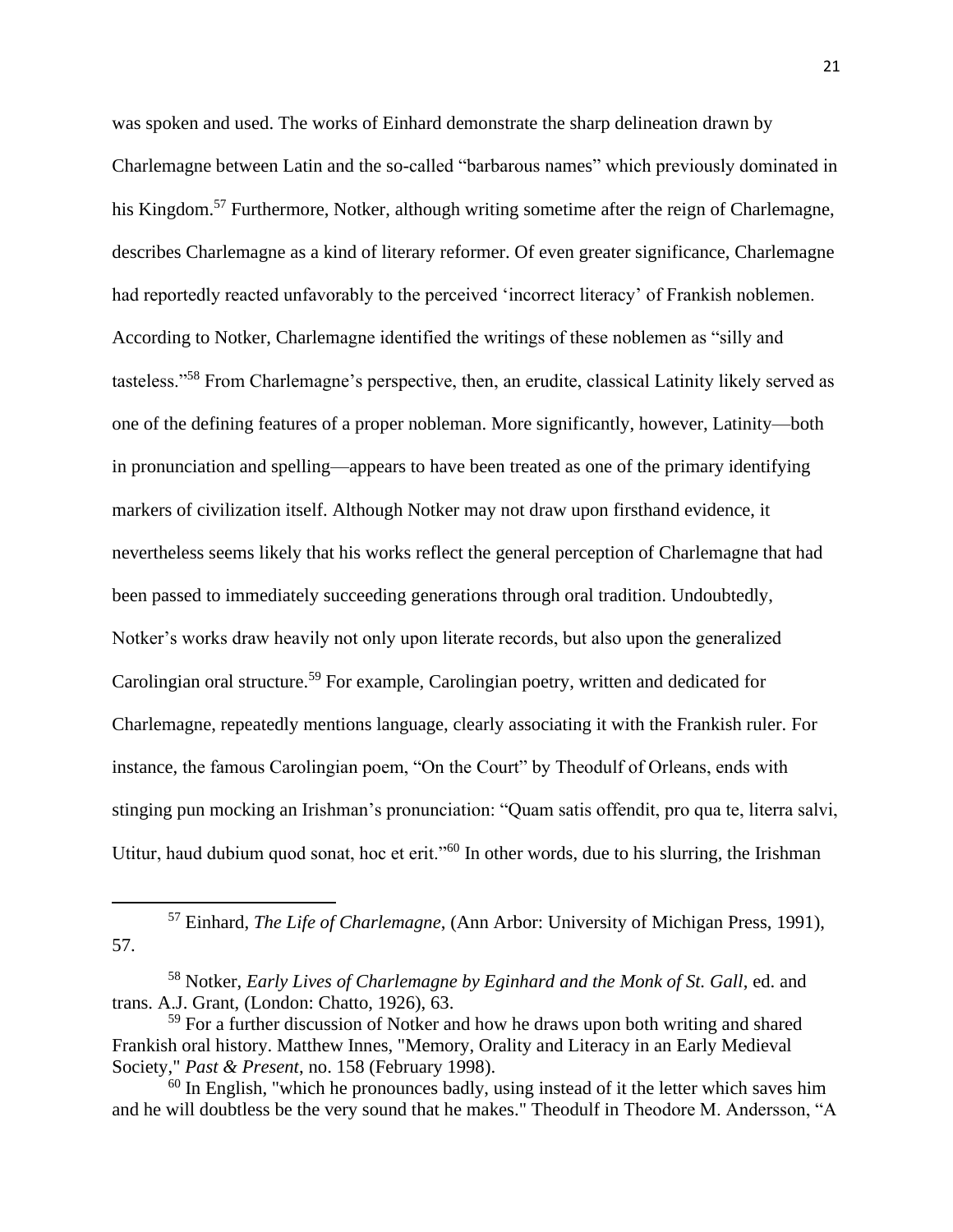cannot pronounce the Latin word for Irishman, "Scottus," and instead calls himself a sot. In a poem clearly written for the edification of Charlemagne, such a joke most likely appealed to the King's personal sensibilities.<sup>61</sup>

The belief, then, that literacy not only served as a marker of nobility but also of civilization itself may explain Charlemagne's reported preoccupation with his personal study of Latin. Andersson points out that Charlemagne, in his childhood, almost certainly spoke Romance. Andersson explains that this can be buttressed by a story about the translation of Saint Germanus' remains from the royal villa at Parlaiseau.<sup>62</sup> This story seemingly purports to be an eyewitness account of Charlemagne as a child. If one believes, as Janet Nelson contends, that this tale demonstrates strong indications of legitimacy, Charlemagne certainly possessed the kind of familiarity with Romance that would be expected of one who grew up in a French-Romance speaking territory.<sup>63</sup> In light of this as well as of Einhard's report that Charlemagne studied Latin, it can be reasonably argued that the Latin taught reflected the new style introduced by Alcuin. One example of the likely influence of Alcuin upon Charlemagne's thinking can be seen in one of his letters. Charlemagne, writing to Abbot Baugulf, explicitly lays out the spiritual or sacred case for the importance of writing as a means for communicating righteous thinking and strengthening social order. Charlemagne notes that "just as the observance of a rule gives soundness to their conduct, so also an attention to teaching and learning may give order and adornment to their words," and he additionally states that it is good for those who attempt to

Carolingian Pun and Charlemagne's Languages," in *Along the Oral Written Continuum*, ed. Slavica Rankovic, (Turnhout: Brepols, 2010), 364.

<sup>61</sup> Andersson, 363-364.

 $62$  Andersson, 39.

<sup>63</sup> Janet L. Nelson, "Charlemagne the Man," in *Charlemagne: Empire and Society*, ed. Jo Story (Manchester: Manchester University Press 2005), 27. See also Andersson, 359-360.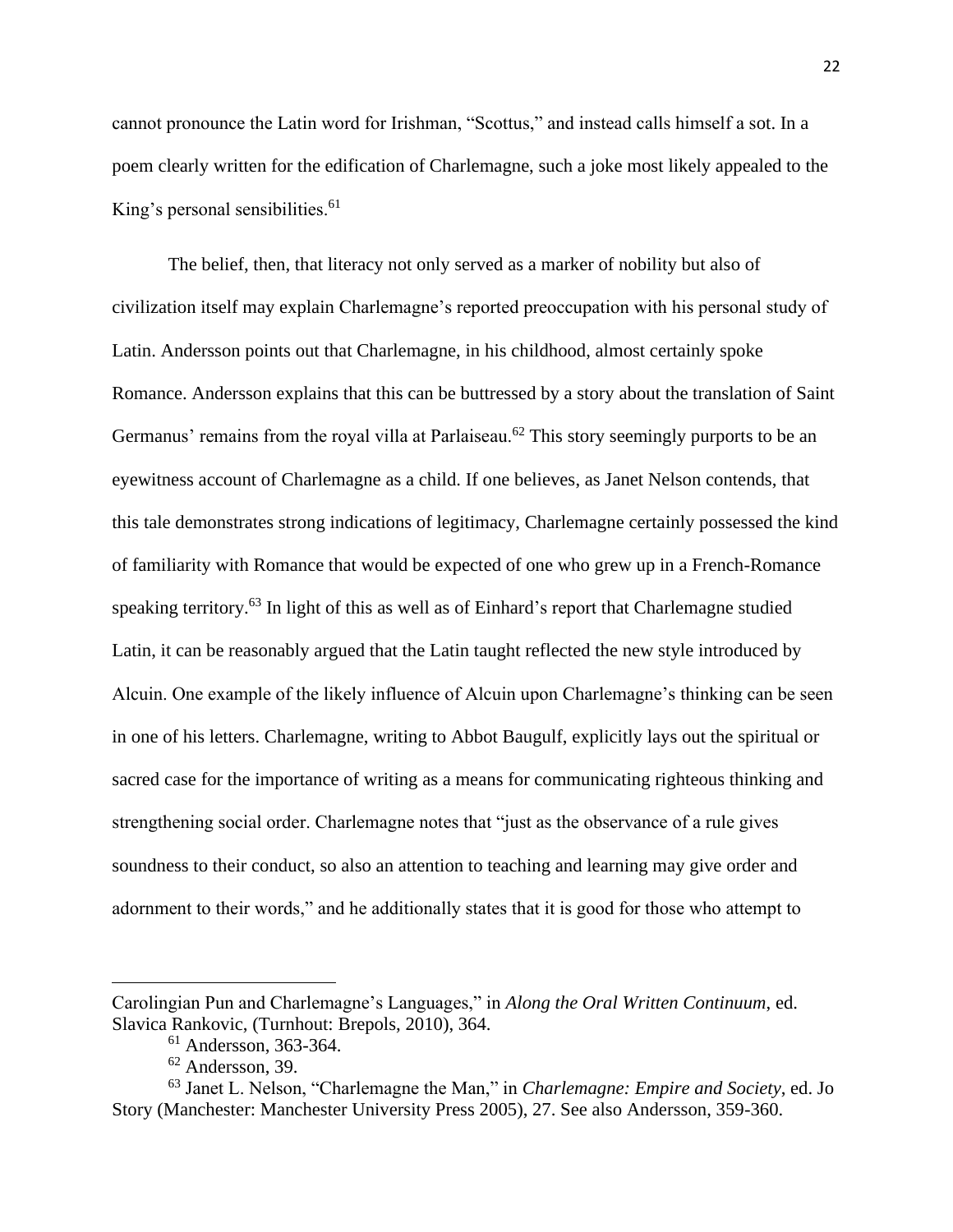please God by their lifestyle to also please God by "the rightness of their speaking."<sup>64</sup> Quoting the book of Matthew, Charlemagne reasoned that it is necessary for men to know truth before they can carry it out, and that a proper understanding of language is required to properly praise God and to do so without error. Charlemagne even goes so far as to indicate that without an understanding of correct grammar, speech, and prose, it becomes impossible for men to properly discern truth from falsehood. In this commentary, then, Charlemagne once again links writing errors – the inability to express knowledge properly – with the possibility of errors in fundamental doctrine.<sup>65</sup> Thus, Charlemagne connected literacy and a proper understanding of Latin to the ability to properly fulfill one's duties as a religious or lay leader, and in this way, literacy appears intimately connected to one's identity as well as to the temporal and wellbeing of the greater society. In other words, he seems to suggest that without an understanding of proper Latin, the ability for souls to be saved or for the strength of society to be maintained became tenuous at best. The crux of his thinking seems to be that if a society's leaders didn't understand the Bible or the classics, there could be no temporal or spiritual well-being.

He states, in fact, that correct expression is crucial to correct religious practice, and says in reference to monasteries that "we have perceived in quite a few of these writings both correct thinking and rude language; for, what pious devotion faithfully dictated internally, this an uncultivated language caused by the neglect of learning could not express overtly without error."<sup>66</sup> Furthermore, Charlemagne continues by exhorting monks "not to neglect the study of letters," and to "learn zealously so that you may more easily and correctly penetrate the

<sup>64</sup> Einhard, *The Reign of Charlemagne: Documents on Carolingian Government and Administration*, ed. and trans. H.R. Loyn and John Percival (New York: St. Martin's Press, 1976), 63-64.

 $65$  Loyn and Percival, 14, pp. 63-64,

 $66$  Andersson, 365.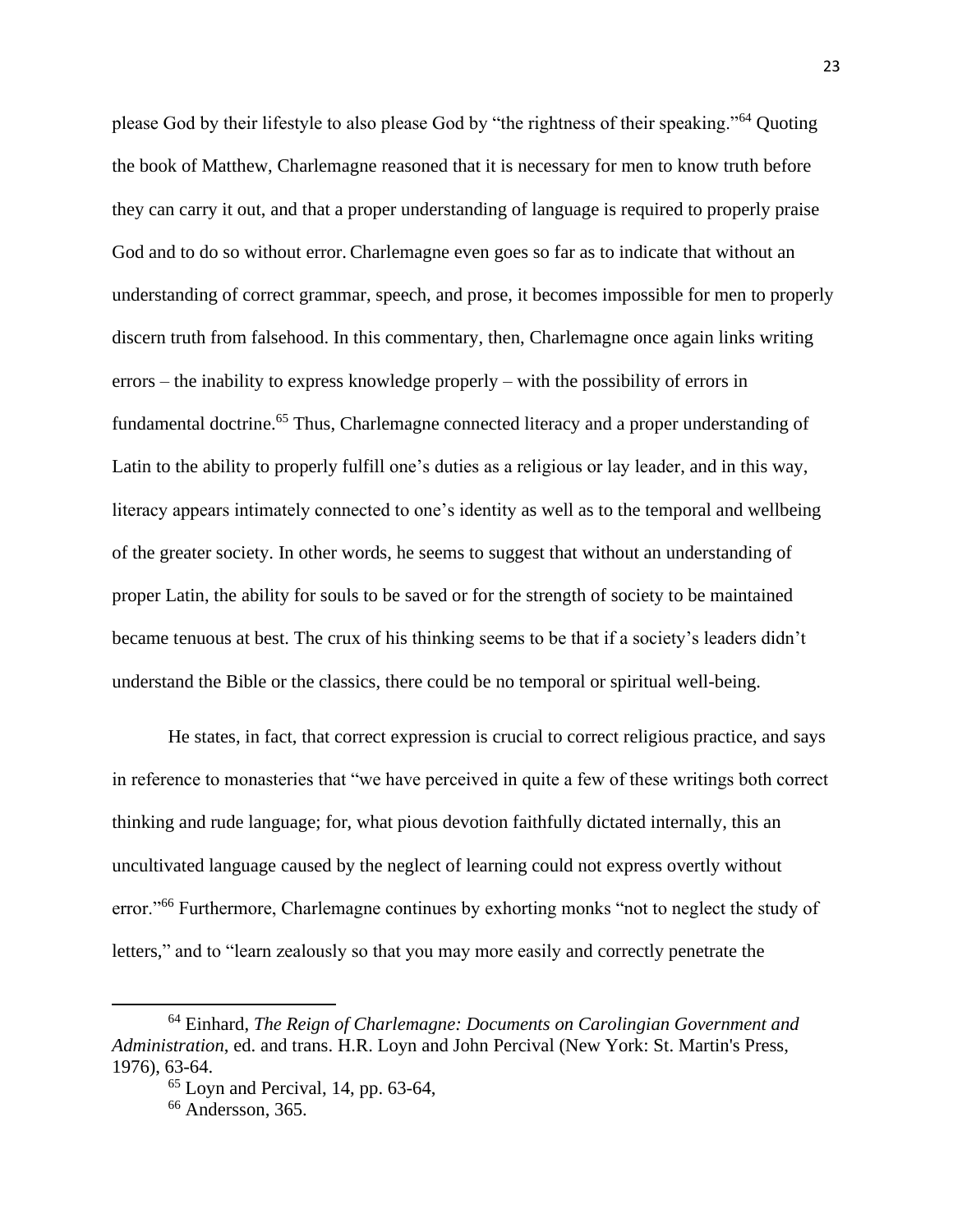mysteries of divine scripture."<sup>67</sup> It is also suggested that without a keen understanding of the writing, as well as the study, of literature, monks will find that the "spiritual meaning" of the Bible becomes obscure since the text contains both figures of speech and metaphors.<sup>68</sup> This letter, though officially credited to Charlemagne, seemingly written by Alcuin's hand and expressing his ideas about literacy, finishes with an order to send copies of this letter "to your suffragans and fellow bishops, and to all the monasteries."<sup>69</sup> Significantly, this emphasis upon correct usage seems directly correlated to a growing interest in correct doctrine. Charlemagne expressed a keen interest in gathering Church synods and assemblies. These Church assemblies, recorded in capitularies such as the Capitulary Franconofurtense, demonstrate a preoccupation not only with determining the truth, but also with recording that truth in writing.<sup>70</sup> Further establishing the Carolingian focus on the creation of proper doctrine through writing, early Carolingian letters also exhibit an increasing discussion of detailed points of theology. Attuned to the Byzantine theological debates over questions such as iconoclasm, the veneration of saints and objects, and other quandaries, such correspondence exemplifies an emerging genre of letters explaining the finer points of theology.<sup>71</sup> In fact, such discussions delve into matters of exegetical interpretation which include the close examination and analysis of textual phrasing, word-choice and grammar.<sup>72</sup>

This increased interest in the accuracy of writing in both form and grammar also coincides directly with a growing interest in ensuring correct religious doctrine as a source of

<sup>67</sup> Andersson, 365.

<sup>68</sup> Loyn and Percival, 14, p. 64.

 $69$  Loyn and Percival, 14, p. 64.

 $70$  Loyn and Percival, 12, pp. 54-59.

<sup>71</sup> Einhard's Response to Lupus, Early 836, in *Charlemagne's Courtier: The Complete Einhard* ed. and trans. Paul Dutton, pp. 169-174.

 $72$  Dutton, 174.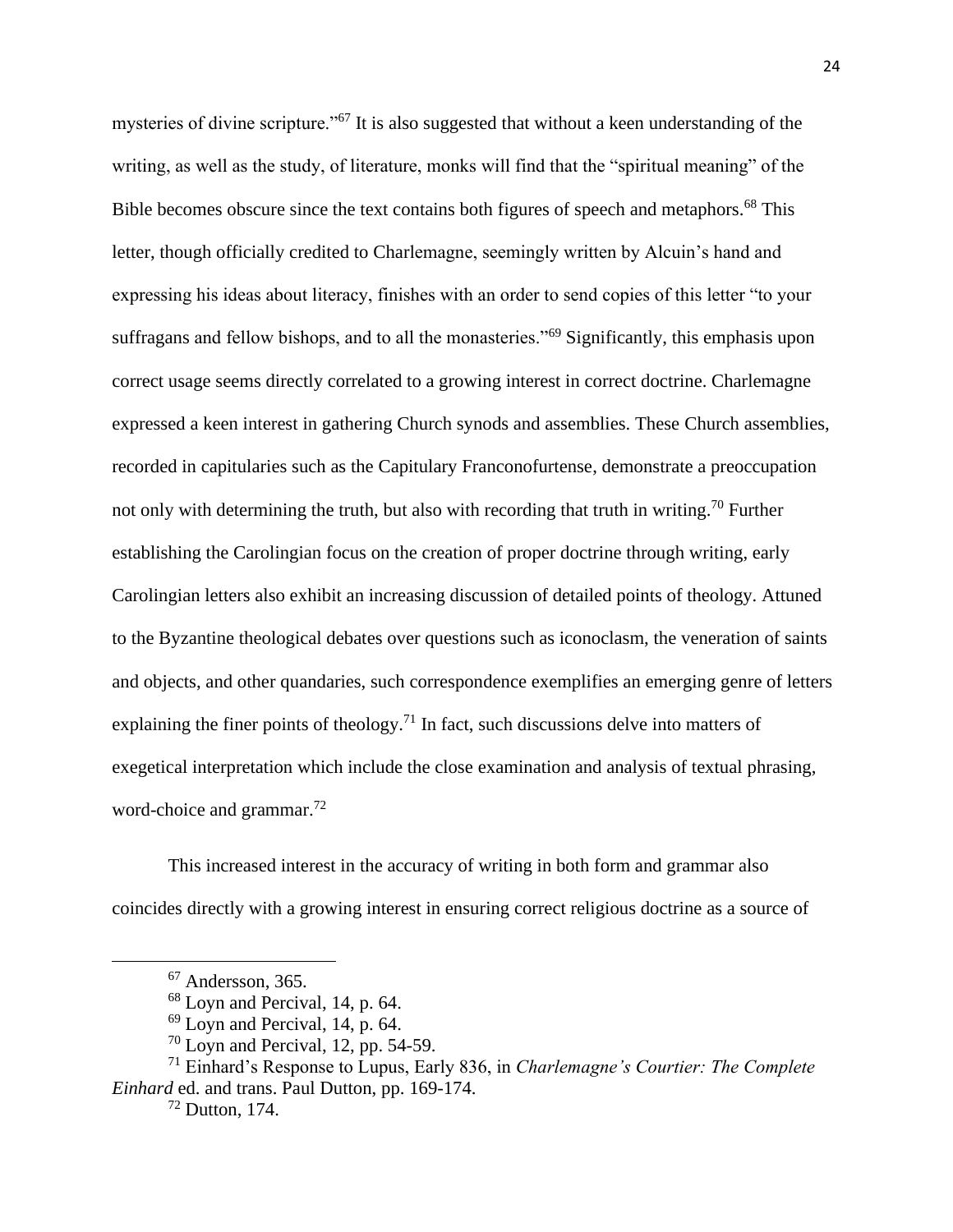moral legitimacy for the elite class. In addition, during a dispute between Ursio, bishop of Vienne, and the advocate of Elifantus also known as the bishop of Arles at the synod, multiple letters were produced as evidence for how Church land should be distributed and who should have authority over which apostolic sees.<sup>73</sup> The maintenance and guarantee of the veracity of letters becomes a primary concern, revealed by policies that limit clerks to one church. For example, clerks could not be moved without both the knowledge of the bishop and a letter of commendation from their home diocese.<sup>74</sup> Such preoccupation with written authorization also permeated social spaces immediately adjacent to and significantly influenced by the church. In one notable instance, a pupil named Fiducia personally testifies that Charlemagne pricked him with a pen to chide him for an error in his writing. This anecdote certainly appears to validate the idea that conscientious attention to correct writing had become a high priority. Although this tale may simply have evolved during the genesis of the mythos of Charlemagne as literary reformer, Charlemagne's courtier and biographer Einhard provides corroborating evidence for the reputation of Charlemagne as a ruler who expressed deep interest in literary edification; Einhard reports that Charlemagne was fluent in Latin, a student of Greek, and an avid reader of the classics--especially of the likes of St. Augustine's *City of God.<sup>75</sup>*

Capitularies would also seem to support such a portrait of Charlemagne as the champion of sacred writing since it commands that a bishop should always "give good teaching and instruction to those placed in his charge so that there will always be men who are worthy to be chosen according to the canons."<sup>76</sup> Not only does this mandate that clerics be educated, it also

 $^{73}$  This is evidenced by a capitulary issued by Charlemagne. See Loyn and Percival, 13, pp. 56-63.

 $74$  Loyn and Percival, 27, p.60.

<sup>75</sup> Einhard, *Charlemagne's Courtier: The Complete Einhard*, 31.

 $76$  Loyn and Percival, 29, p. 61.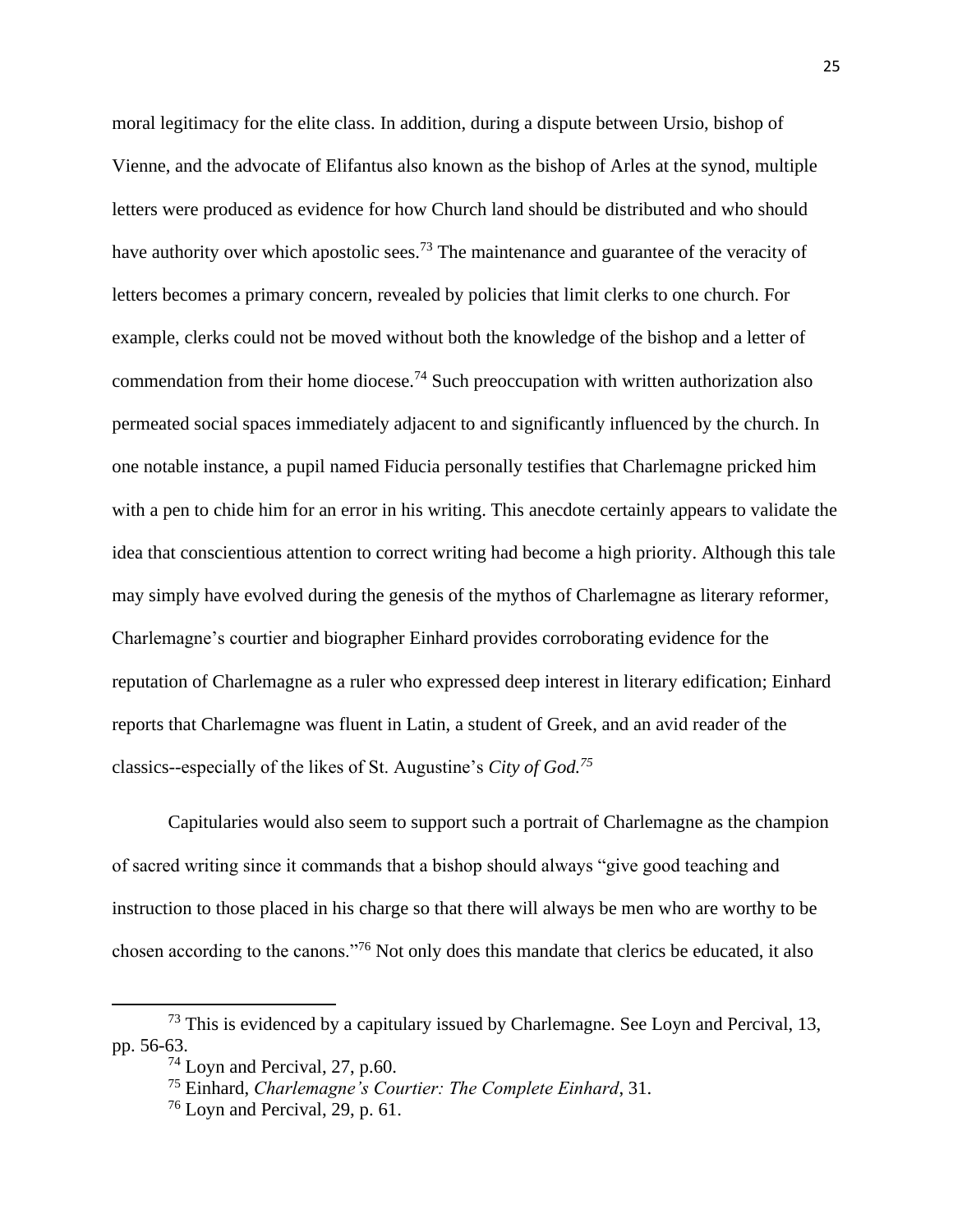sets out a standard of suitability which is based upon written church law, the canons. Once again, we see the increasingly sacral link where proper literacy is emphasized as a means of guaranteeing a purer veracity. Charlemagne's fascination with the *City of God* likely belies part of his intent in linguistic reform. Indeed, Augustine essentially lays out an image of a Christianized Roman Empire, formulating an argument for how an Emperor and government might feasibly sustain itself while still remaining Christian.

The transmission of scholarship through the written word and its resulting influence upon the identity of the elite class becomes particularly clear in light of the effect that Alfred the Great's cosmopolitan court appears to have had upon him. In much the same way that the English Alcuin influenced Charlemagne, the Franks within Alfred's court influenced Alfred. Thus, the connectivity between these regions through both legal transaction and scholarly exchange becomes clear. Some aspects of Alfred's Law Code actually resemble legal codes first instituted by Charlemagne. The Frankish monk, Grimbald, may be one possible originator of such similarities. According to Asser, Alfred invited Grimbald, because of his scholarship, to visit England from Gaul. Such an invitation was not uncommon as demonstrated by Alfred when he also invited another expert in literature known as John from Francia to join his court. These, along with "other Gallic men," served as some of Alfred's principal tutors, and Asser claims they were greatly rewarded.<sup>77</sup> For this reason, it may be reasonably hypothesized that it was not only Anglo-Saxons such as Alcuin who influenced the literary reforms of the Carolingians, but that, at least to some extent, the later reforms of Alfred were also influenced by Frankish scholars. In fact, the tutelary influence of Grimbald, John and other Frankish clerics upon Alfred also seems

<sup>77</sup> Asser, "Life of King Alfred," 42, 94, in *Alfred the Great: Asser's Life of King Alfred and Other Contemporary Source*, trans. Simon Keynes and Michael Lapidge, (Harmondsworth: Penguin Books, 1983), pp. 79-81, pp. 102-103.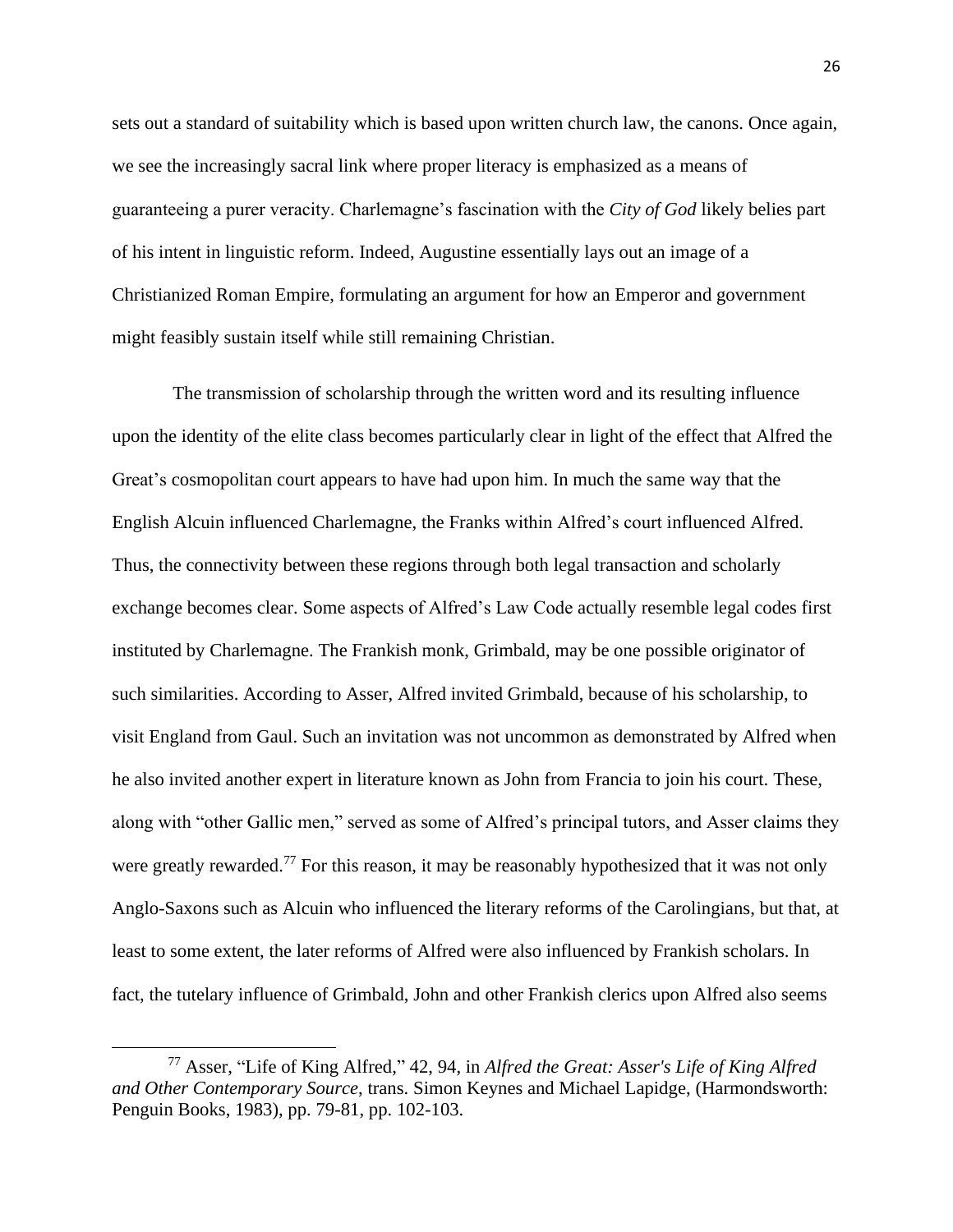to have afforded them an instrumental role in the actual development of Alfred's law code. Elements of Alfred's law code not only draw directly from Æthelberht of Kent's legal code, such as its provisions on skull wounds, but also from Frankish Carolingian laws. A series of laws incorporated by Alfred's code seem to closely parallel and even directly match no other code excepting the *Lex Frisionum*, a legal code developed by the Carolingians through the collection and modification of Frisian custom to help ensure they were properly integrated into Frankish society.<sup>78</sup> This inspiration from Carolingian law would help to further explain the remarkably unusual translation of Mosaic Law that begins the code. This addition, the so called, "Mosaic Prologue," is remarkable not only for its adoption of the Carolingian's tendency to associate law and royal power with Old Testament Israel, but also for its similarities to actual Carolingian law. As Lisi Oliver notes, this Mosaic Prologue contains alterations which seem to reflect clauses found in the Frankish *Theodore* and *Penitentiale Martenianum*, and this seems to suggest potential Frankish influence.<sup>79</sup> Not only did the Anglo-Saxon Alcuin, then, influence the development of Frankish law, but Carolingian scholars also influenced Alfredian legal development.

Finally, high culture—or, as defined for the purpose of this discussion, the expression of societal traditions through shared history and literature—also reveals the overall development of literacy and literacy's impact upon regional bonds and class identity in England and France. In fact, the elite appeared to be preoccupied with genealogical records and writings that defined the qualities of nobility. Certainly, as a result of his drive to unify his new English Kingdom, Alfred

<sup>78</sup> See Oliver, 235-255.

 $79$  Oliver, 237-239. Some historians have argued that this may have also been the result of Irish influence. However, as Oliver notes, although some sections may have come from Ireland, others only share similarities with Frankish documents.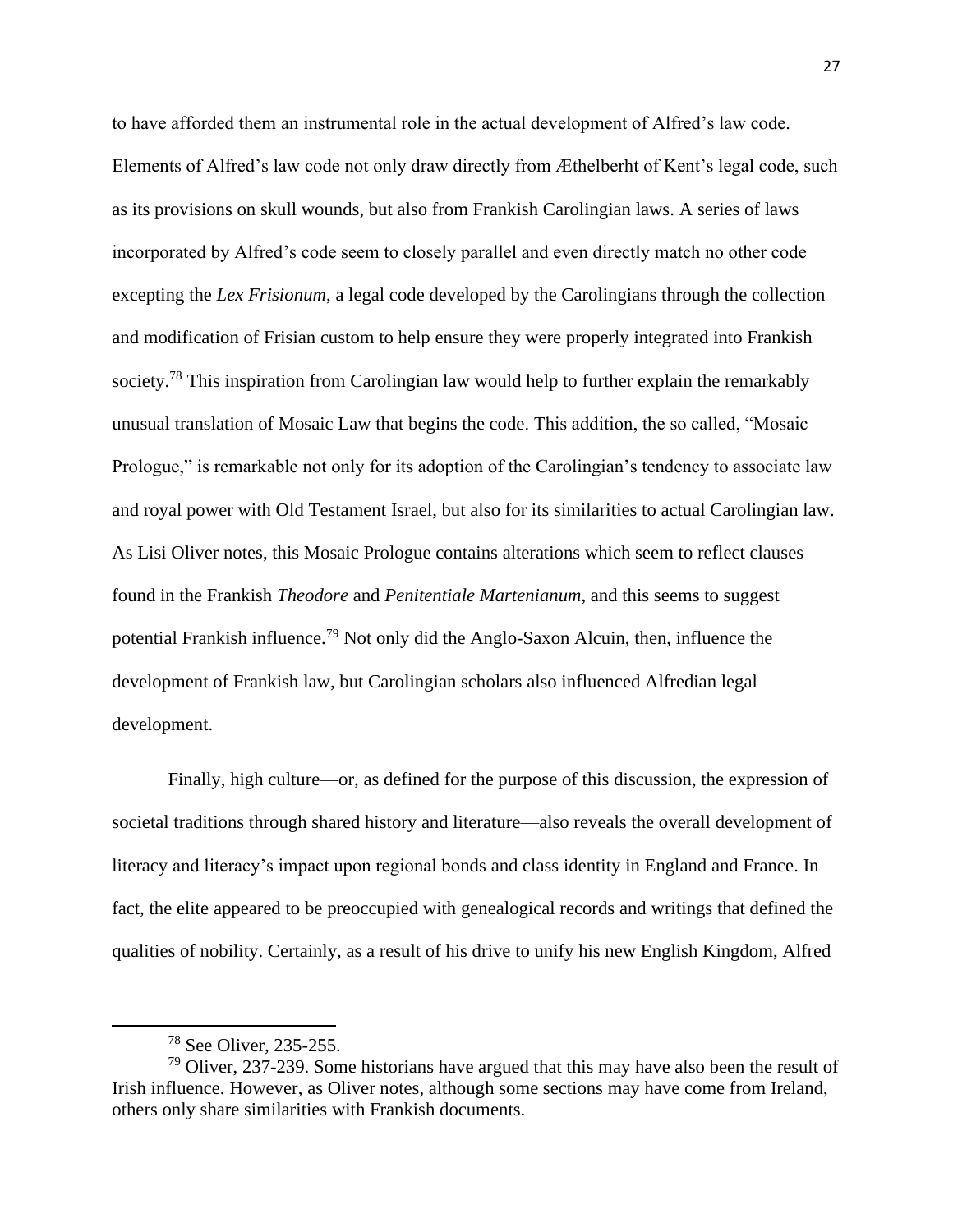the Great inspired the creation of new poems and chronicles which could foster a sense of shared identity among the elite. For example, the *Anglo-Saxon Chronicle*, originally and primarily formulated during the reign of King Alfred by pro-Alfredian sources, demonstrates consistent attention to a variety of perceived unifying connections and bloodlines. For instance, although the Mercian Register is often viewed as a signal of division, it might also be interpreted as a means by which the Mercians situated themselves within the West-Saxon tradition.<sup>80</sup> Alfred himself appears eager to promote high culture that is expressed in the unifying vernacular of English; he also appears particularly interested in the collection and publishing of genealogies, such as a manuscript fragment (British Library MS. Add. 23211) containing, among other things, a West Saxon regnal list and a collection of East Saxon royal pedigrees.<sup>81</sup> During Alfred's reign, literacy thus served as a unifying cultural force as well as a defining tool for shaping the identity of the English elite. *The Anglo-Saxon Chronicle*, for instance, suggests a keen interest in using the written word as a tool for establishing legitimacy as well as for strengthening cultural connections among the elite classes. As a matter of fact, a case may be made for the hypothesis that Alfred used *The Anglo-Saxon Chronicle* to unite formerly disparate peoples together through the creation of shared ancestry. For example, manuscript A, which is generally believed to be the oldest version of *The Anglo-Saxon Chronicle*, begins by appending a genealogy of the Kings of Wessex and the manuscript initially ended by documenting the reign of Alfred, including the

 $80$  For a more extensive treatment of the argument that the Mercians as a whole were intentionally attempting to situate themselves within the West-Saxon context, see Keynes, "King Alfred and the Mercians," in *Kings, Currencies and Alliances: History and Coinage of Southern England in the Ninth Century* ed. Mark Blackburn and David Dumville (Woodbridge: Boydell Press, 1998), 1-46. Keynes thoroughly explores the numismatic and charter evidence to make the case for West-Saxon and Mercian co-operation.

<sup>81</sup> Henry Sweet, *The Oldest English Texts* (London: Early English Text Society, 1885), 167-179.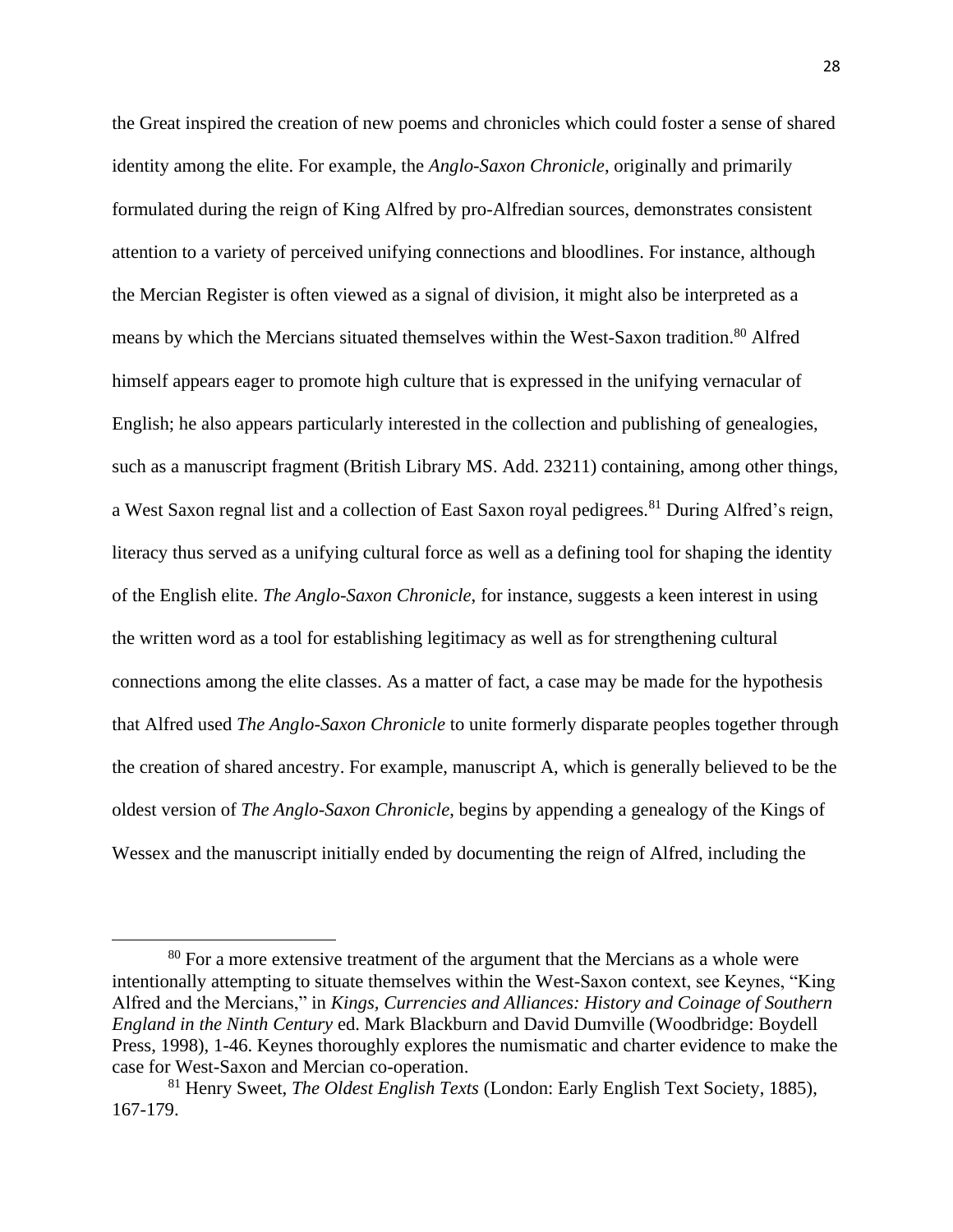story of the creation of the West Saxon Kingdom.<sup>82</sup> Because this manuscript apparently originated in Winchester, a bastion of Wessex, it is not surprising that as a whole, the A manuscript and consequently the Chronicle attempt to push the Alfredian and, thus, the West-Saxon agenda. Indeed, this chronicle, while focusing on the West-Saxons, includes tales of the founding of Kent and Northumbria, which were seemingly positioned to parallel the West-Saxon founding.<sup>83</sup> In light of this, the very creation of a formalized timeline through the writing of *The Anglo-Saxon Chronicle* signals an attempt not only to record a memory of what happened, but to create a coherent, legitimizing bond between past and present.

The chronicle, in fact, was copied by scribes across England and in the process, local scribes amended and altered the text to incorporate their own local histories within the greater Anglo-Saxon narrative. Within the Anglo-Saxon Chronicle, one such appended chronicle known as the Mercian Register especially demonstrates influence of literacy upon the elite class' identity. For instance, the Mercian Register appears to chronicle the formation and development of a shared identity between the Mercians and the West Saxons. In the time before the rise of Alfred, the Mercians under such great kings as Offa had reigned pre-eminent and received tribute from many other, lesser kingdoms. Offa seemingly acted as the sole ruler acknowledged by Charlemagne, and the two kings had exchanged letters.<sup>84</sup> However, after the West Saxons under Alfred gained pre-eminent power in England, the Mercians solely ruled by a council, and failed to regain their previous monarchy. Yet, despite this significant shift, no evidential signs exist to suggest that the population longed for the restoration of a Mercian monarchy. Instead, the

<sup>82</sup> *The Anglo-Saxon Chronicle*, ed. and trans. Dorothy Whitelock (New Brunswick: Rutgers University Press, 1961), 3-4.

<sup>83</sup> *The Anglo-Saxon Chronicle*, 3-6.

<sup>84</sup> *EHD* I, 18, pp. 848-849.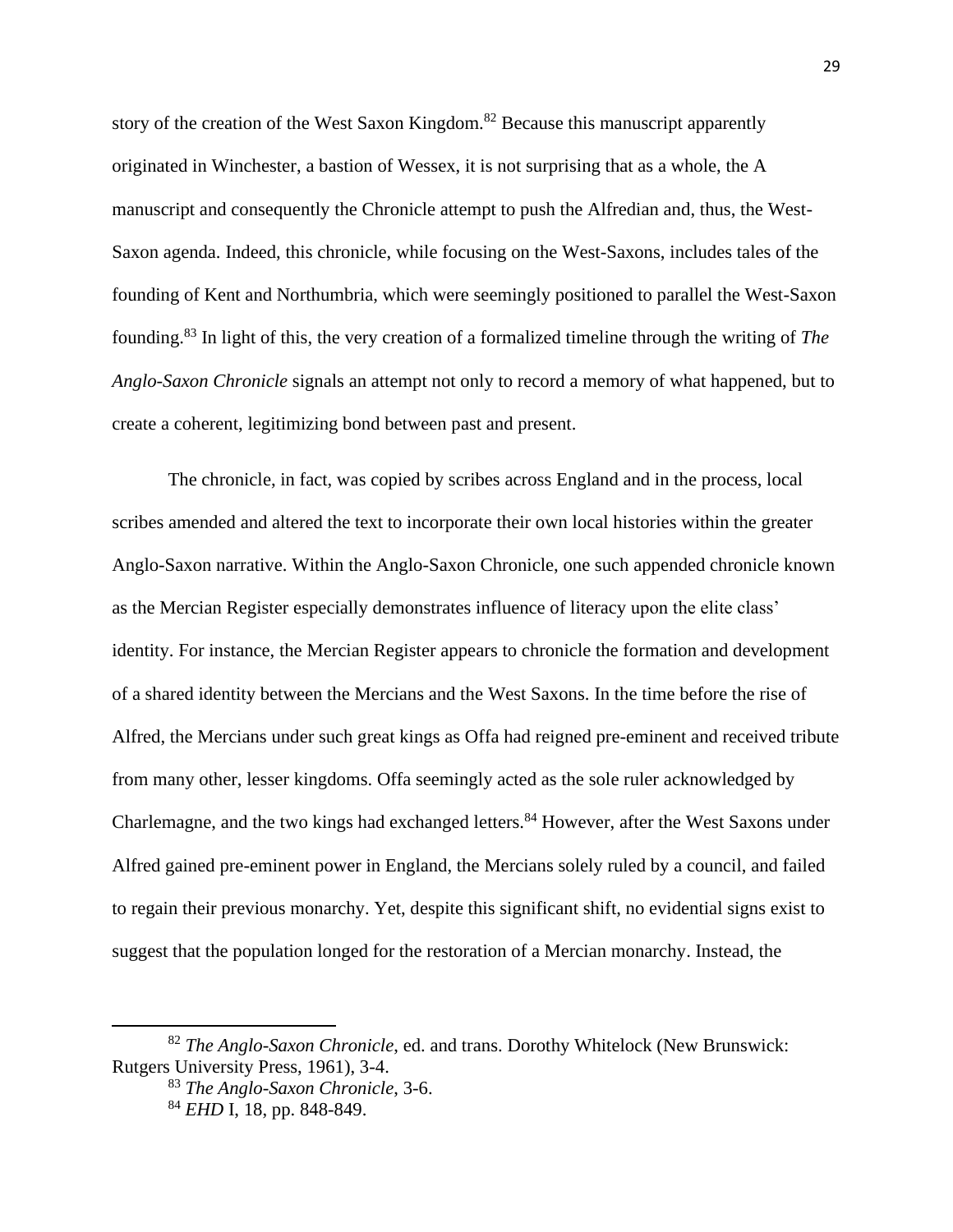Mercians appear to have assimilated the West-Saxon English identity. In addition, although the physical marriage of Alfred to the Mercian lady Ealhswith and the subsequent birth of Alfred's child, Æthelflæd, certainly played an important role in this assimilation, the creation of the Mercian Register also demonstrates the literary aspect of the creation of this new narrative. This originally independent document actually seems to assert the power and greatness of a ruler who is both West-Saxon and Mercian. Beyond exercising short-term influence by asserting the genealogical connections of its new leader, the Register achieved a significant position within the region's historical narrative when it was incorporated into the local copies of the Anglo-Saxon Chronicle. In this way, the Chronicle established the Mercian Register's credibility as well as placed it securely within the greater West-Saxon narrative.<sup>85</sup>

The written expression of high culture as defined by shared history and literature in Francia exercised a more direct influence over the formation of a unique identity within the Frankish elite classes. For example, in Merovingian Francia, a facility with Latin and classical literature, while mutated and transformed by the adaptation of Latin into vernacular, served as a distinct marker of social and cultural unity in the Frankish world. The letters of Venantius Fortunatus reveal just such a distinctly classical cultural lens and denote the basis for an extensive system of friendship, or *amicitiae*, letters designed to curry favor and develop a network of patrons and contacts. For instance, Venantius-- in response to a poem written under a pseudonym by the Marseilles aristocrat, Dynamius--writes florid poems richly pregnant with classical references. He references such figures as Erato, the Muse, the Roman goddess Camena,

<sup>&</sup>lt;sup>85</sup> For a fuller treatment of this argument, see Charles Insley, "Collapse, Reconfiguration" or Renegotiation? The Strange End of the Mercian Kingdom, 850-924," *Reti Medievali Rivista* 17, no. 2 (2016): 231-249.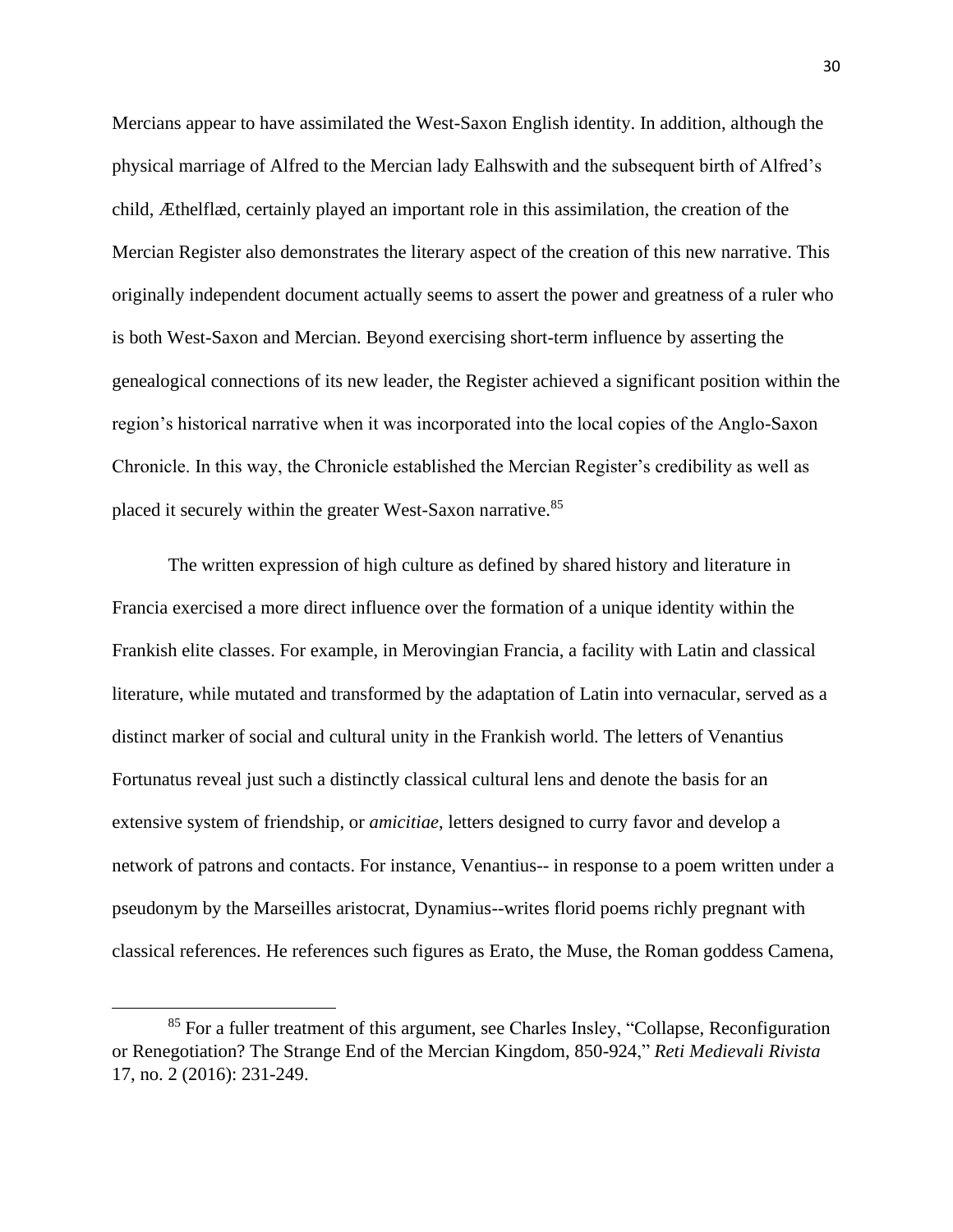and "the one begotten of Telamon," Ajax.<sup>86</sup> In a similar letter to the aristocrat Iovinus, Fortunatus references the classical poets Homer and Ovid as well as Greek heroes including Hercules, Hector, Achilles, Ajax and Achilles. Furthermore, his letter also runs the gamut of famous Greek statesmen and philosophers like Plato and Pythagoras.<sup>87</sup> Yet, at the same time, he also juxtaposes the fading glory of dead Greeks and Romans with the everlasting glory of the Christian saints, who unlike the Greek heroes, are believed to enter eternal life upon their physical death as well as to anticipate future physical resurrection. Additionally, three letters by Fortunatus to Lupus, who later became Duke of Champagne, demonstrate that Fortunatus frequently flattered prospective patrons by comparing them to illustrious, classical heroes. In his panegyric for Lupus' promotion, Fortunatus compares Lupus to Scipio, Cato and Pompey, and Fortunatus also appropriates within his work the words *antiquos animos romanae stirpis adeptus / bella moves armis, iura quiete regis, a typical form of Roman praise for leaders.*<sup>88</sup> Thus, through this recall of shared cultural landmarks and monuments, Fortunatus forges interpersonal bonds with other members of elite society by writing letters.

Writing to one of his close friends and contacts, the exceptionally literate Felix of Nantes, Fortunatus demonstrates his easy familiarity with high culture by incorporating an even grander and more flowery display of conspicuous *romanitas*. He consequently fills his correspondence with references to Greek mythology including comparatively obscure Homeric characters like Canopus, mountain ranges from the myths of Herakles, ancient Roman foes such as the Volsci, and also punctuates his letters with a smattering of quintessentially Greek vocabulary. However,

<sup>86</sup> Fortunatus in Tyrell, 73.

<sup>87</sup> Tyrell, 74.

<sup>88</sup> In English, this is, "inheriting your time–honoured virtues from your Roman parentage, you wage war with arms, you govern with law in times of peace." Alice Tyrell, "Merovingian Letters" (PhD. diss., University of Toronto, 2012), 76.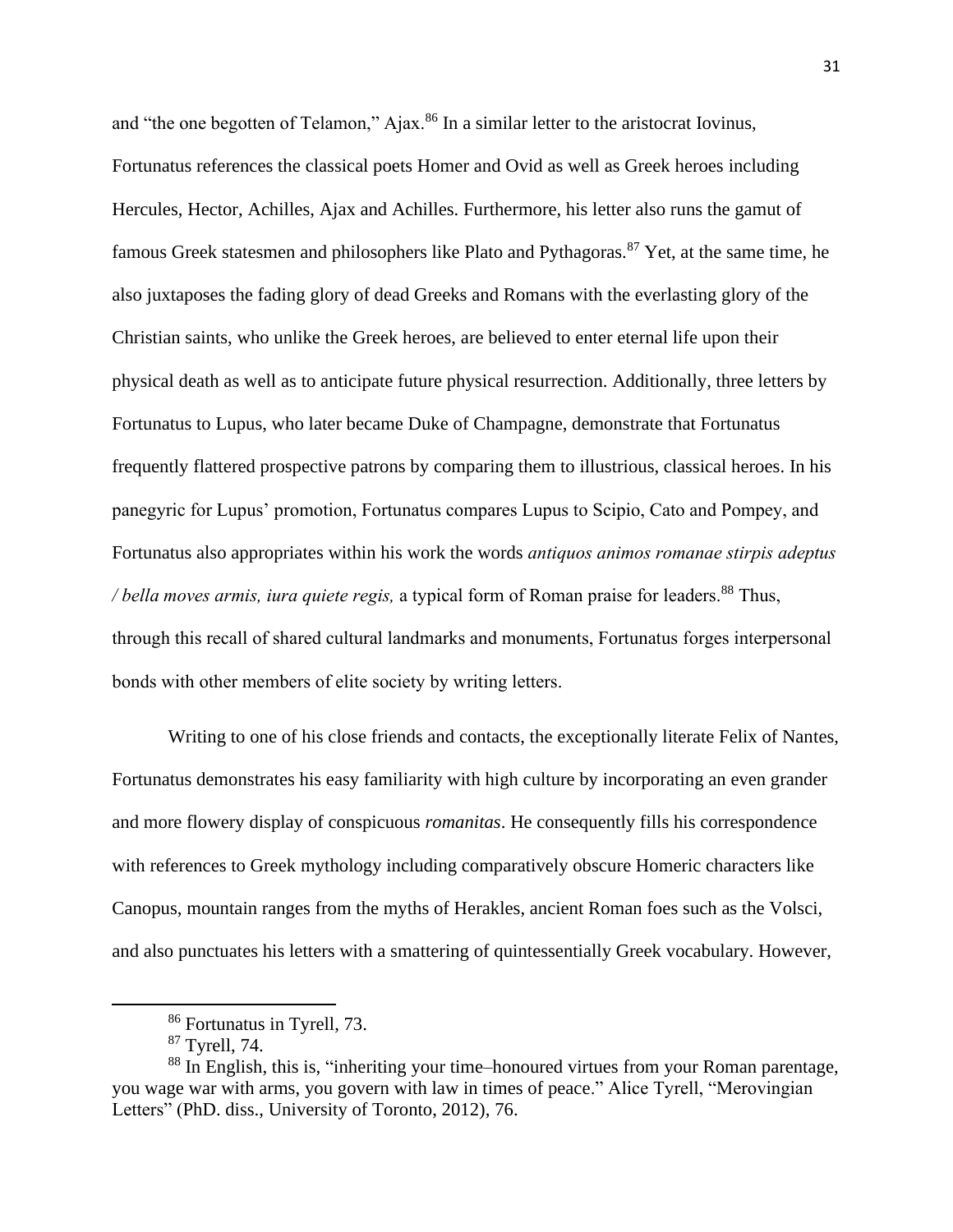Fortunatus limits his use of Greek to letters addressed to Felix. Given this self-censorship, it appears that the Greek references more likely included in response to Felix's particular fluency with Greek rather than in respect to a singular and universal aspect of Merovingian high culture.<sup>89</sup> Yet, lest Fortunatus and his writings be discounted as mere outliers in letter-writing, it should be noted that his letters were highly regarded by later figures such as Paul the Deacon and even Alcuin. In addition, such formalized style, filled with classical allusions, can not only be seen in letters by Venantius Fortunatus and various other Merovingian courtly figures and Bishops, but also in the work of Gregory of Tours.<sup>90</sup> Gregory, for example, reports that Domnolus, future bishop of Le Mans, begged King Chlothar I not to appoint him to be Bishop of Avignon because Domnolus did not wish to be subjected to what he saw as the intolerably boring discussions of philosophy and rhetoric practiced by ancient senatorial lineages.<sup>91</sup>

By the later Merovingian period, however, allusions to a shared *romanitas* become more infrequent; the memory of the Roman Empire faded and, in its place, it appears that these letters evoked a new form of high culture, namely that of shared educational experiences at the King's court. An excellent example of this can be found in the collection of Bishop Desiderius of Aquitaine's letters from c. 630-655. Preserved in the *Codex Sangallensis* 190, this collection of Desiderius' works is the sole intact collection of a Merovingian bishop's writings. Furthermore, it also serves as one of the few sources available offering insight regarding the relatively poorly

<sup>89</sup> Tyrell, 81-83.

<sup>90</sup> Excellent examples of sixth century Merovingian epistles with a focus on *amicitae* are the collections of Ruricus of Limoges and Avitus of Vienne. For English translations, see Ruricus of Limoges, *Ruricius of Limoges and Friends: A Collection of Letters from Visigothic Gaul*, ed. and trans. Ralph W. Mathisen (Liverpool: Liverpool University Press,1999); Avitus of Vienne, *Letters and Selected Prose,* trans. Danuta Shanzer and Ian Wood (Liverpool: Liverpool University Press, 2002).

<sup>&</sup>lt;sup>91</sup> Gregory of Tours, 6.9, in *A History of the Franks*, ed. and trans. Ernest Brehaut (Baltimore: Penguin, 1974), 110-111.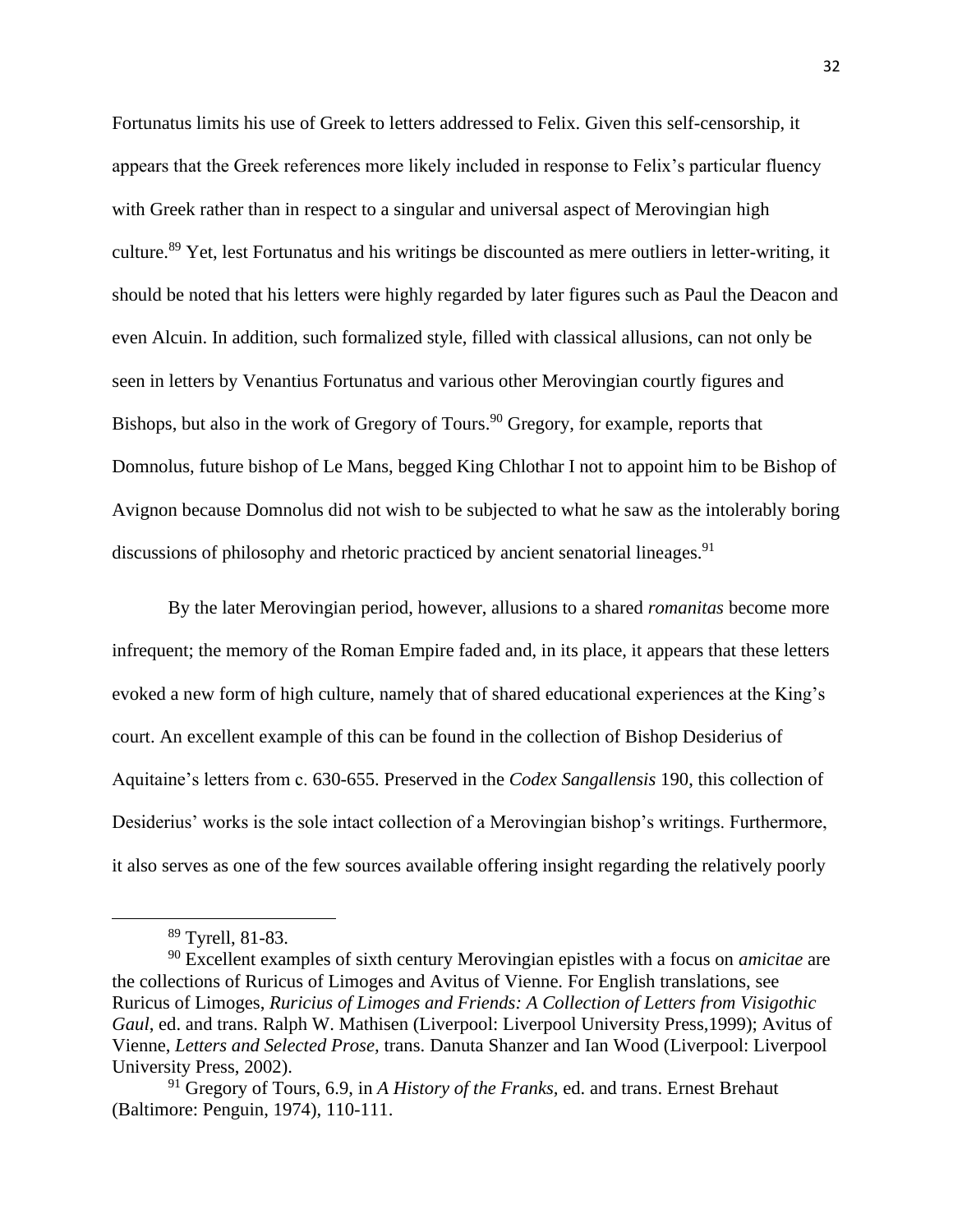understood 600s.<sup>92</sup> Although these letters are much simpler in style compared to Fortunatus' poetic and panegyric masterpieces, they demonstrate a similar concern for the creation and maintenance of patronage and alliances through the use of *amicitiae* letters. The broad usage of such stylized texts extends from cities such as Verdun, Metz and Trier in the northeast to Valence in the southeast, as well as to Rouen in the northwest and Bourges in central Gaul.<sup>93</sup> Indeed, by the time of Desiderius, it appears that although Roman customs have faded, letters are still used to highlight shared experiences and forge lasting bonds. For instance, writing to the Abbott of Metz, Desiderius brings up their shared past as young men telling stories.<sup>94</sup> In another letter, written to Paul of Verdun, Desiderius states that he looks forward to discussing the happy times they had in court. For instance, the Formulary of Marculf indicates the widespread importance of standardized, ritualized letters exchanged between Merovingian Kings. Such letters were frequently issued for the purpose of recommendations, for church feasts, for personal communication with relatives, and even for communication with the mayor of the palace. In fact, these kinds of letters were written so frequently that scribes produced formularies, demonstrating the necessity and frequency of ritualized letter-writing in maintaining diplomatic relations and bonds.<sup>95</sup> Thus, literacy once again serves as a means of establishing bonds, reinforcing shared history, and providing cultural unity to the courtly Frankish elite.

Indeed, many other contemporary written works reveal similar elements of the ritualized display of high culture; one example can be found in the letters of Einhard to his fellow compatriots, including Lupus of Ferriere. Lupus' letter to Einhard displays a particular

 $92$  Tyrell, 110.

<sup>&</sup>lt;sup>93</sup> Tyrell, 114.

 $94$  Tyrell, 47.

<sup>95</sup> See formularies in Rio, *Legal Practice and the Written Word in the Early Middle Ages: Frankish Formulae, c.500–1000,* 141-142, 225-28, 222-224, 232-233.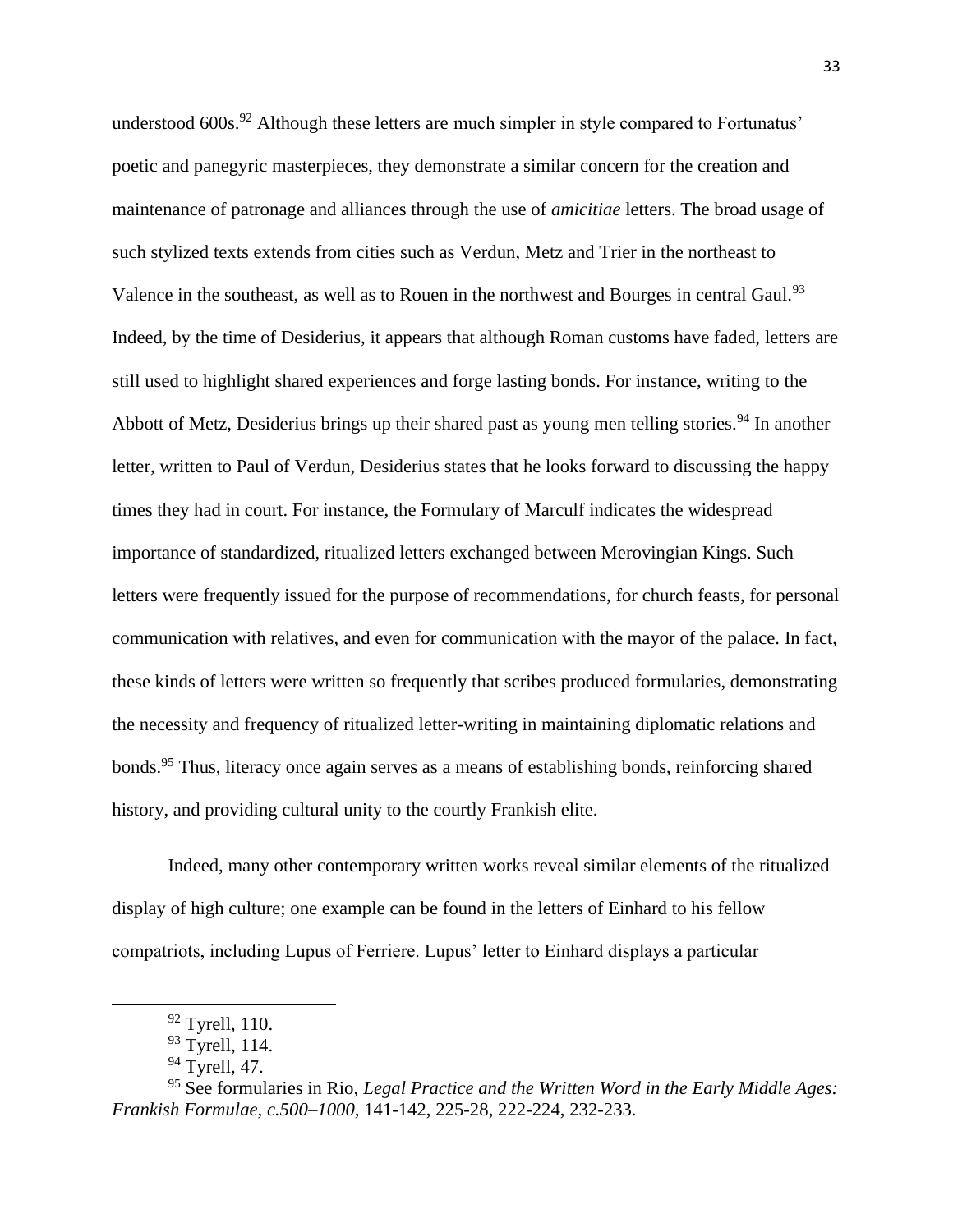veneration for classical Roman works such as Cicero; this veneration combines with a denigration of a perceived, debased, modern literary tradition. Lupus complements Einhard particularly on the similarities between Einhard's work and the classics – a foreseeable nod of recognition given that Einhard's *Life of Charlemagne* appears to have portions modelled directly on Suetonius' *Life of the Caesars* with the aim of replicating the particular style. Lupus, however, with much exaggerated expression notes that, "the study of the ancients ... had almost disappeared from long neglect," and how "many today" consider learning pointless.<sup>96</sup> He likewise initially positions himself as small and meaningless compared to Einhard whom he seems to excessively flatter by modern standards. Einhard, in like manner, repeatedly references his own inability to understand "in my smallness," to display his humility.<sup>97</sup>

If it were not for additional sources, it might be easy to mistakenly believe that the Carolingians had only just emerged from a period of literary darkness, and that many still dismissed the study of the classics. However, as has been previously established, keen observation of the Merovingian period reveals that such letters were in fact a typical affectation of Frankish *amicitiae,* or friendship letters. In fact, an observation of the works of Venantius Fortunatus, Avitus of Vienne, and other such Merovingian figures reveals that they likely inspired the florid Carolingian prose peppered with classical quotation and poetry characteristically written in the Roman style. Both Alcuin's *de santa cruce* and his pupil, Hrabamus Maurus' *de laudibus sanctae crucis*, for instance, were likely inspired by Fortunatus' Holy Cross Poems.<sup>98</sup> This emphasis on classical works, then, was added to the tradition of court-

<sup>96</sup> Lupus First Letter to Einhard, 830, in *Charlemagne's Courtier: The Complete Einhard*, ed. and trans. Paul Dutton, p.166.

<sup>97</sup> Einhard, *Charlemagne's Courtier: The Complete Einhard*, p.160, p.167, p.172, p.181. <sup>98</sup> Tyrell, 99.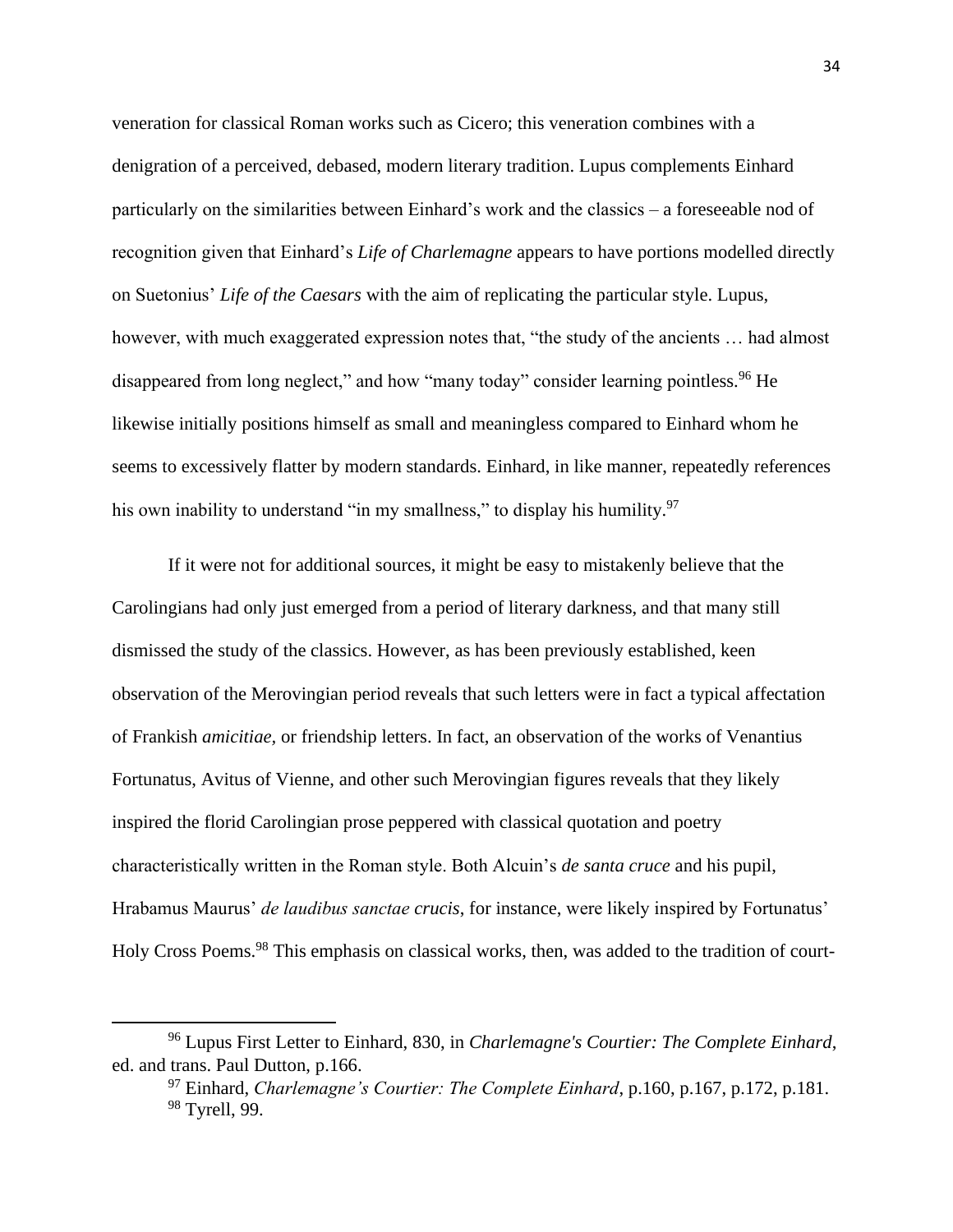centric *amicitiae* established by Desiderius to form the new milieu for cultural bonds. In effect, these letters fundamentally draw upon the shared cultural background and societal distinction shared by the letter-writers. For example, even in a letter expressing grief for the death of his wife, Einhard references the works of great Roman churchmen and pagan intellectuals who wrote with regard to medicine.<sup>99</sup>

Throughout the early Middle Ages, then, literacy functioned as a powerful vehicle for Anglo-Saxon and Frankish development. Law, scholarship and high culture, as expressed in shared history and literature, particularly demonstrate the impact of literacy upon the solidification of cultural and political unity as well as class identity in medieval England and Francia. Ultimately, even before the cross-pollinating reforms of Alfred the Great and Charlemagne, literacy developed to create cultural, political and class unity in both regions.

<sup>99</sup> Einhard's Response to Lupus, Early 836, *Charlemagne's Courtier: The Complete Einhard,* pp.169-171.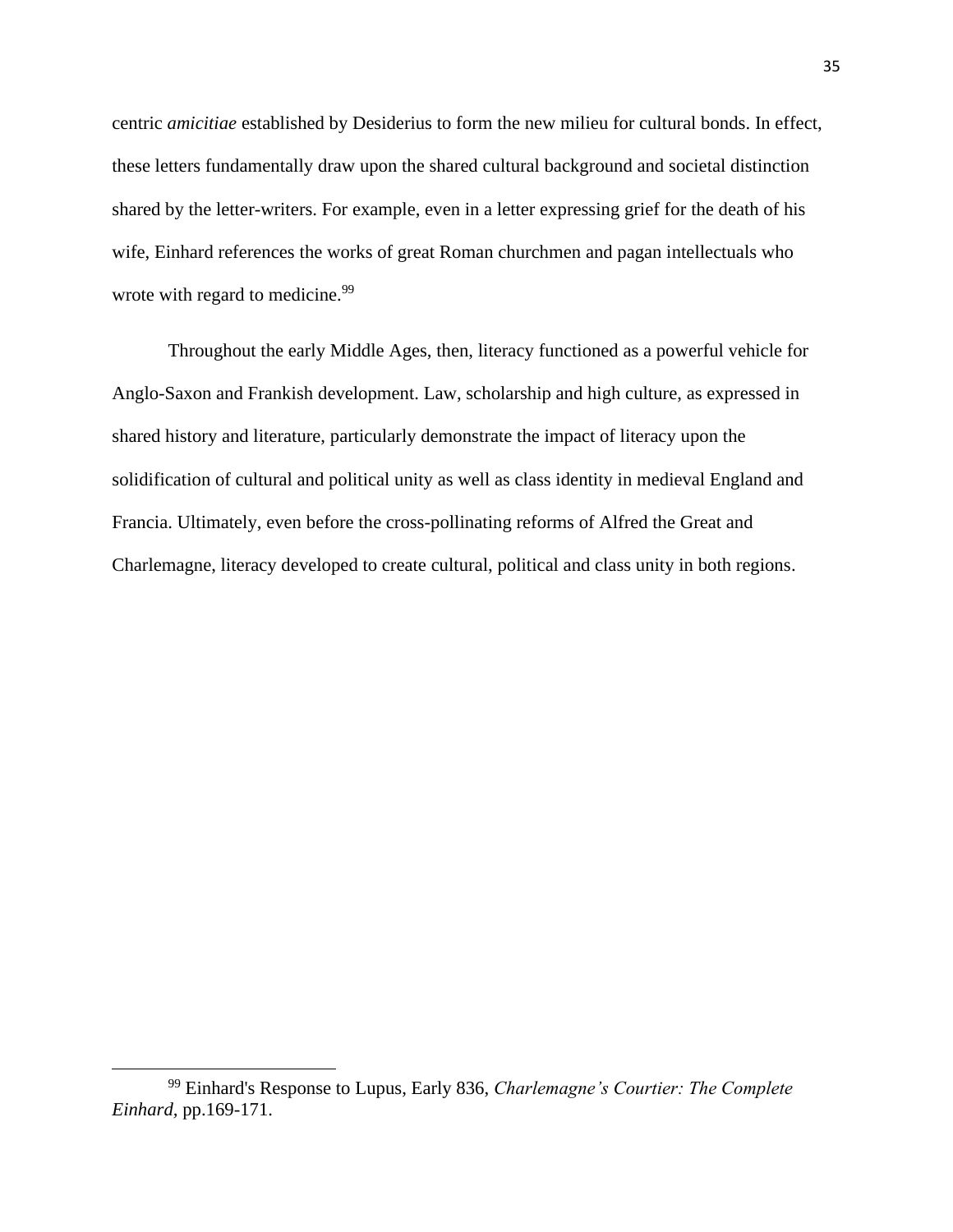#### Bibliography

### Primary Sources

- Asser, *Alfred the Great: Asser's Life of King Alfred and Other Contemporary Sources*. Translated by Simon Keynes and Michael Lapidge. Harmondsworth: Penguin Books, 1983.
- Avitus of Vienne, *Letters and Selected Prose*. Translated by Danuta Shanzer and Ian Wood. Liverpool: Liverpool University Press, 2002.
- Bede, *Bede's Ecclesiastical History of England*. Translated by A.M. Stellar. London: George Bell and Sons, 1907.
- ------. *Ecclesiastical History of the English People*. Translated by Betram Colgrave and R. A. B. Mynors. Oxford Medieval Texts. Oxford: Clarendon Press, 1969.
- ------. *In Ezram: Bedae in Ezram Et Nehemiam*. Edited by D. Hurst Turnholdt. Corpus Christianorum, 1969
- *Beowulf a New Verse Translation*. Translated by R.M. Liuzza. Canadian Electronic Library. Books Collection. Orchard Park: Broadview Press, 2000.
- *Domesday Book: A Complete Translation*. Translated by Ann Williams and G. H. Martin. London: Penguin, 2002.
- *Early Lives of Charlemagne by Eginhard and the Monk of St. Gall*. Edited and translated by A.J. Grant. London: Chatto & Windus, 1926.
- Einhard, *Charlemagne's Courtier: The Complete Einhard.* Translated by Paul Dutton. Toronto: University of Toronto Press, 1998.
- ------. *The Life of Charlemagne*. Ann Arbor: University of Michigan Press, 1991.
- *Encomium Emmae Reginae*, Translated by Alistar Campbell and Simon Keynes. New York: Cambridge University Press for the Royal Historical Society, 1998.
- Flodoard, *The Annals of Flodoard of Reims, 919-966*. Translated by Bernard S. Bachrach, and Steven Fanning. Readings in Medieval Civilizations and Cultures. Peterborough: Broadview Press, 2004.
- Gregory, *Life of the Fathers*. Translated by Edward James. 2nd ed. Translated Texts for Historians. Vol. 1. Liverpool: Liverpool University Press, 1991.
- Gregory. *The History of the Franks*. Translated by Ernest Brehaut. Baltimore: Penguin, 1974.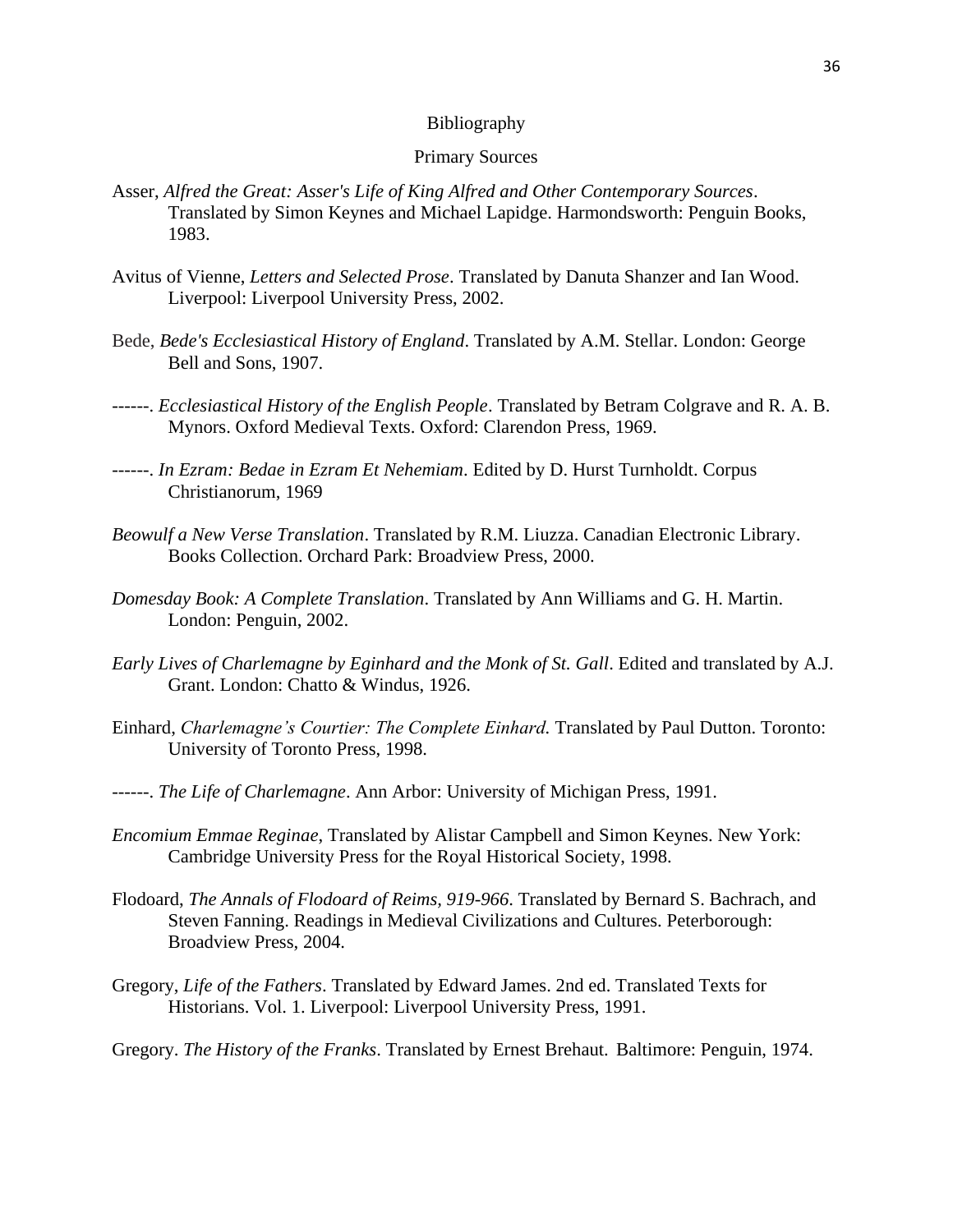- Keynes, Simon et. al. The Electronic Sawyer. King's College London. Last modified 2020. <https://esawyer.lib.cam.ac.uk/about/index.html>
- Kelly, S. E., ed. *Charters of Abingdon Abbey*, 2 pts. Anglo-Saxon Charters 7–8. Oxford: Oxford University Press, 2001.
- ------. ed., *Charters of Bath and Wells*. Anglo-Saxon Charters 13. Oxford: Oxford University Press, 2007.
- ------. ed., *Charters of Glastonbury Abbey*. Anglo-Saxon Charters 15. Oxford: Oxford University Press, 2012.
- ------. ed., *Charters of Selsey*. Anglo-Saxon Charters 6. Oxford: Oxford University Press, 1998.
- ------. ed., *Charters of St Paul's, London*. Anglo-Saxon Charters 10. Oxford: Oxford University Press, 2004.
- *Late Merovingian France: History and Hagiography, 640-720*. Translated by Paul Fouracre and Richard A. Gerberding. Manchester: Manchester University Press, 1996.
- Notker. *Early Lives of Charlemagne by Eginhard and the Monk of St. Gall.* Edited and translated by A.J. Grant. London: Chatto, 1926.
- Ruricus of Limoges. *Ruricius of Limoges and Friends: A Collection of Letters from Visigothic Gaul*. Edited and translated by Ralph W. Mathisen. Liverpool: Liverpool University Press, 1999.
- Saint-Bertin. *The Annals of St-Bertin*. Translated by Janet Nelson. Ninth-century Histories. Vol. 1. New York: Manchester University Press, 1991.
- *Soldiers of Christ: Saint and Saints' Lives from Late Antiquity and the Early Middle Ages*. Edited and translated by Thomas F.X. Noble and Thomas Head. University Park: Pennsylvania State University Press, 1995.
- *The Anglo-Saxon Chronicle.* Translated by Dorothy Whitelock. New Brunswick, N.J.: Rutgers University Press, 1961.
- *The Anglo-Saxon Chronicle: A Collaborative Edition*. Translated by Taylor Keynes Dumville, D. N. Dumville, Simon Keynes and Simon Taylor. Totowa: D.S. Brewer, 1983.
- *The Annals of Fulda*. Translated by Timothy Reuter. New York: Manchester University Press, 1992.
- *The Laws of the Salian Franks*. Translated by Katherine Fischer Drew. The Middle Ages Series. Philadelphia: University of Pennsylvania Press, 2012.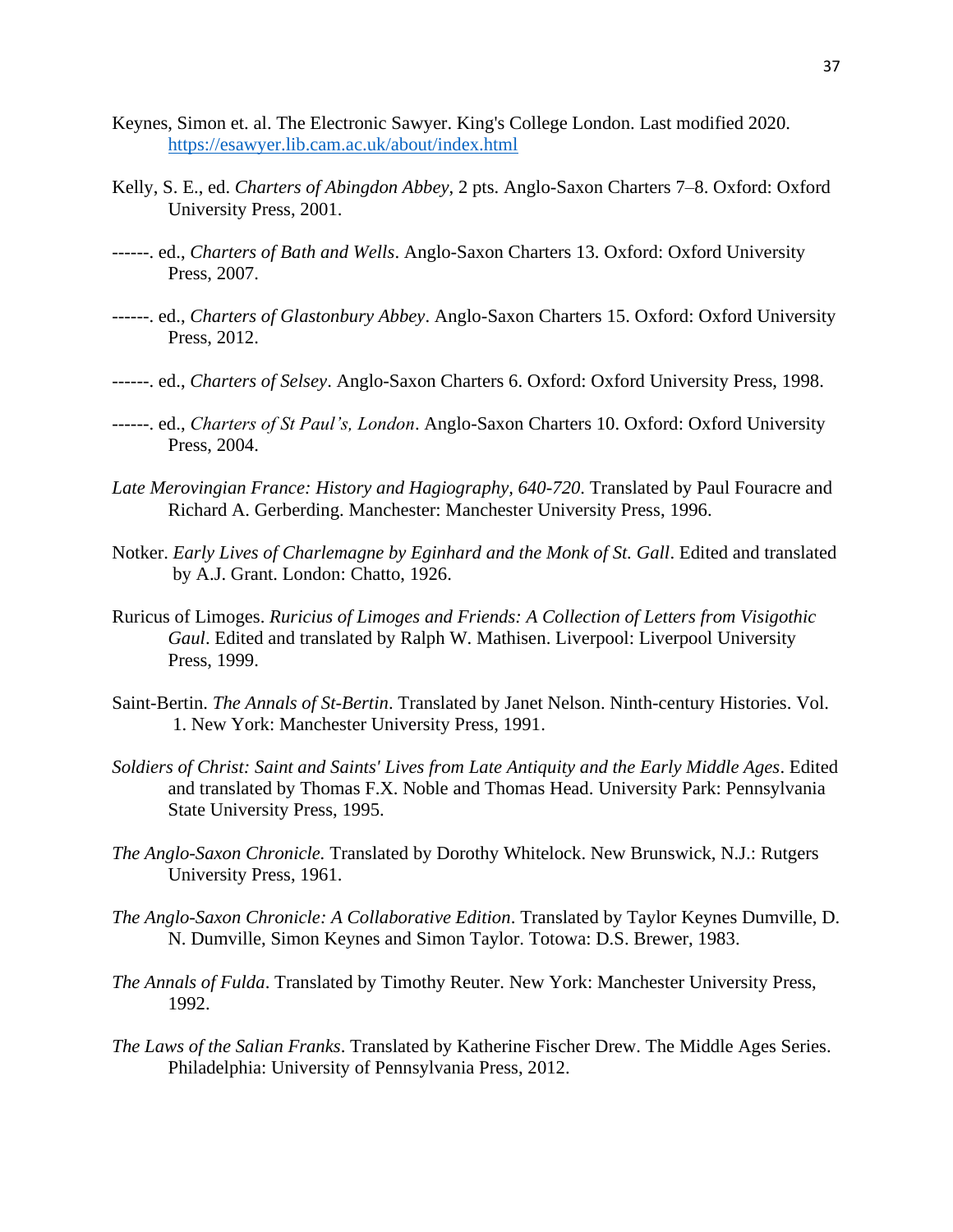- *The Library of Original Sources, Volume 04: Early Mediaeval Age*. Translated by Oliver Thatcher. New York: Chicago University Research Extension, 1907.
- Whitelock, Dorothy et. al. *English Historical Documents.* Oxford: Oxford University Press, 1979.
- William of Malmesbury, *Gesta Regum Anglorum.* 2 vols. Translated by R. A. B. Mynors, Rodney M. Thomson, and Michael Winterbottom. Oxford Medieval Texts. New York: Clarendon Press, 1998.

## Secondary Sources

- Bäuml, Franz H. "Varieties and Consequences of Medieval Literacy and Illiteracy." *Speculum* 55, no. 2 (1980): 237-65.
- Blair, John. *The Church in Anglo-Saxon Society*. New York: Oxford University Press, 2005.
- Bossy, John. *Disputes and Settlements: Law and Human Relations in the West*. Past and Present Publications. New York: Cambridge University Press, 1983.
- Brennan, Brian. "The Image of the Merovingian Bishop in the Poetry of Venantius Fortunatus." *Journal of Medieval History,* no.18 (June 1992): 115-39.
- Brooks, Nicholas. "The Laws of King Æthelberht of Kent." in *Textus Roffensis.* Edited by Bruce O'Brien and Barbara Rombi. Turnhout: Brepols, 2015.
- Campbell, James, Eric. John, and Patrick. Wormald. *The Anglo-Saxons*. Ithaca: Cornell University Press, 1982.
- Campbell, James. *Essays in Anglo-Saxon History*. Ronceverte: Hambledon Press, 1986.
- Clanchy, M. T. *From Memory to Written Record: England, 1066-1307*. 3rd ed. Malden, MA: John Wiley & Sons, 2013.
- Chinca, Mark, and Christopher Young. *Orality and Literacy in the Middle Ages: Essays on a Conjunction and its Consequences in Honour of D.H. Green*. Turnhout: Brepols, 2005.
- Crick, Julia, "Learning and Training." In *A Social History of England 900-1200*. Edited by Julia Crick and Elisabeth Van Houts, 352-372. Cambridge: Cambridge University Press, 2012.
- Davies, Wendy, and Paul Fouracre. *The Settlement of Disputes in Early Medieval Europe*. Cambridge: Cambridge University Press, 1986.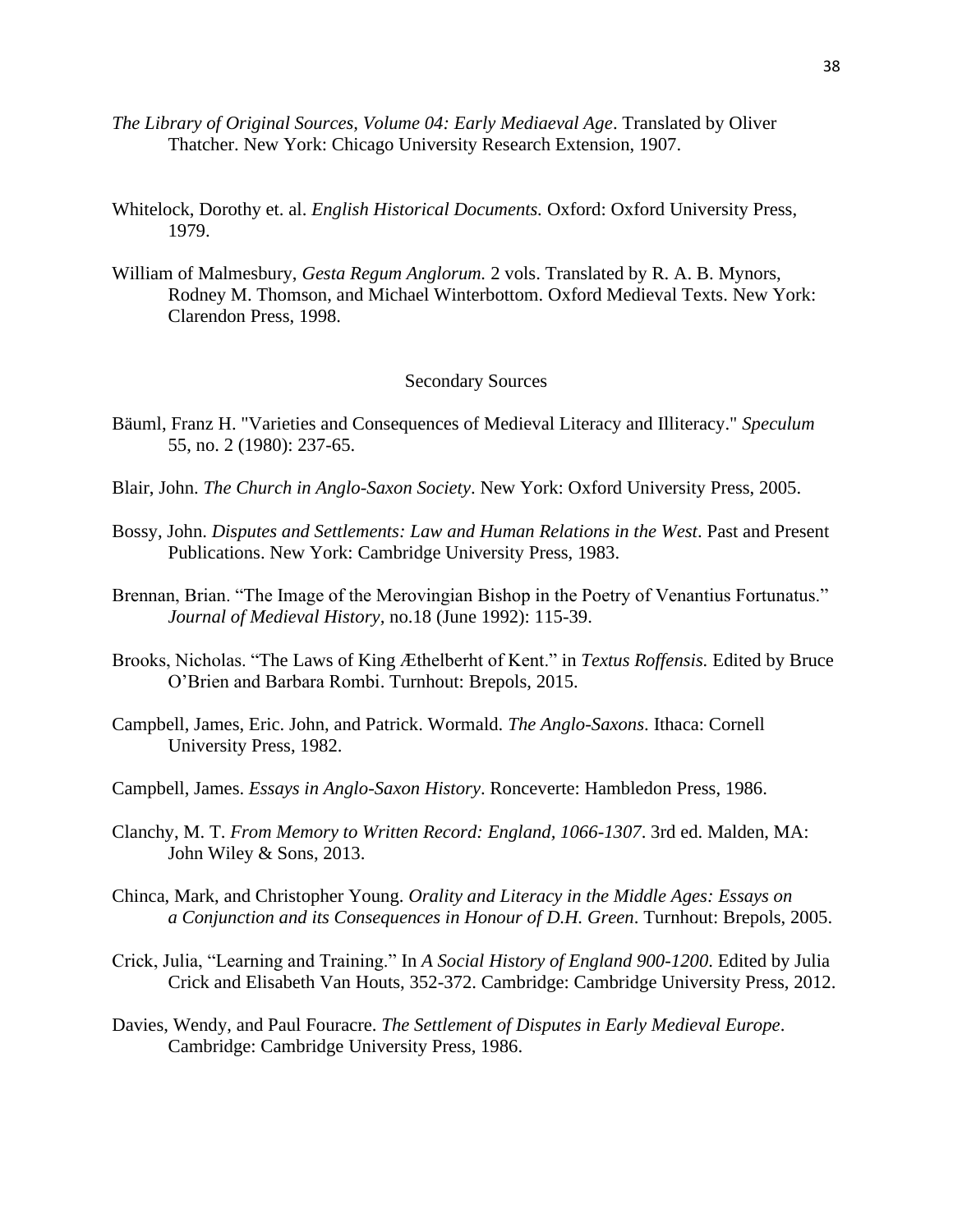- Pratt, David, "Written Law and the Communication of Authority in Tenth-Century England." in *England and the Continent in the Tenth Century: Studies in Honour of Wilhelm Levison (1876–1947)*. Edited by David Rollason, Conrad Leyser and Hannah Williams. Turnhout: Brepols, 2010.
- Faith, Rosamund. *The English Peasantry and the Growth of Lordship.* Washington: Leicester University Press, 1997.
- Fleming, Robin. *Britain After Rome: The Fall and Rise of the Middle Ages, c. 400–c. 1050*, Penguin Books, 2011.
- ------. *Domesday Book and the Law: Society and Legal Custom in Early Medieval England*. New York: Cambridge University Press, 2003.
- Ganshof, François-Louis. *Frankish Institutions under Charlemagne*. Translated by Bryce and Mary Lyon. Providence: Brown University Press,1968.
- ------. *The Carolingians and the Frankish Monarchy, 86-110*. Ithaca: Cornell University Press, 1971.
- Graham-Campbell, James, et. al. *Vikings and the Danelaw*. Havertown: Oxbow Books, 2016.
- Fellows-Jensen, Gillian. "Vikings in the British Isles: The Place-Name Evidence." *Acta Archaeologica* 71, no. 1 (June 2000): 135-46.
- Hines, John. "The Becoming of the English: Identity, Material Culture and Language in Early Anglo-Saxon England." *Anglo-Saxon Studies in Archaeology and History* **7** (1994): 49- 59.
- Hodges, Richard. *Towns and Trade in the Age of Charlemagne*. Duckworth Debates in Archaeology. London: Duckworth, 2000.
- Innes, Matthew. "Memory, Orality and Literacy in an Early Medieval Society." *Past & Present*, no. 158 (February 1998): 3-36.
- Insley, Charles. "Collapse, Reconfiguration or Renegotiation? The Strange End of the Mercian Kingdom, 850-924." *Reti Medievali Rivista* 17, no. 2 (2016): 231-249.
- Keynes, Simon. "King Alfred and the Mercians." In *Kings, Currencies and Alliances: History and Coinage of Southern England in the Ninth Century.* Edited by Mark Blackburn and David Dumville. Woodbridge: Boydell Press, 1998.
- ------. "Royal Government and the Written Word in late Anglo-Saxon England." In *The Uses of Literacy in Early Medieval Europe*, Cambridge: Cambridge University Press, 1990.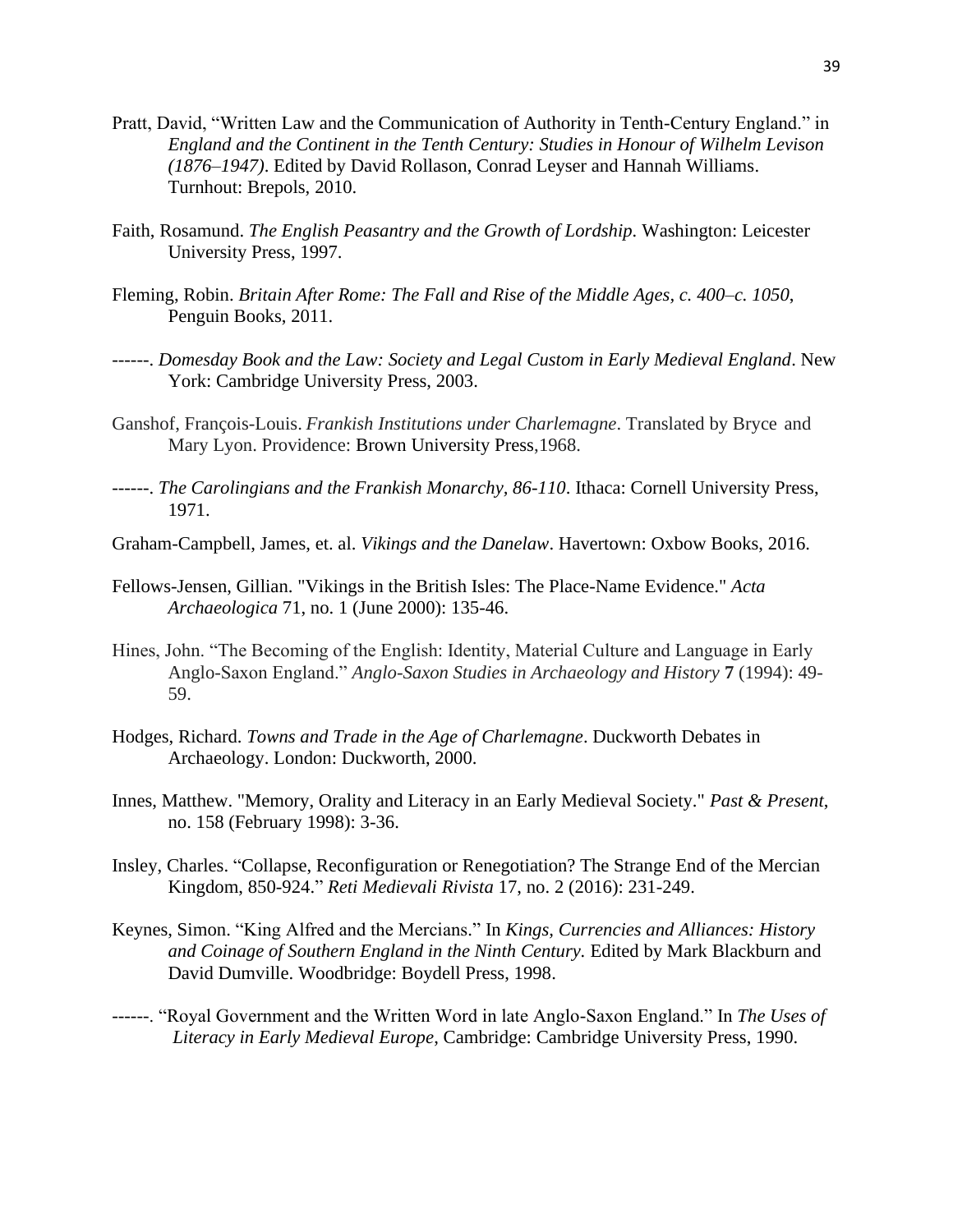- Lambert, Thomas. *Law and Order in Anglo-saxon England*. Oxford: Oxford Unversity Press, 2017.
- Lerer, Seth. *Literacy and Power in Anglo-Saxon Literature*. Regents Studies in Medieval Culture. Lincoln: University of Nebraska Press, 1991.
- Loyn, H. R. *The Governance of Anglo-Saxon England, 500-1087*. Stanford: Stanford University Press, 1984.
- McCormick, Michael. *Origins of the European Economy: Communications and Commerce, A.D. 300-900*. Cambridge: Cambridge University Press, 2001.
- McKitterick, Rosamond. *Carolingian Culture: Emulation and Innovation*. New York: Cambridge University Press, 1993.
- ------. *The Carolingians and the Written Word*. New York: Cambridge University Press, 1989.
- ------. *The Frankish Kingdoms under the Carolingians, 751-987*. New York: Longman, 1983.
- ------. *History and Memory in the Carolingian World*. New York: Cambridge University Press, 2004.
- ------. ed. *The Uses of Literacy in Early Medieval Europe*, Cambridge: Cambridge University Press, 1990.
- Nelson, Janet. "Charlemagne the Man." in *Charlemagne: Empire and Society*. Edited by Jo Story. Manchester: Manchester University Press, 2005.
- Nelson, Janet L., Paul Fouracre, and David Ganz. 2008. *Frankland: The Franks and the World of The Early Middle Ages: Essays in Honour of Dame Jinty Nelson*. Manchester: Manchester University Press, 2008.
- O'Brien, Bruce R. *Reversing Babel: Translation Among the English During an Age of Conquests, C. 800 to C. 1200*. Newark: University of Delaware Press, 2011.
- Oliver, Lisi. "Who Wrote Alfred's Laws." in *Textus Roffensis.* Edited by Bruce O'Brien and Barbara Rombi, 235-258. Turnhout: Brepols, 2015.
- Ranković, Slavica. *Along the Oral-Written Continuum: Types of Texts, Relations and Their Implications*. Turnhout: Brepols, 2010.
- Rio, Alice. *Legal Practice and the Written Word in the Early Middle Ages Frankish Formulae, C. 500-1000*. Cambridge Studies in Medieval Life and Thought, 4th Ser. New York: Cambridge University Press, 2009.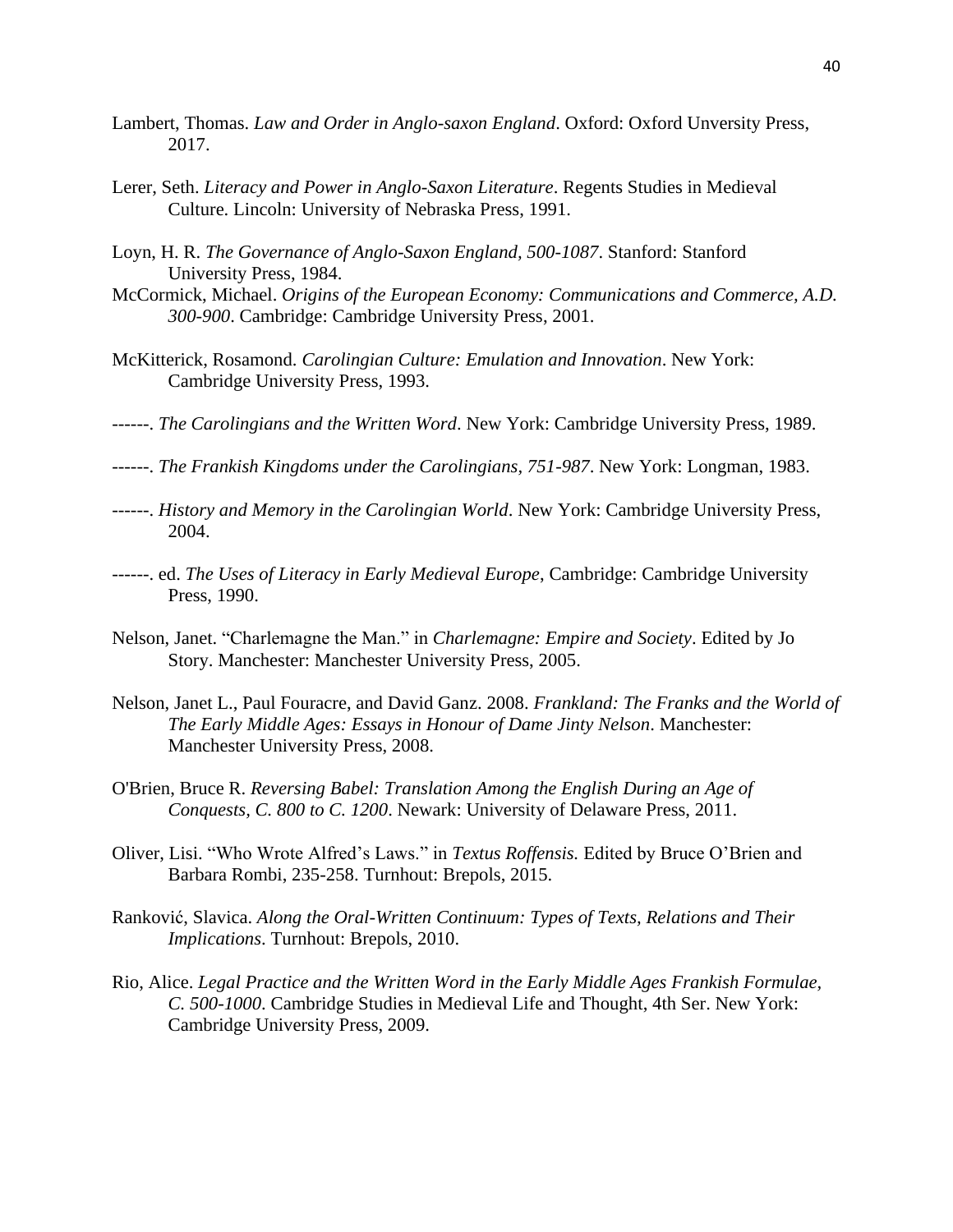- ------. ["Charters, Law Codes and Formulae: the Franks Between Theory and Practice.](https://kclpure.kcl.ac.uk/portal/en/publications/charters-law-codes-and-formulae-the-franks-between-theory-and-practice(f7f3067f-8451-4d6b-ba3c-9a395e4d2ff2).html)" In *[The](https://kclpure.kcl.ac.uk/portal/en/publications/the-formularies-of-angers-and-marculf-two-merovingian-legal-handbooks(b5c1c827-8298-49cc-af5d-1049d4305bf1).html)  [Formularies of Angers and Marculf: Two Merovingian Legal Handbooks,](https://kclpure.kcl.ac.uk/portal/en/publications/the-formularies-of-angers-and-marculf-two-merovingian-legal-handbooks(b5c1c827-8298-49cc-af5d-1049d4305bf1).html)* [Liverpool:](https://kclpure.kcl.ac.uk/portal/en/publications/the-formularies-of-angers-and-marculf-two-merovingian-legal-handbooks(b5c1c827-8298-49cc-af5d-1049d4305bf1).html)  [Liverpool University Press, 2008.](https://kclpure.kcl.ac.uk/portal/en/publications/the-formularies-of-angers-and-marculf-two-merovingian-legal-handbooks(b5c1c827-8298-49cc-af5d-1049d4305bf1).html)
- Rees-Jones, Sarah. *Learning and Literacy in Medieval England and Abroad*. Turnhout: Brepols, 2003.
- Roach, Levi. **"**A Tale of Two Charters: Diploma Production and Political Performance in Aethelredian England." In *Writing Kingship and Power in Anglo-Saxon England: Studies in Honour of Simon Keynes*. Edited by R. Naismith and DA. Woodman. Cambridge: Cambridge University Press, 2017.
- ------. "Law Codes and Legal Norms in Later Anglo-Saxon England." *Historical Research* no. 86 (June 2013): 465-486.
- Salway, Peter. *Roman Britain*. Oxford History of England. 1A. New York: Clarendon Press, 1981.
- Sawyer, P. H. *From Roman Britain to Norman England*. 2nd ed. New York: Routledge, 1998.
- Stenton, F. M. *Anglo-Saxon England*. 3rd ed. New York: Oxford University Press, 1990.
- Sweet, Henry. *The Oldest English Texts.* London: Early English Text Society, 1885.
- Tyrell, Alice. "Merovingian Letters." PhD. diss., University of Toronto, 2012.
- Wallace-Hadrill, J. M. *Early Germanic Kingship in England and on the Continent: The Ford Lectures Delivered in the University of Oxford in Hilary Term 1970*. Oxford: Clarendon Press, 1971.
- Wallace-Hadrill, J. M. *The Frankish Church*. Oxford History of the Christian Church. New York: Clarendon Press; Oxford University Press, 1983.
- ------. *The Long-haired Kings*. Medieval Academy Reprints for Teaching; 11. Buffalo: University of Toronto Press, 1982.
- Ward-Perkins, Bryan. "Scotland in Dark Age Europe." Historical Review 115, no. 463 (September, 2000): 925-26.
- ------."Why Did the Anglo-Saxons Not Become More British?" The English Historical Review 115, no. 462 (June, 2000): 513-33.
- Wickham, Chris. *Framing the Early Middle Ages: Europe and the Mediterranean 400-800*. Oxford: Oxford University Press, 2006.